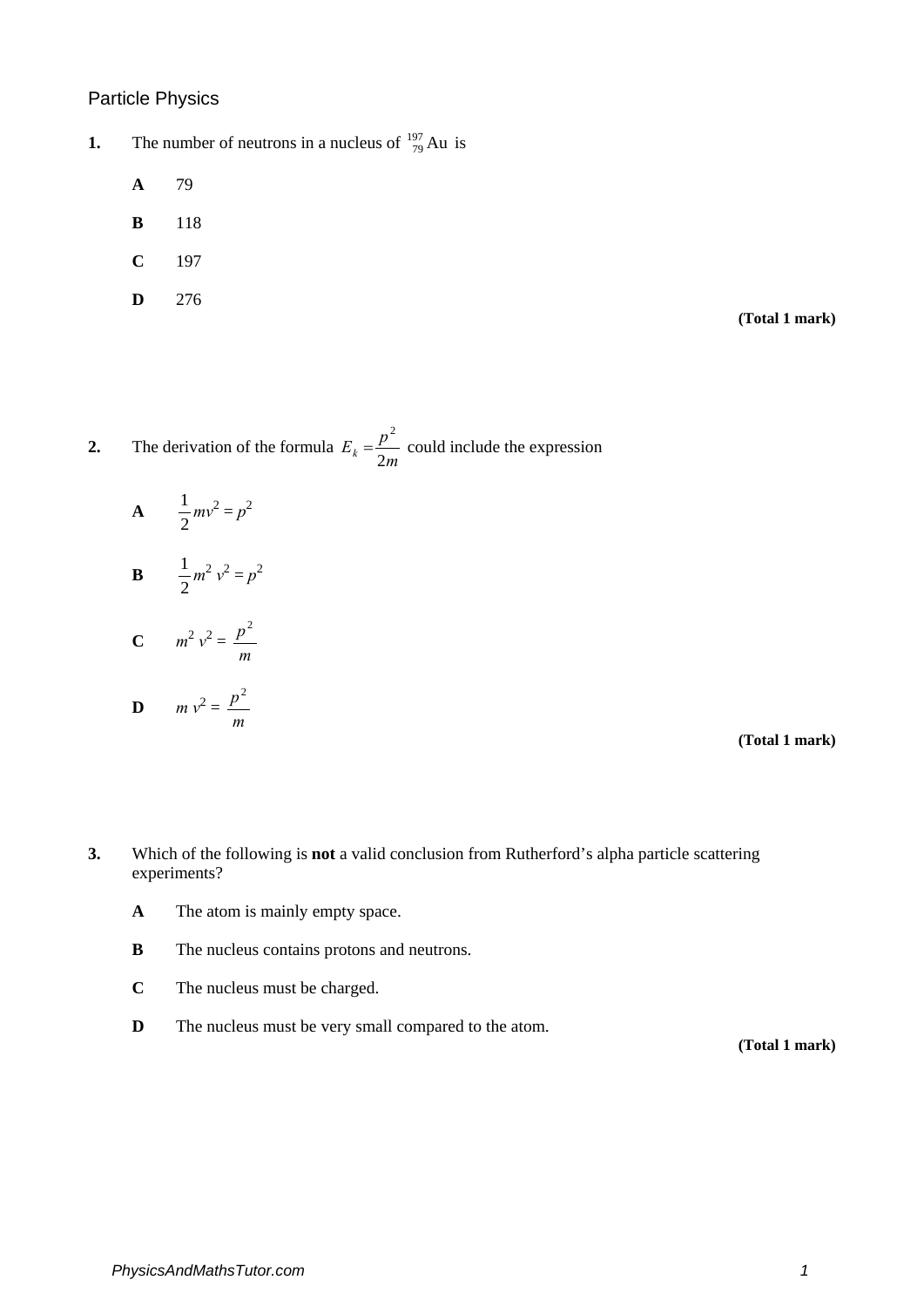**4.** The diagram shows the path of an electron in a bubble chamber.



Which of the following can you deduce from the diagram?

- **A** The electron is moving anti-clockwise.
- **B** The electron is moving clockwise.
- **C** The magnetic field is acting out of the page.
- **D** The speed of the electron is increasing.

**(Total 1 mark)**

- **5.** Which one of the following quantities would the de Broglie equation be used to calculate?
	- **A** The momentum of a moving particle.
	- **B** The value of the Planck constant.
	- **C** The wavelength of a moving electron.
	- **D** The wavelength of a photon of light.

**(Total 1 mark)**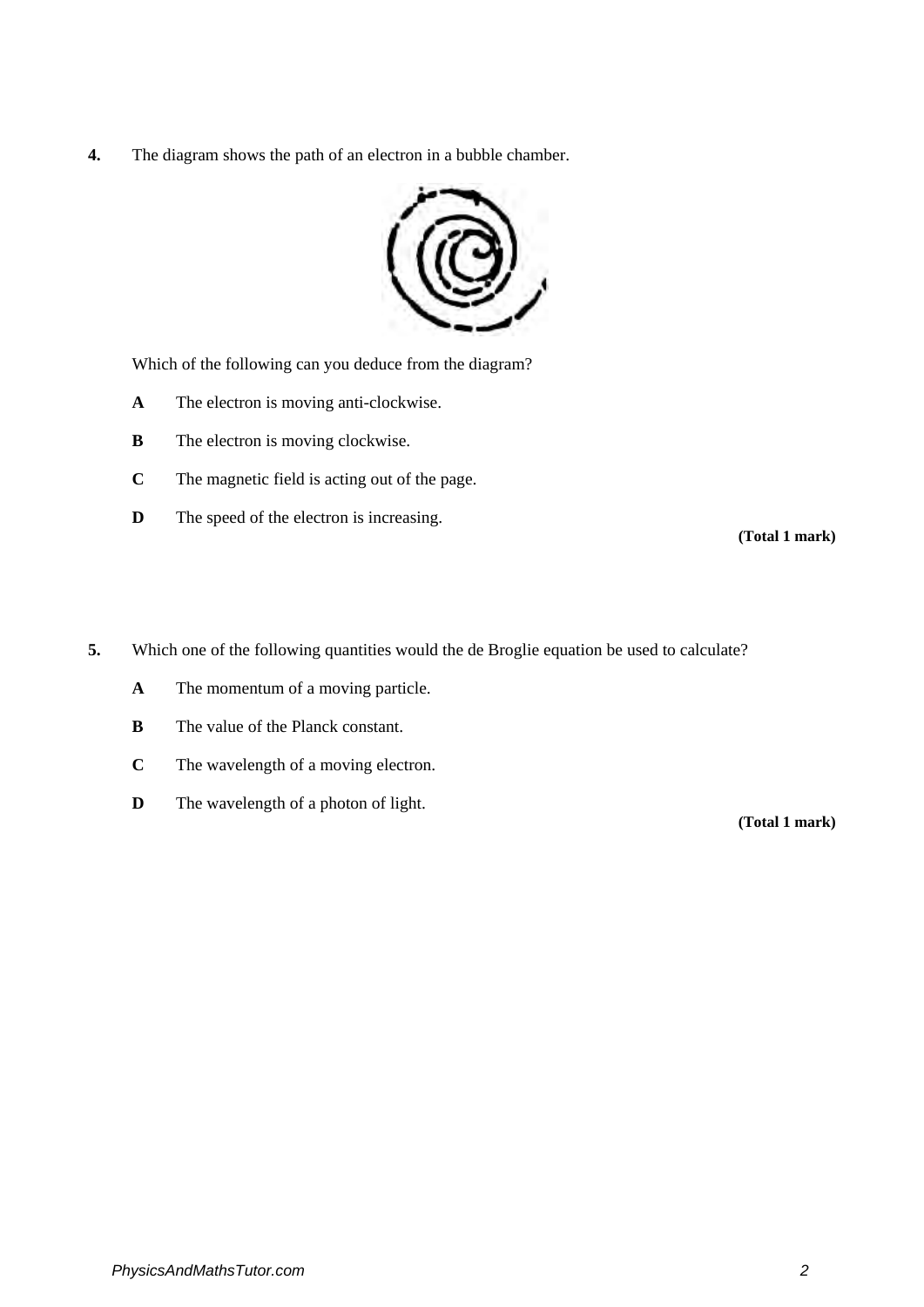**6.** A low-energy particle collides elastically with a stationary particle of the same mass. The particle enters from the left of the photograph.



- (a) State what is meant by collides *elastically*. ...................................................................................................................................... ...................................................................................................................................... **(1)**
- (b) Sketch a labelled vector diagram to show how the momentum of the initial moving particle relates to the momenta of the two particles after the collision.

**(2)**

(c) Use your answers to (a) and (b) to confirm that the angle between the subsequent paths of both particles must be 90°.

...................................................................................................................................... ...................................................................................................................................... ......................................................................................................................................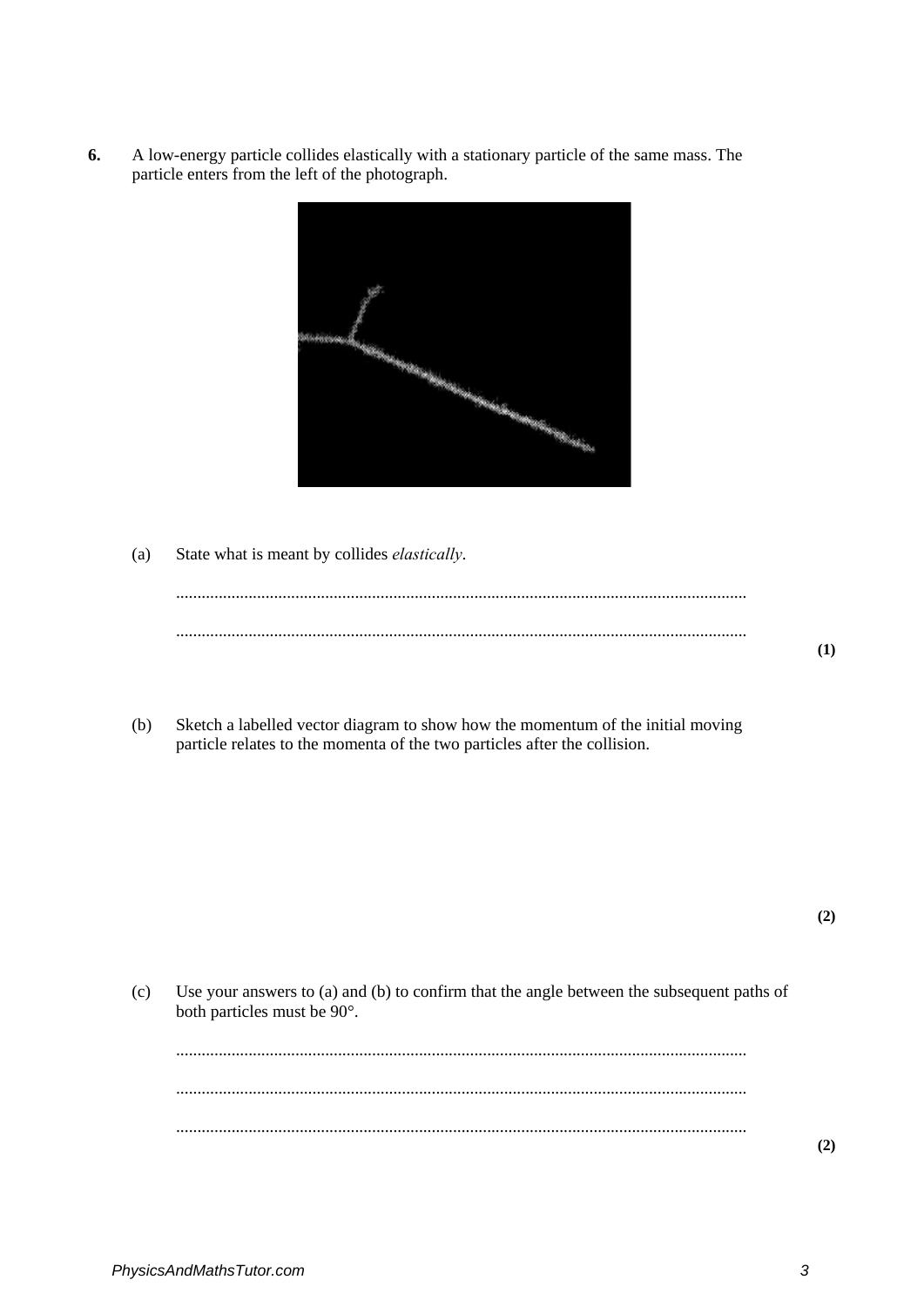Explain the process by which a proton is given energy in a particle accelerator.  $(d)$  $(i)$ 

The diagram shows a collision between a high-energy proton (track from the left) and a stationary proton in a particle accelerator experiment.



 $(ii)$ Explain why the angle between the two paths is not  $90^\circ$ .

 $(e)$ Deduce the direction of the magnetic field in this particle accelerator experiment. Circle the correct direction from those given below.

| left to right across the paper | out of the plane of the paper | into the plane of the paper |  |
|--------------------------------|-------------------------------|-----------------------------|--|
|                                |                               |                             |  |
|                                |                               | (Total 11 marks)            |  |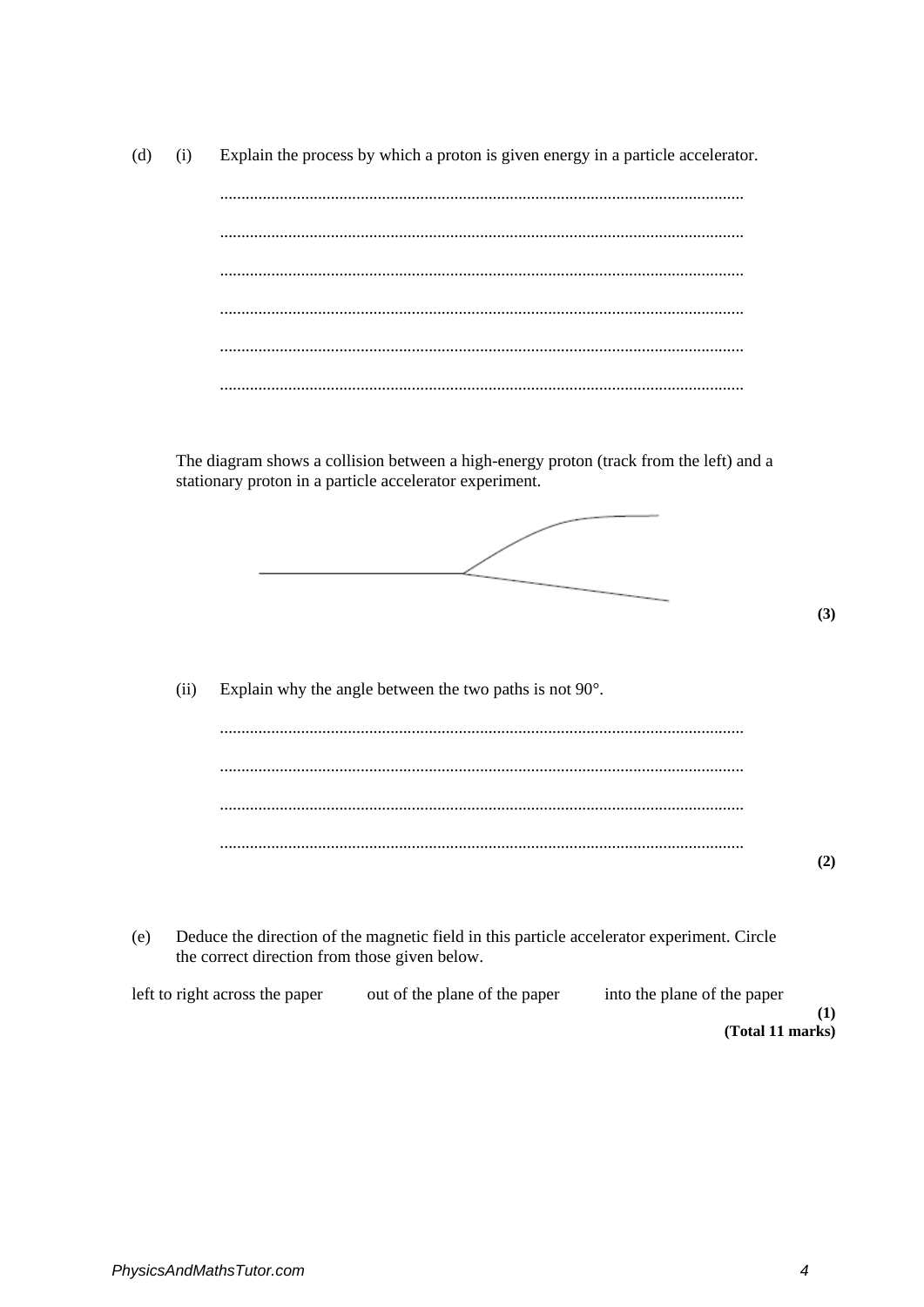**7.** In 1961 Murray Gell-Mann predicted the existence of a new particle called an omega (Ω) minus. It was subsequently discovered in 1964.

At this time the quark model consisted of three particles, the properties of which are given in the table.

| Quark       | <b>Charge</b>  | Predicted mass in<br>MeV/c <sup>2</sup> |
|-------------|----------------|-----------------------------------------|
| Up(u)       | 3              |                                         |
| Down $(d)$  | 3              |                                         |
| Strange (s) | $\overline{a}$ | 80                                      |

(a) Explain what a charge of  $+\frac{2}{3}$  means.

...................................................................................................................................... ......................................................................................................................................

**(1)**

(b) State the predicted mass of, and the charge on a  $\bar{s}$ .

...................................................................................................................................... ......................................................................................................................................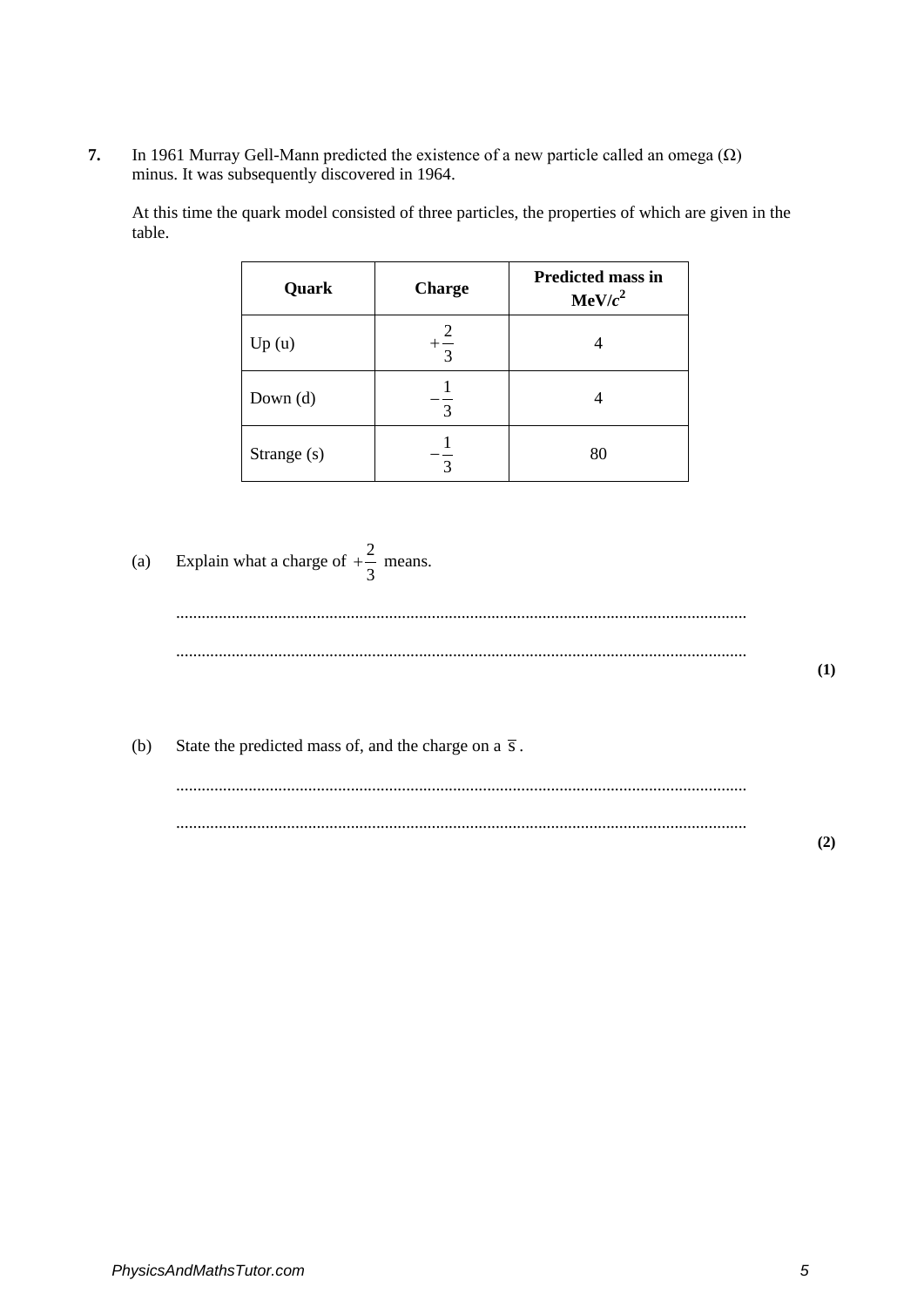## Convert 4 MeV/ $c^2$  to kg.  $(c)$

- $(d)$ The event which led to the discovery of the omega minus particle can be summarised as follows. A negative kaon collided with a stationary proton and produced a positive kaon, a neutral kaon and the omega minus.
	- Kaons K consist of combinations of either an up or down quark plus a strange  $(i)$ quark. The omega minus consists of three strange quarks.

Complete the following table by ticking the appropriate boxes.

|               | Meson | Baryon | Nucleon | Lepton |
|---------------|-------|--------|---------|--------|
| Negative kaon |       |        |         |        |
| Omega minus   |       |        |         |        |

 $(3)$ 

 $(ii)$ Write an equation using standard particle symbols to summarise this event.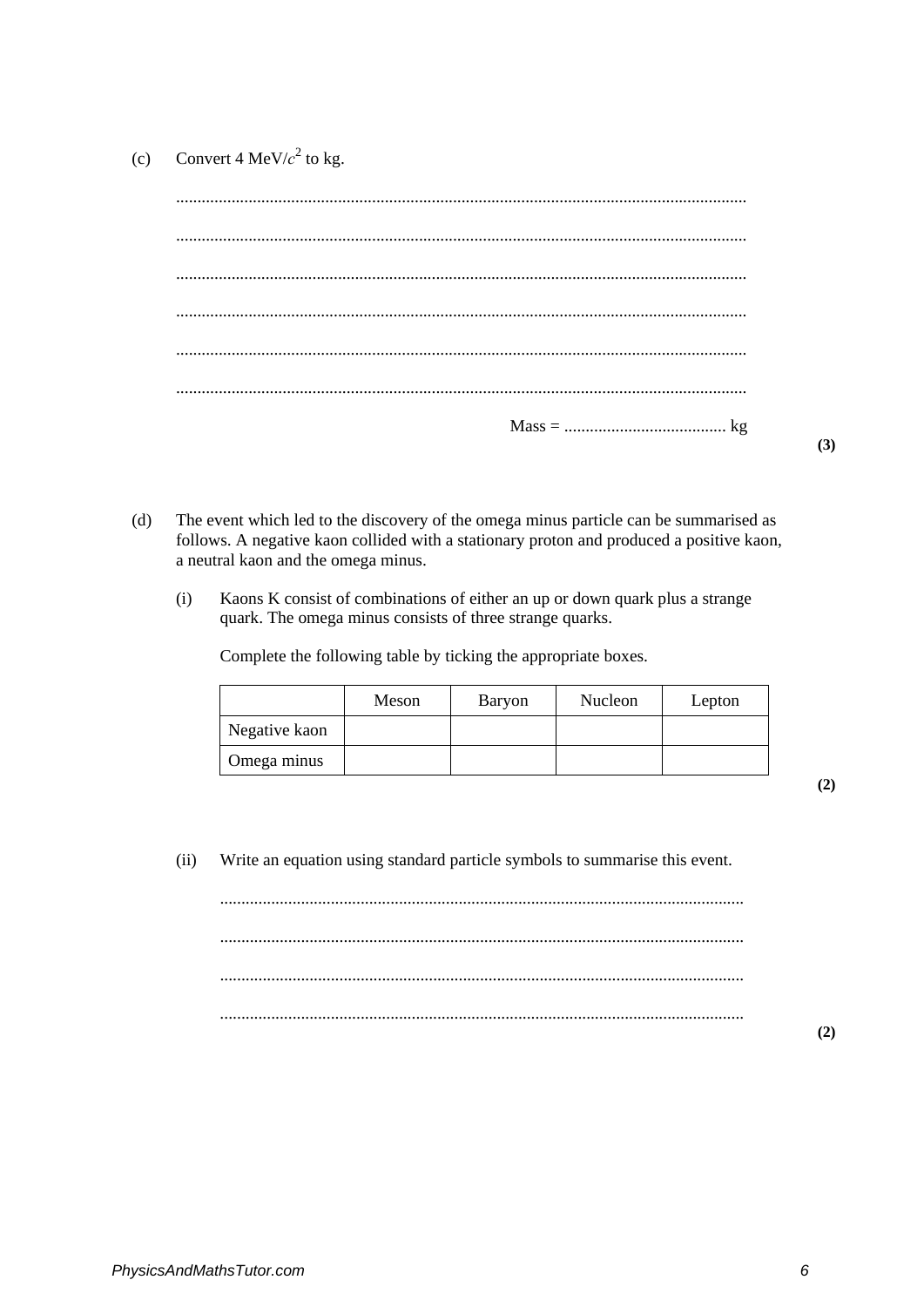The negative kaon consists of  $\overline{u}$  s. Deduce the quark structure of the other two  $(iii)$ kaons involved in this event.  $(2)$  $(iv)$ The total mass of the three particles created after this event is larger than the total mass of the two particles before. Discuss the quantities that must be conserved in interactions between particles and use an appropriate conservation law to explain this increase in mass.  $(5)$ (Total 17 marks)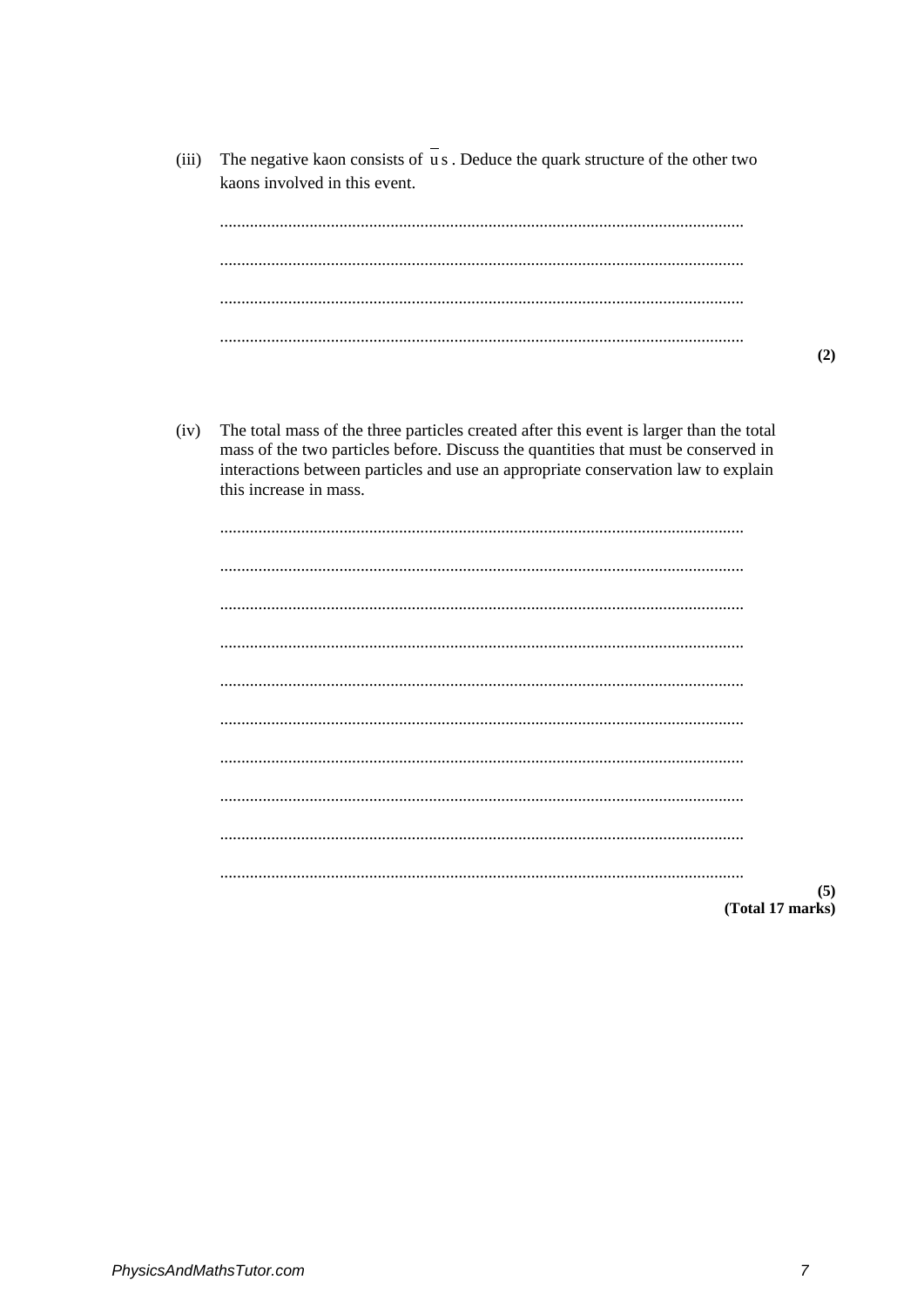**8.** An electron gun uses a potential difference to accelerate electrons from rest to a speed of  $2.00 \times 10^7$  m s<sup>-1</sup>.

The de Broglie wavelength associated with electrons moving at  $2.00 \times 10^7$  m s<sup>-1</sup> is

$$
A \qquad 3.3 \times 10^{-41} \text{ m}
$$

- **B**  $5.0 \times 10^{-14}$  m
- **C**  $3.6 \times 10^{-11}$  m
- **D**  $5.0 \times 10^{-8}$  m

**(Total 1 mark)**

**9.** A particle detector shows tracks produced by two particles X and Y that were created by the decay of a lambda particle at O.



Which of the following is a valid conclusion from these facts?

- **A** X is a negatively charged particle.
- **B** Y is a positively charged particle.
- **C** The lambda particle is neutral.
- **D** The magnetic field is acting into the plane of the paper.

**(Total 1 mark)**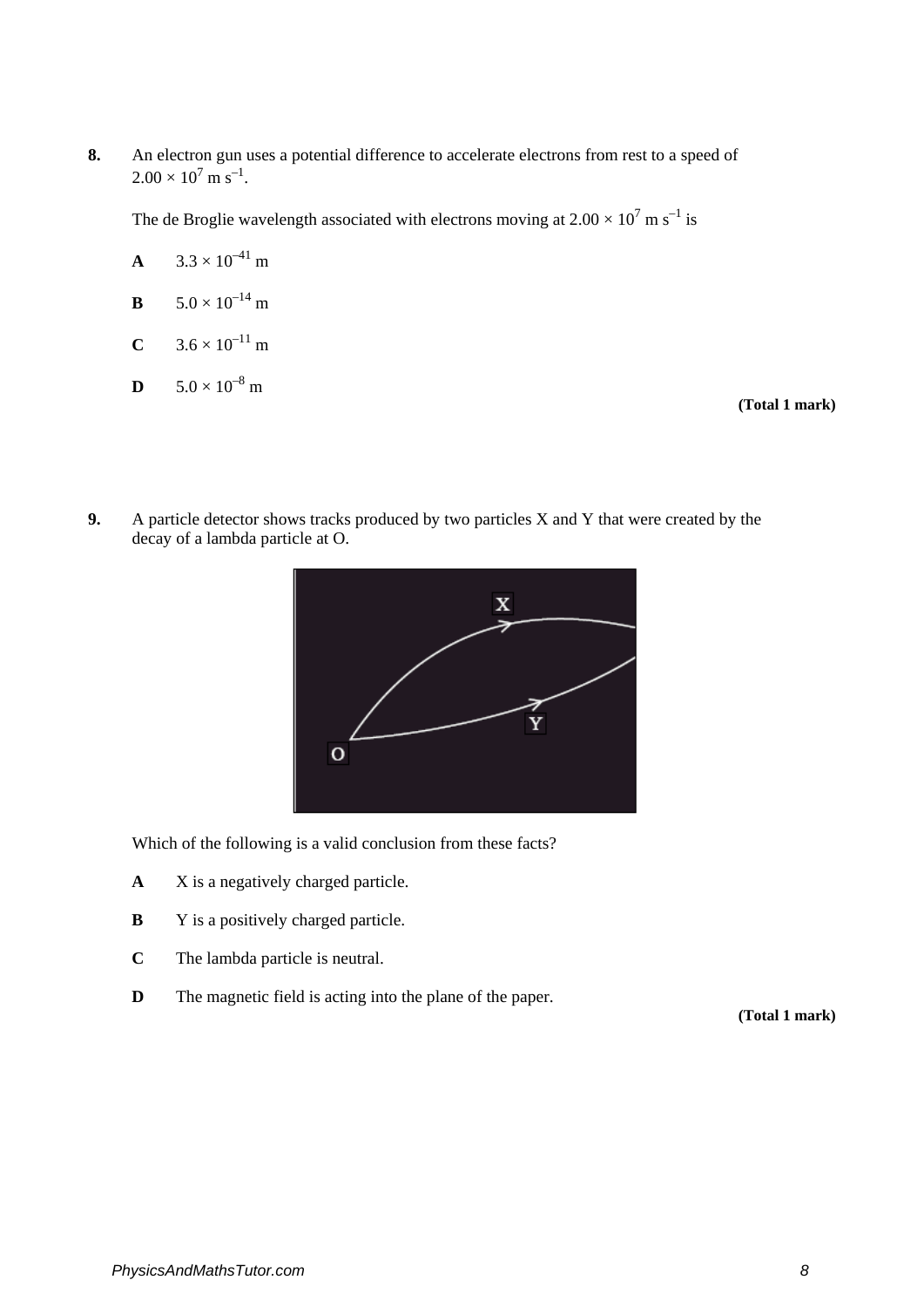**10.** A particle detector shows tracks produced by two particles X and Y that were created by the decay of a lambda particle at O.



Which of the following is a correct statement about energy at the decay?

- **A** The energy of X must be greater than that of Y.
- **B** The combined energy of X and Y must be more than the energy of the lambda particle.
- **C** The mass of the lambda particle must equal the combined energy of X and Y.
- **D** The mass energy of the lambda particle must equal the total energy of X and Y.

**(Total 1 mark)**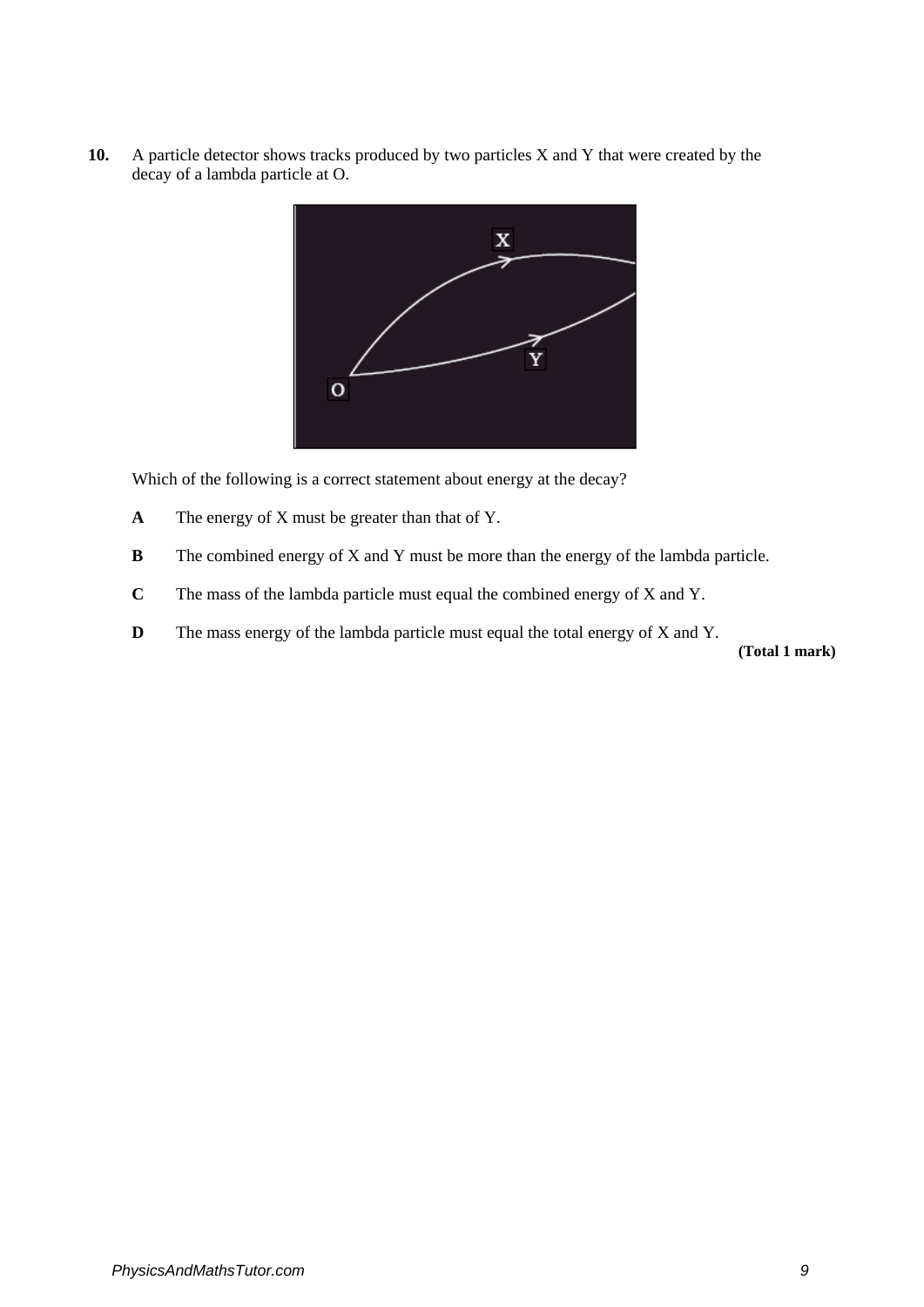Rutherford designed an experiment to see what happened when alpha particles were directed at a piece of gold foil. Summarise the observations and state the conclusions Rutherford reached about the structure of gold atoms.  $11.$ 

| (Total 5 marks) |
|-----------------|
|                 |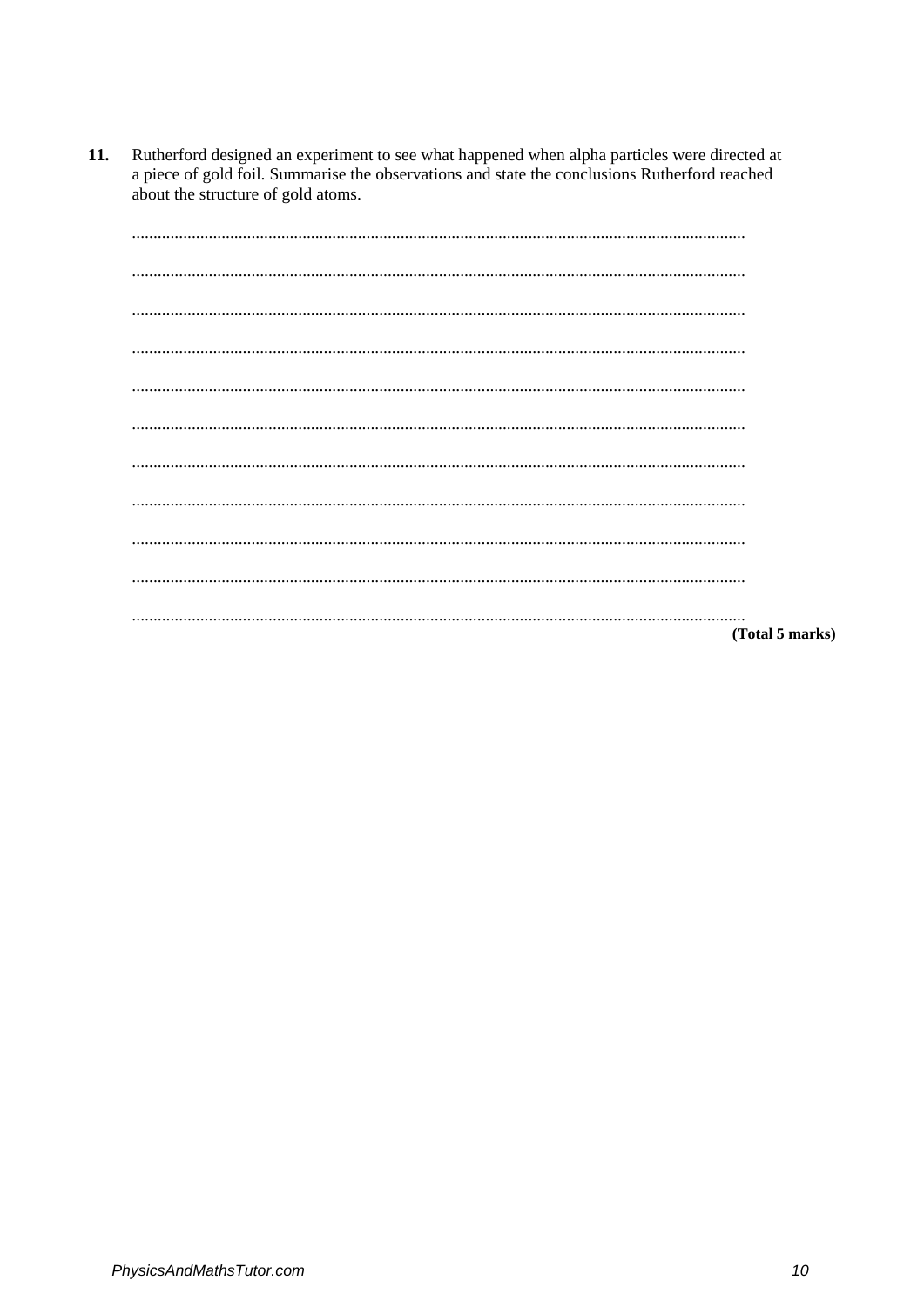**12.** Pion radiotherapy is a new form of cancer treatment that has been extensively investigated for tumours of the brain. Pions are short lived sub-atomic particles and belong to a group called mesons.

| Quark       | Charge $/e$    |
|-------------|----------------|
| Up(u)       | $+\frac{2}{3}$ |
| Down $(d)$  | $\mathcal{R}$  |
| Strange (s) | 3              |
| Charm $(c)$ | $rac{2}{3}$    |

(a) The following table lists some quarks and their charge.

On the list below circle the combination which could correspond to a  $\pi^+$  pion.

| $\sim$<br>-<br>s c | $\overline{\phantom{a}}$<br>$\overline{\phantom{0}}$<br>u d | ddd | uud |
|--------------------|-------------------------------------------------------------|-----|-----|
|                    |                                                             |     |     |

(b) The mass of a pion is 0.14 GeV/ $c^2$ . Calculate the mass of a pion in kg.

| . |
|---|
|   |
|   |
|   |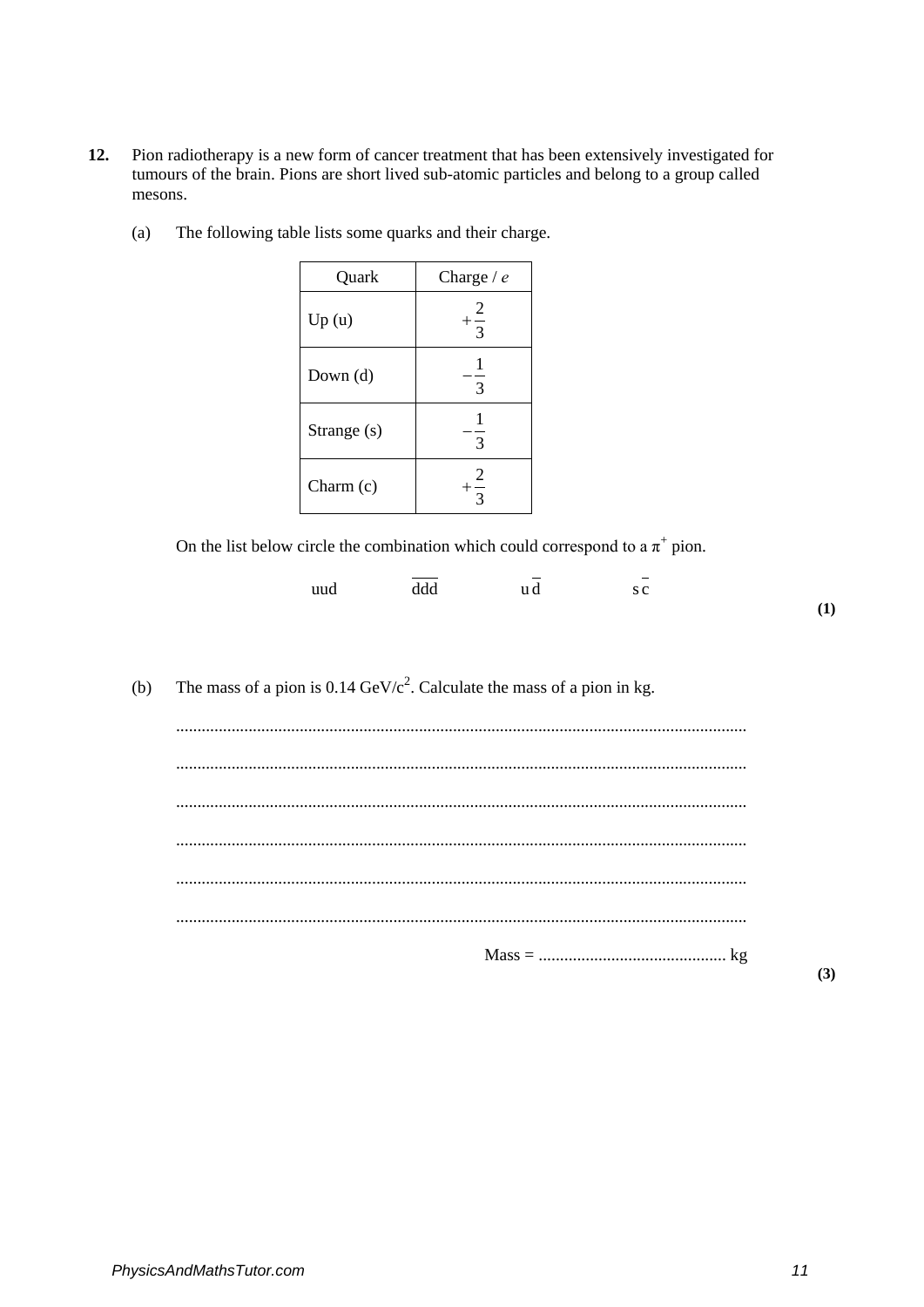Pions can be produced by accelerating protons using a cyclotron. Briefly explain the role of electric and magnetic fields within a cyclotron.  $(c)$ 

|     |                                                                                                                                                                                                                                                                                      | (5) |
|-----|--------------------------------------------------------------------------------------------------------------------------------------------------------------------------------------------------------------------------------------------------------------------------------------|-----|
|     |                                                                                                                                                                                                                                                                                      |     |
| (d) | When pions are used to treat brain tumours they are slowed by the tissue in the brain and<br>cause little damage. When a pion is moving very slowly it may be absorbed by the<br>nucleus of an atom. The atom nucleus then becomes unstable and breaks up into several<br>fragments. |     |
|     | Explain why these fragments shoot out in all directions.                                                                                                                                                                                                                             |     |
|     |                                                                                                                                                                                                                                                                                      |     |
|     |                                                                                                                                                                                                                                                                                      |     |
|     |                                                                                                                                                                                                                                                                                      |     |
|     |                                                                                                                                                                                                                                                                                      |     |
|     |                                                                                                                                                                                                                                                                                      |     |
|     |                                                                                                                                                                                                                                                                                      | (3) |
|     | (Total 12 marks)                                                                                                                                                                                                                                                                     |     |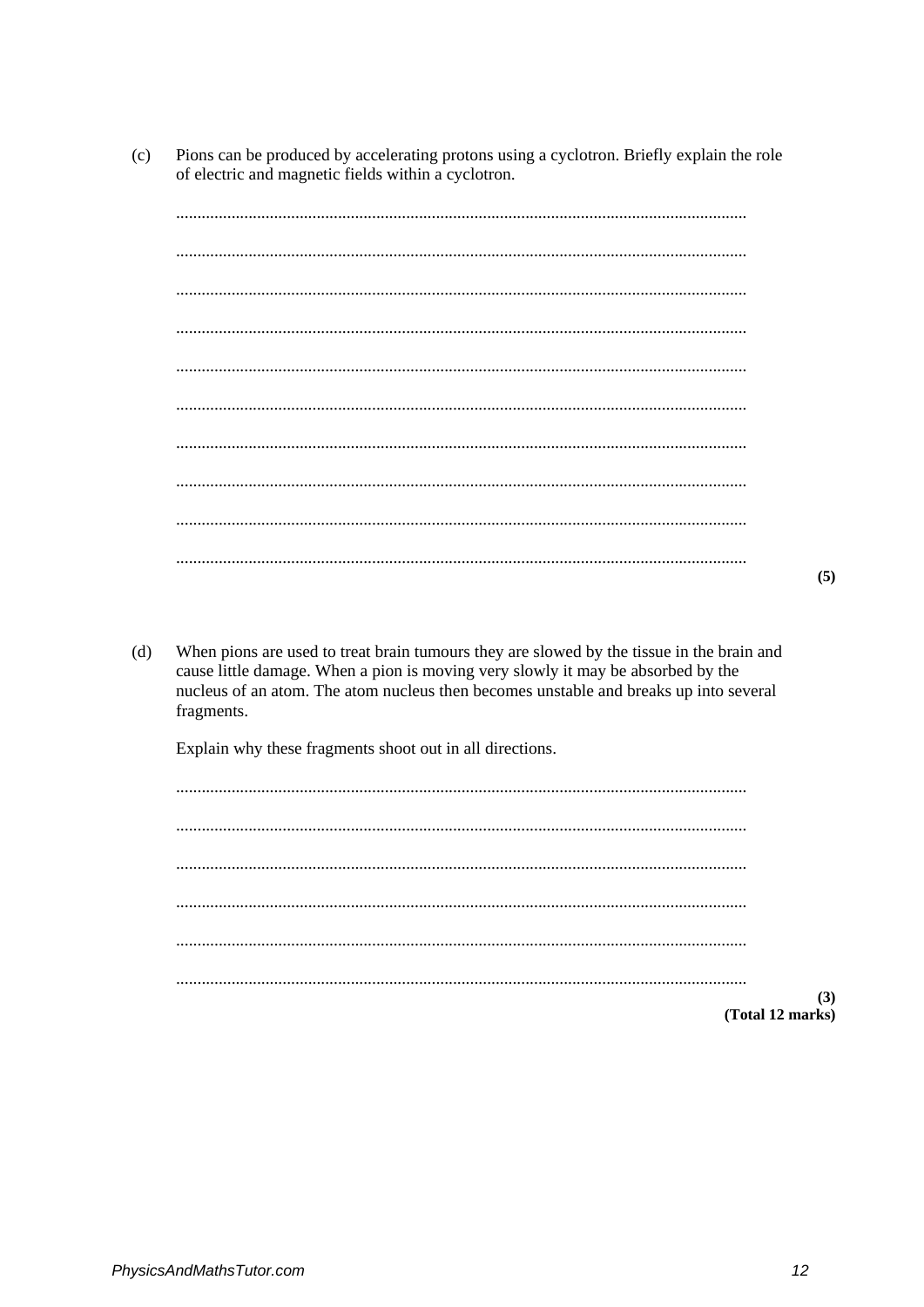$13.$ The photograph shows the track of a positively charged particle either side of a lead plate.



The particle was deflected by a magnetic field of magnetic flux density 1.5 T. The field is perpendicular to the plane of the photograph.

Estimate the actual radius of the track above the lead plate.  $(a)$  $(i)$ 

> The lead plate is 6 mm thick.  $\cdots$

 $(3)$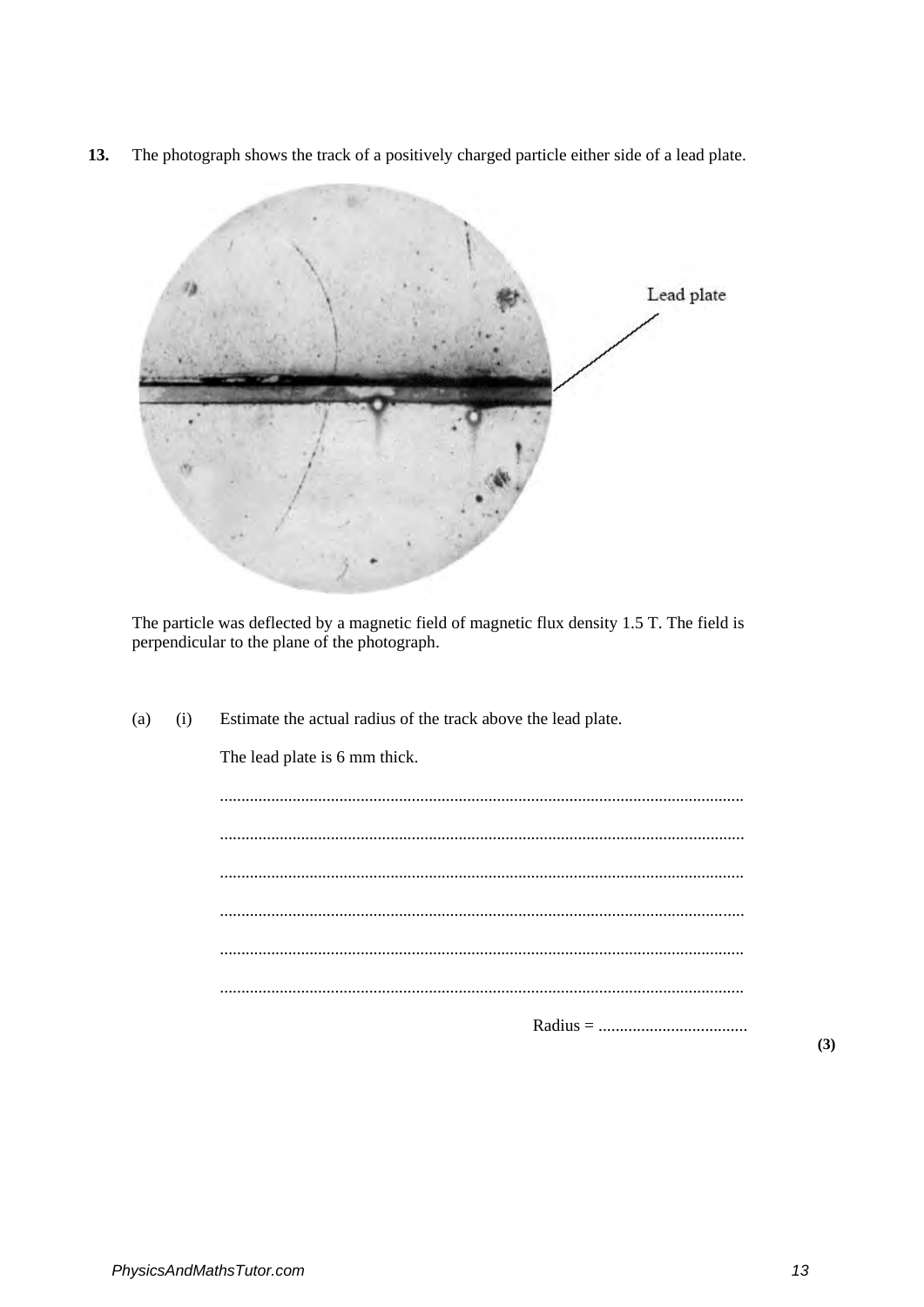|     | (ii)          | Calculate the momentum of this particle above the lead plate.                |     |
|-----|---------------|------------------------------------------------------------------------------|-----|
|     |               | Particle charge = $1.6 \times 10^{-19}$ C                                    |     |
|     |               |                                                                              |     |
|     |               |                                                                              |     |
|     |               |                                                                              |     |
|     |               |                                                                              |     |
|     |               |                                                                              |     |
|     |               |                                                                              |     |
|     |               |                                                                              |     |
|     |               |                                                                              | (2) |
|     |               |                                                                              |     |
| (b) |               | Explain whether this particle was moving up or down through the lead plate.  |     |
|     |               |                                                                              |     |
|     |               |                                                                              |     |
|     |               |                                                                              |     |
|     |               |                                                                              |     |
|     |               |                                                                              |     |
|     |               |                                                                              |     |
|     |               |                                                                              |     |
|     |               |                                                                              |     |
|     |               |                                                                              |     |
|     |               |                                                                              | (3) |
|     |               |                                                                              |     |
| (c) |               | On the list below circle the correct direction of the magnetic field.        |     |
|     |               |                                                                              |     |
|     | Into the page | from left to right<br>down the page<br>out of the page<br>up the page        | (1) |
|     |               |                                                                              |     |
|     |               |                                                                              |     |
| (d) |               | This particle was identified as a positron.                                  |     |
|     |               |                                                                              |     |
|     | (i)           | Calculate the speed of the positron while it is moving above the lead plate. |     |
|     |               |                                                                              |     |
|     |               |                                                                              |     |
|     |               |                                                                              |     |
|     |               |                                                                              |     |
|     |               |                                                                              |     |
|     |               |                                                                              | (2) |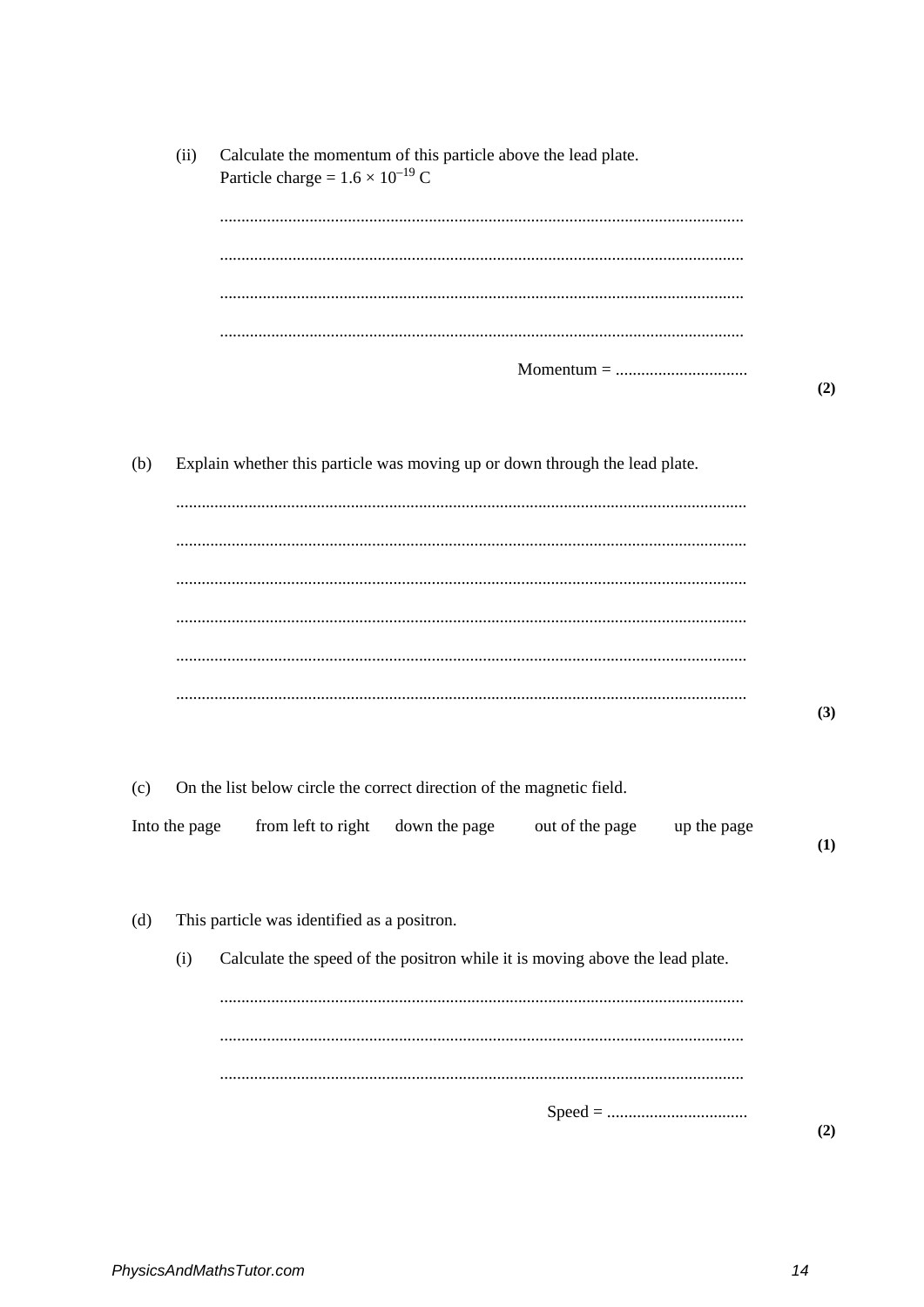Comment on your answer.  $(ii)$ 

> $(2)$ (Total 13 marks)

A top quark has a mass of 171  $\frac{GeV}{c^2}$ . Its mass in kilograms is about 14.

- $3 \times 10^{-31}$  $\mathbf{A}$
- $3 \times 10^{-28}$  $\mathbf{B}$
- $3 \times 10^{-25}$  $\mathbf{C}$
- $3 \times 10^{-19}$  $\mathbf{D}$

(Total 1 mark)

A  $\pi^+$  pion is composed of which combination of quarks?  $15.$ 

- $\mathbf{A}$ ud
- $\frac{1}{u}$  $\bf{B}$
- $\overline{u}$  $\mathbf C$
- $\overline{ud}$  $\mathbf{D}$ (Total 1 mark)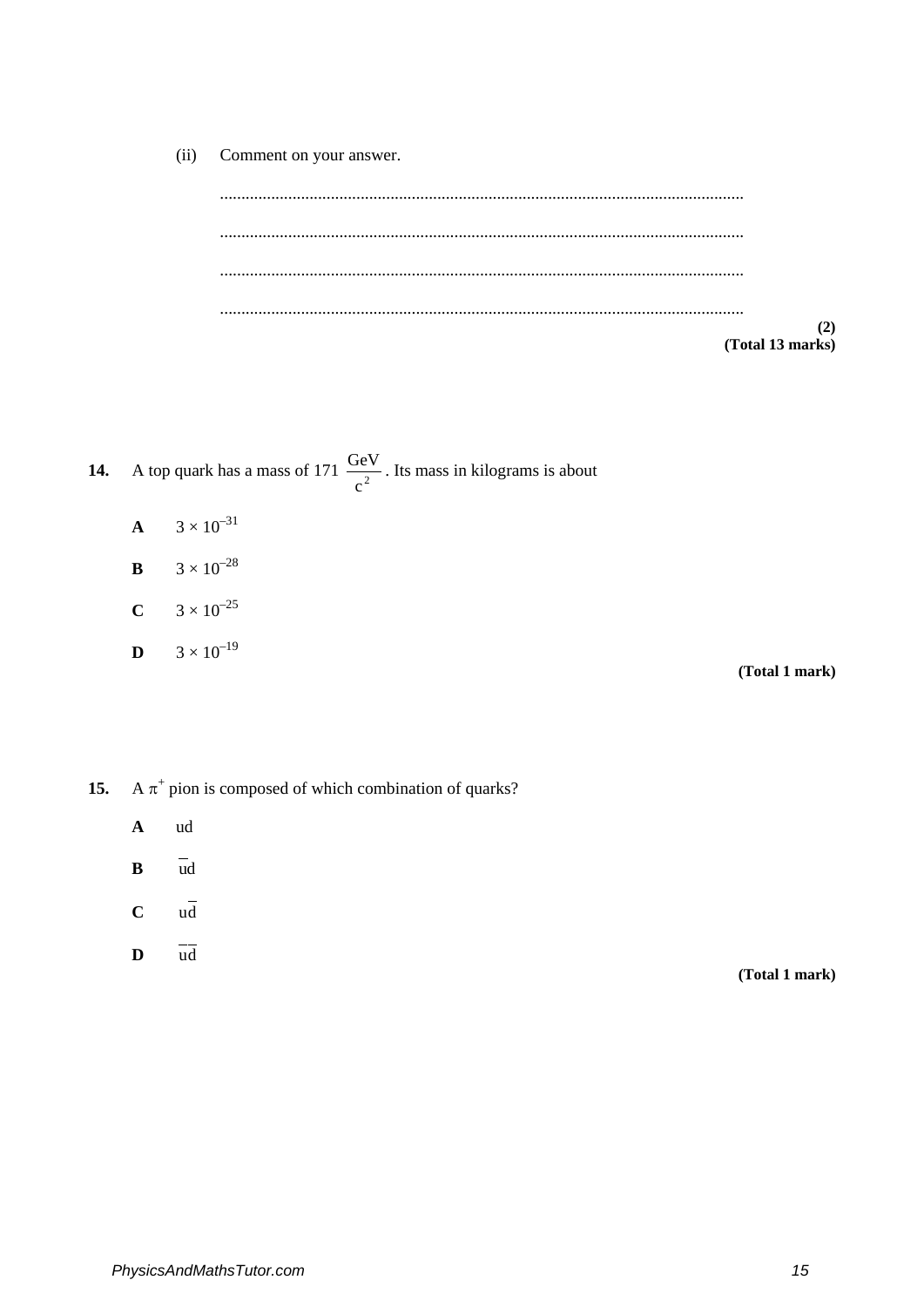16. State what is meant by the term baryon.  $(a)$  $(1)$  $(b)$ In  $β$ <sup> $-$ </sup> decay a neutron decays into a proton. Explain how the quark structure of the baryon changes in this process.  $(2)$ (Total 3 marks)

Quarks were discovered using the Stanford Linear Accelerator (SLAC). The diagram below  $17.$ shows the principle of a linear accelerator (LINAC).



State what is connected between terminals  $T_1$  and  $T_2$ .  $(a)$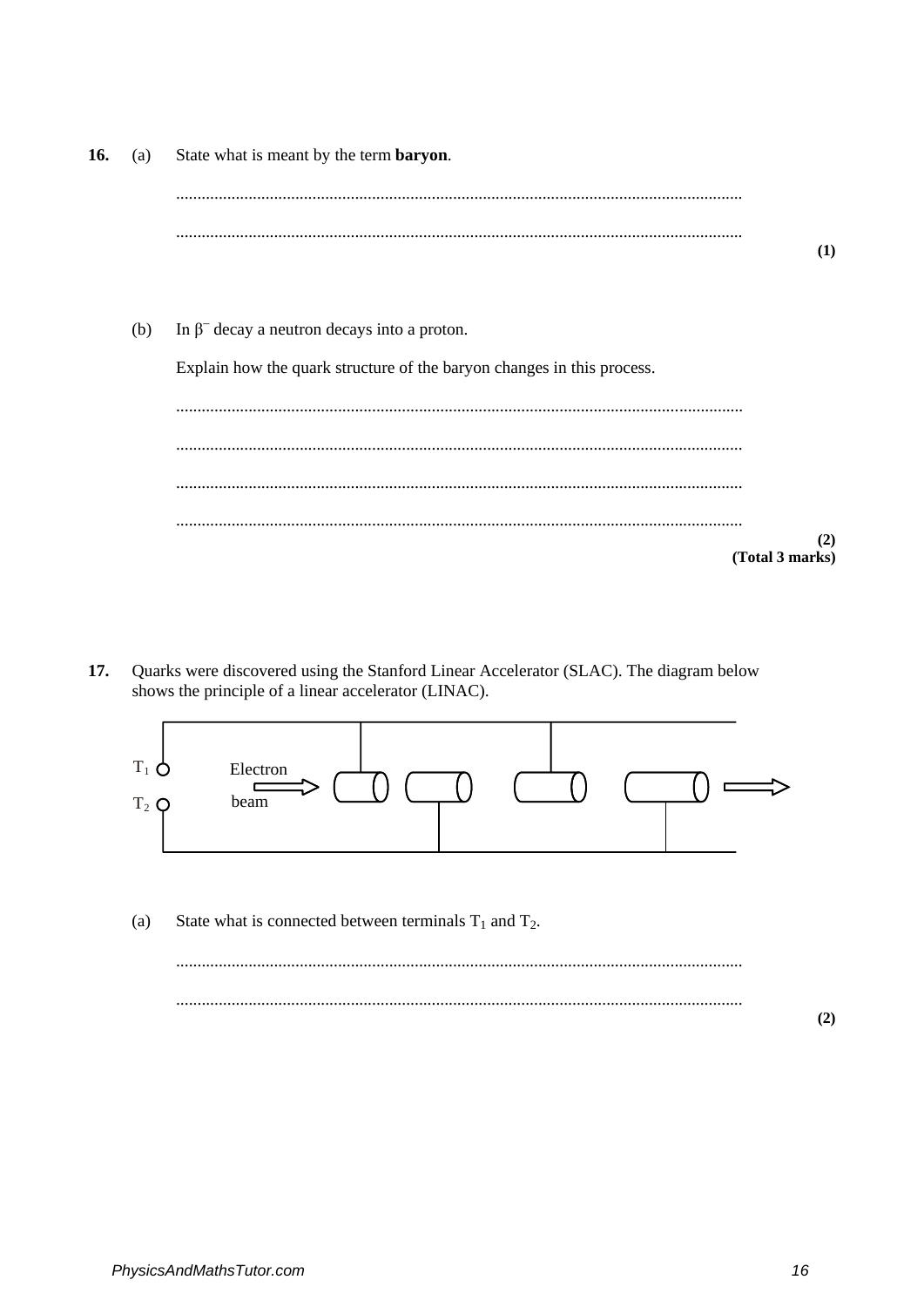$(b)$ Explain why the electrons travel with constant velocity whilst in the cylinders.  $(2)$  $(c)$ Explain why the cylinders gradually increase in length along the accelerator. 

> $(2)$  $(Total 6 marks)$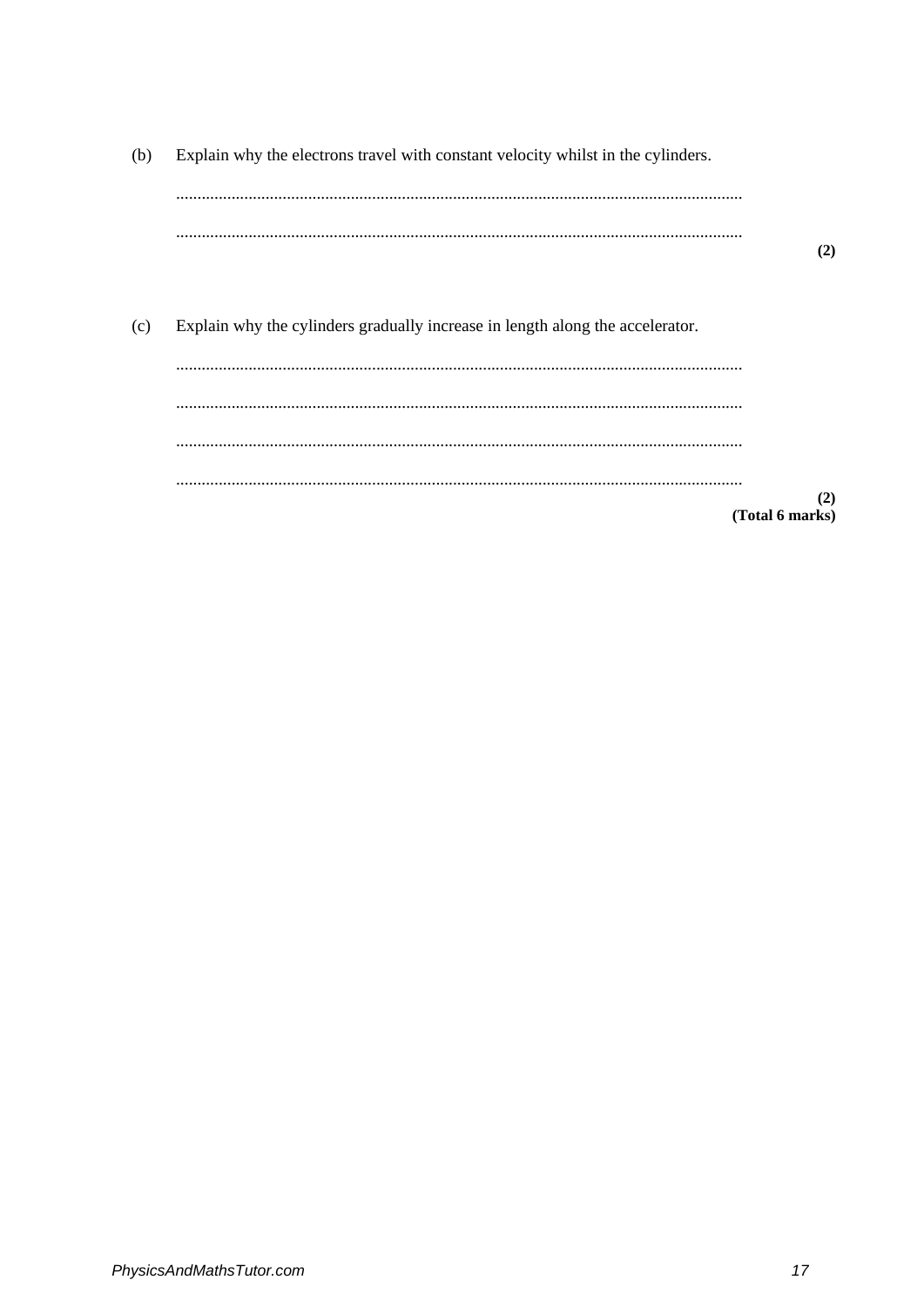**18.** At the start of the 20th century it was thought that the atom contained an even distribution of positive charge with electrons embedded in it. Rutherford directed a series of experiments using α-particles to investigate the structure of the atom.

In 1913 Rutherford wrote that "the observations on the scattering of α-particles by matter afford strong experimental evidence for the theory that the atom consists of a positively charged nucleus of minute dimensions surrounded by a compensating distribution of negative electrons".

Outline the experimental observations to which Rutherford is referring and explain how they led him to this deduction.

| (Total 5 marks) |
|-----------------|

**19.** (a) In their famous experiment conducted in 1932, Cockcroft and Walton accelerated protons through a potential difference of 300 kV and used them to bombard a lithium  $\binom{7}{3}$ Li ) target. They found that two alpha particles were produced. The energy of the alpha particles was subsequently calculated from the tracks they made in a cloud chamber.

Complete the nuclear equation for this event.

 $\frac{7}{3}$ Li + →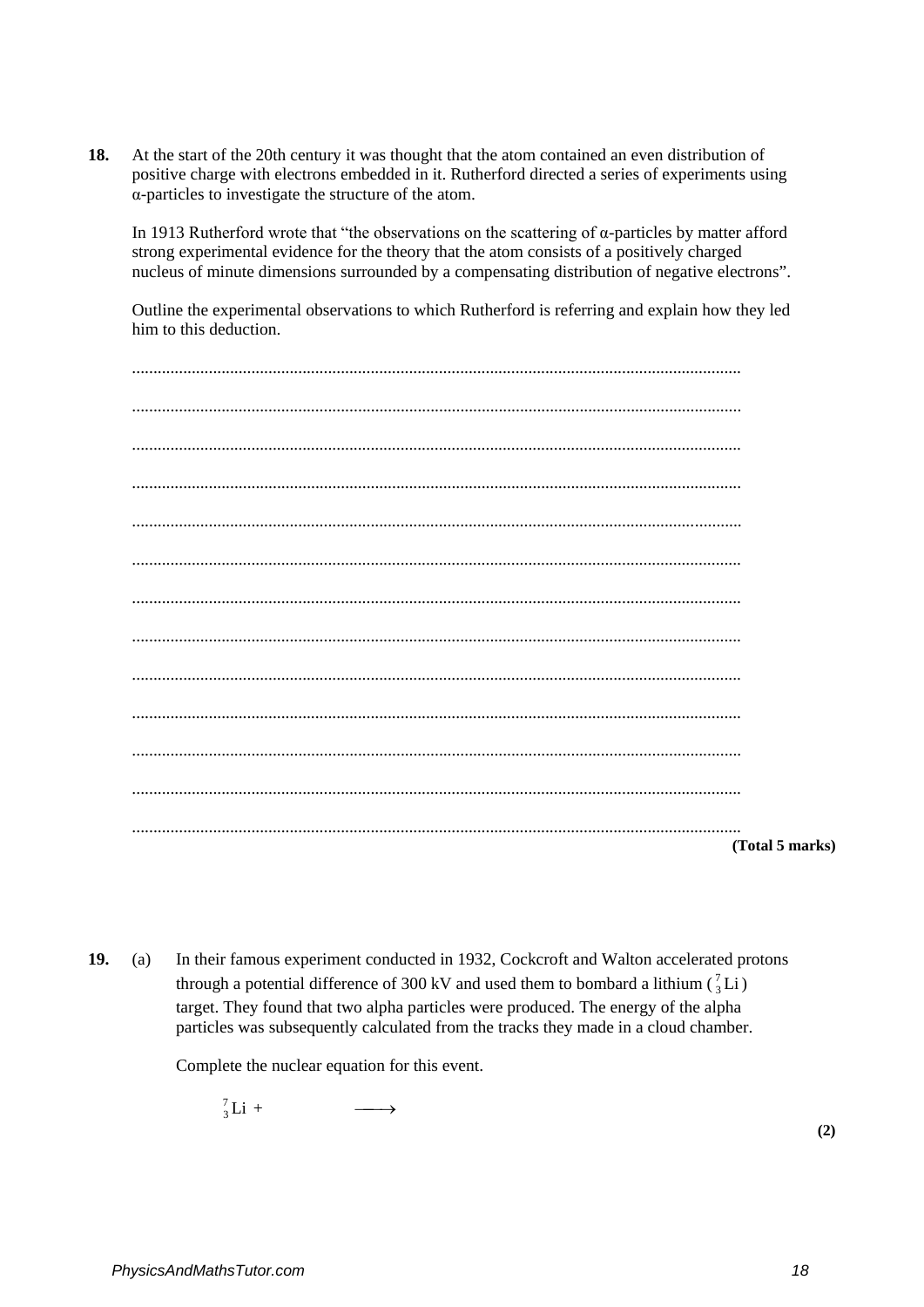- $(b)$ Cockcroft and Walton reported to the Royal Society that "if momentum is conserved in the process, then each of the  $\alpha$ -particles must take up equal amounts of energy, and from the observed range of the  $\alpha$ -particles we conclude that an energy of 17.2 million electronvolts [MeV] would be liberated in this disintegration process".
	- $(i)$ State two other properties, in addition to momentum, that are conserved in such a process.

 $(2)$ 

 $(ii)$ Use the data below to show that the energy released in this process is approximately  $2.8 \times 10^{-12}$  J.

| Mass of lithium nucleus = $7.0143$ u<br>Mass of proton<br>Mass of $\alpha$ -particle | $= 1.0073$ u<br>$= 4.0015$ u |
|--------------------------------------------------------------------------------------|------------------------------|
|                                                                                      |                              |
|                                                                                      |                              |
|                                                                                      |                              |
|                                                                                      |                              |
|                                                                                      |                              |
|                                                                                      |                              |
|                                                                                      |                              |
|                                                                                      |                              |

 $(4)$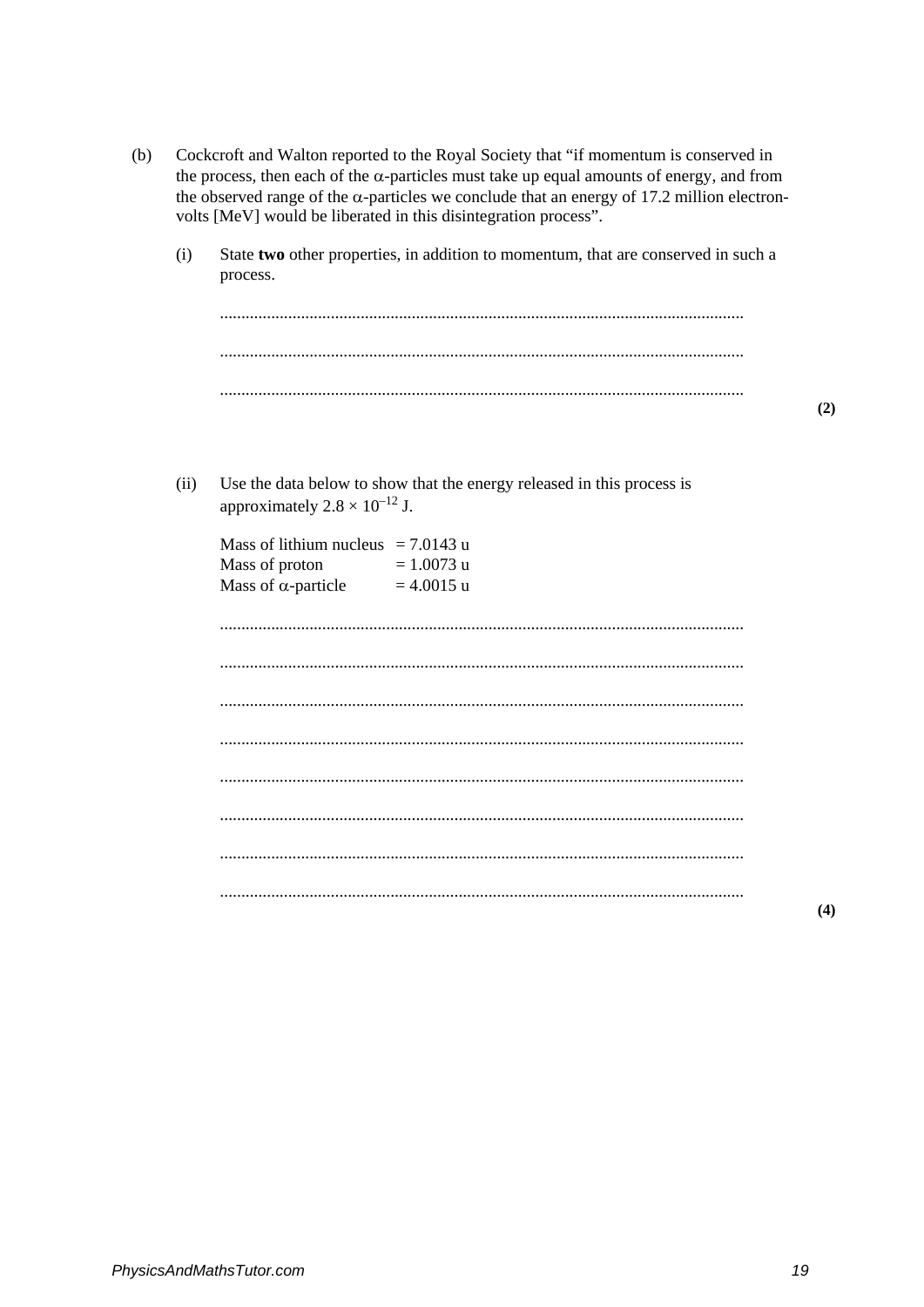Hence discuss the extent to which Cockcroft and Walton's results confirm  $(iii)$ Einstein's prediction that E is equal to  $mc^2$ .

| (5)<br>(Total 13 marks) |
|-------------------------|

The lines A and B show part of the paths of two alpha particles as they travel through an 20.  $(a)$ atom.



Add to the diagram the subsequent paths of each alpha particle as they travel through and out of the atom.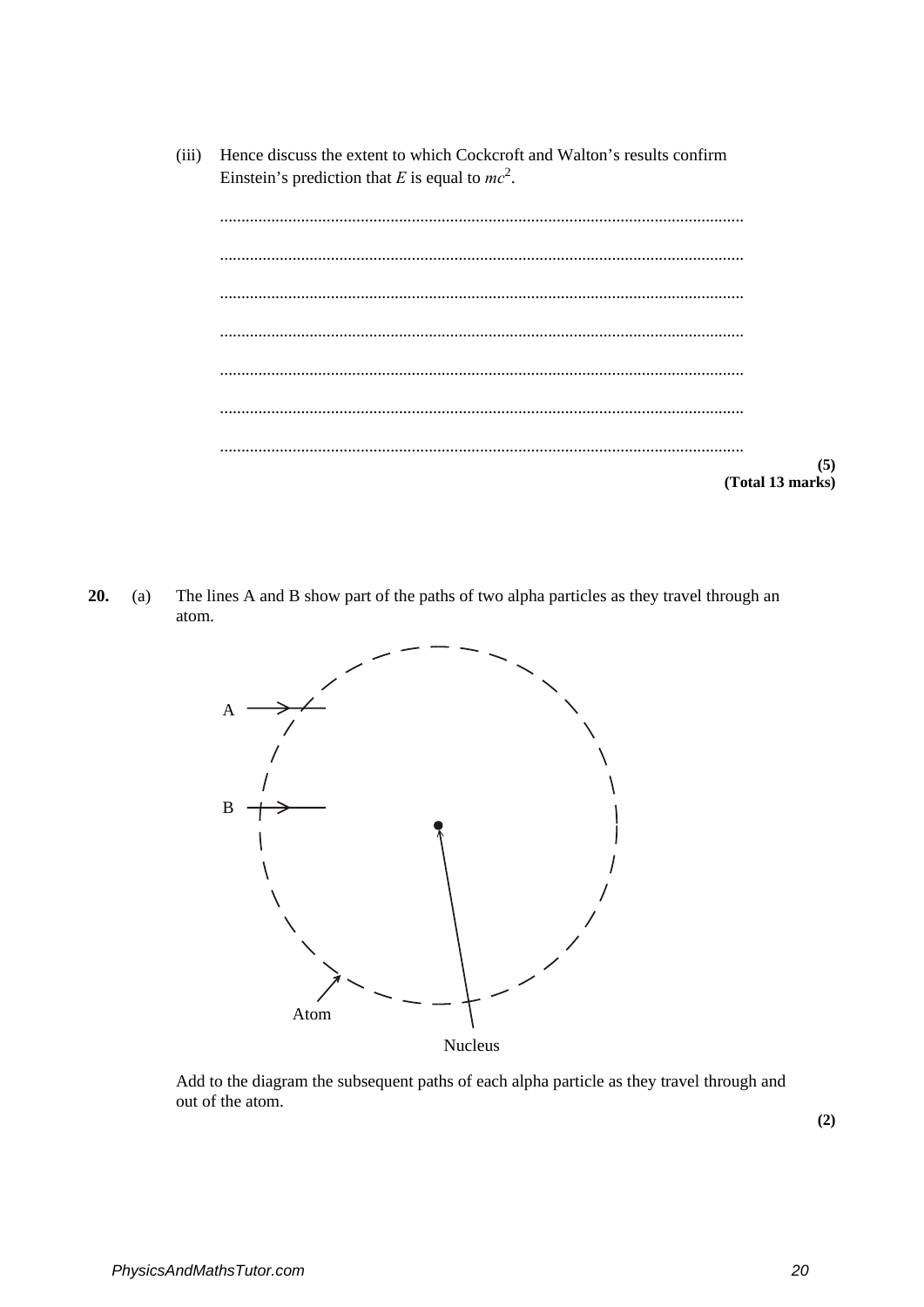| (b) |       | Rutherford investigated the scattering of alpha particles by gold foil in an evacuated<br>container. The evidence from his investigations led to the nuclear model of the atom. |                        |
|-----|-------|---------------------------------------------------------------------------------------------------------------------------------------------------------------------------------|------------------------|
|     |       | Why was it important for this investigation that                                                                                                                                |                        |
|     | (i)   | the alpha source was inside the container,                                                                                                                                      |                        |
|     |       |                                                                                                                                                                                 |                        |
|     |       |                                                                                                                                                                                 |                        |
|     |       |                                                                                                                                                                                 | (1)                    |
|     | (ii)  | the alpha particles had the same initial kinetic energy,                                                                                                                        |                        |
|     |       |                                                                                                                                                                                 |                        |
|     |       |                                                                                                                                                                                 |                        |
|     |       |                                                                                                                                                                                 | (1)                    |
|     | (iii) | the container was evacuated?                                                                                                                                                    |                        |
|     |       |                                                                                                                                                                                 |                        |
|     |       |                                                                                                                                                                                 |                        |
|     |       |                                                                                                                                                                                 | (1)<br>(Total 5 marks) |

 $21.$ Classify each of the following particles by ticking all the appropriate boxes in the table.

| Particle    | Lepton | Baryon | Hadron | Meson |
|-------------|--------|--------|--------|-------|
| Neutron, n  |        |        |        |       |
| Neutrino, v |        |        |        |       |
| Muon, $\mu$ |        |        |        |       |

 $\overline{(Total 3 marks)}$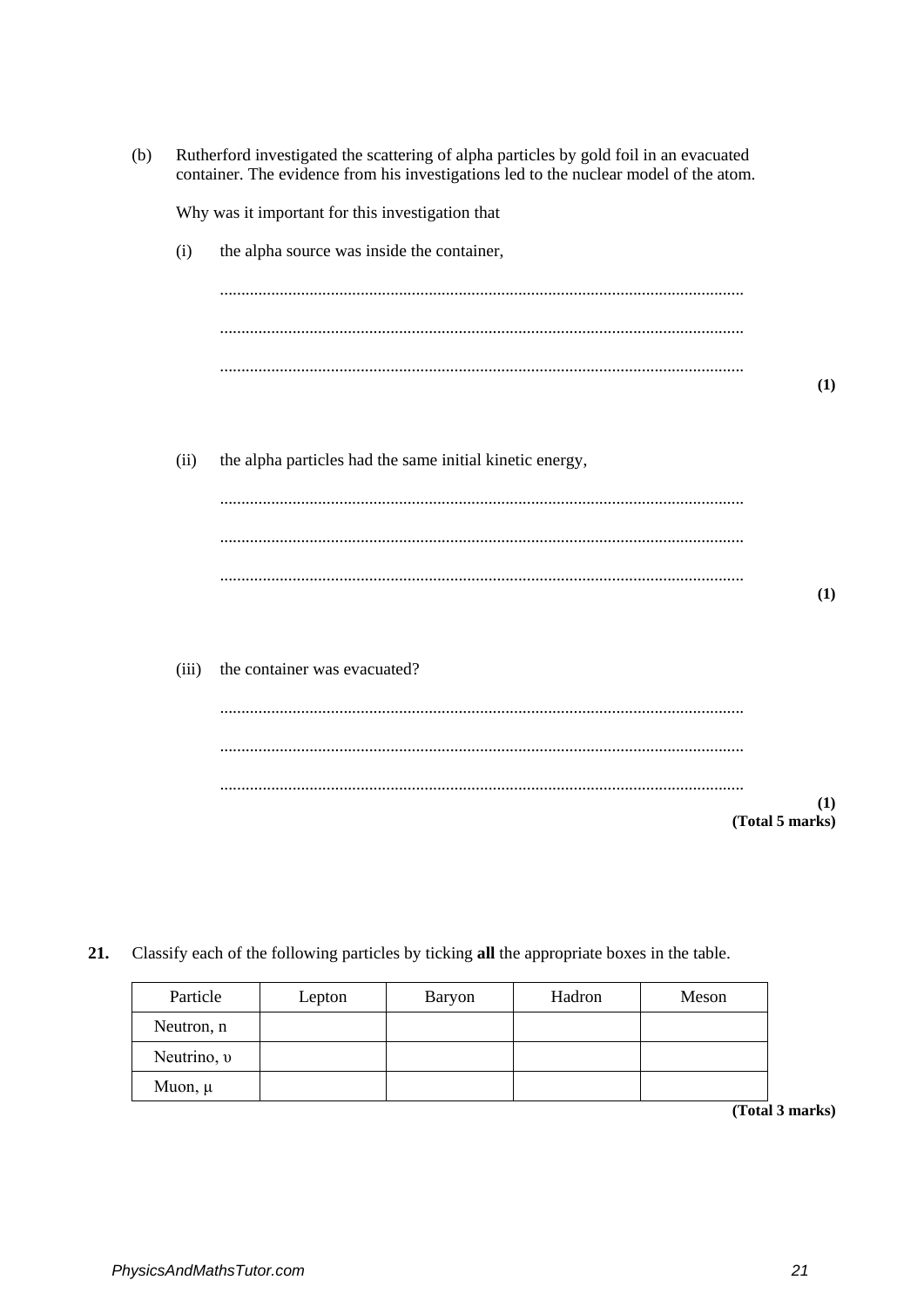22. Two particle reactions are shown. Use appropriate conservation laws to show whether  $(i)$ these reactions are possible.

| $\Delta^0$ + $K^0$ $\rightarrow$ $K^+$ + $\Sigma^+$<br>(udd) $(d\bar{s})$ (us) (uus) |  |  |  | $\Omega^- \quad \rightarrow \quad \Xi^- \quad \  + \quad \  \  \overline{K}^0$<br>$\frac{1}{\text{ss}}$ (ssd) | $(s\overline{d})$ |
|--------------------------------------------------------------------------------------|--|--|--|---------------------------------------------------------------------------------------------------------------|-------------------|
|                                                                                      |  |  |  |                                                                                                               |                   |
|                                                                                      |  |  |  |                                                                                                               |                   |
|                                                                                      |  |  |  |                                                                                                               |                   |
|                                                                                      |  |  |  |                                                                                                               | .                 |

Using only the information given above deduce the charges on each of the strange, up and down quarks. Justify your answers.  $(ii)$ 

| (2)             |
|-----------------|
| (Total 5 marks) |

 $(3)$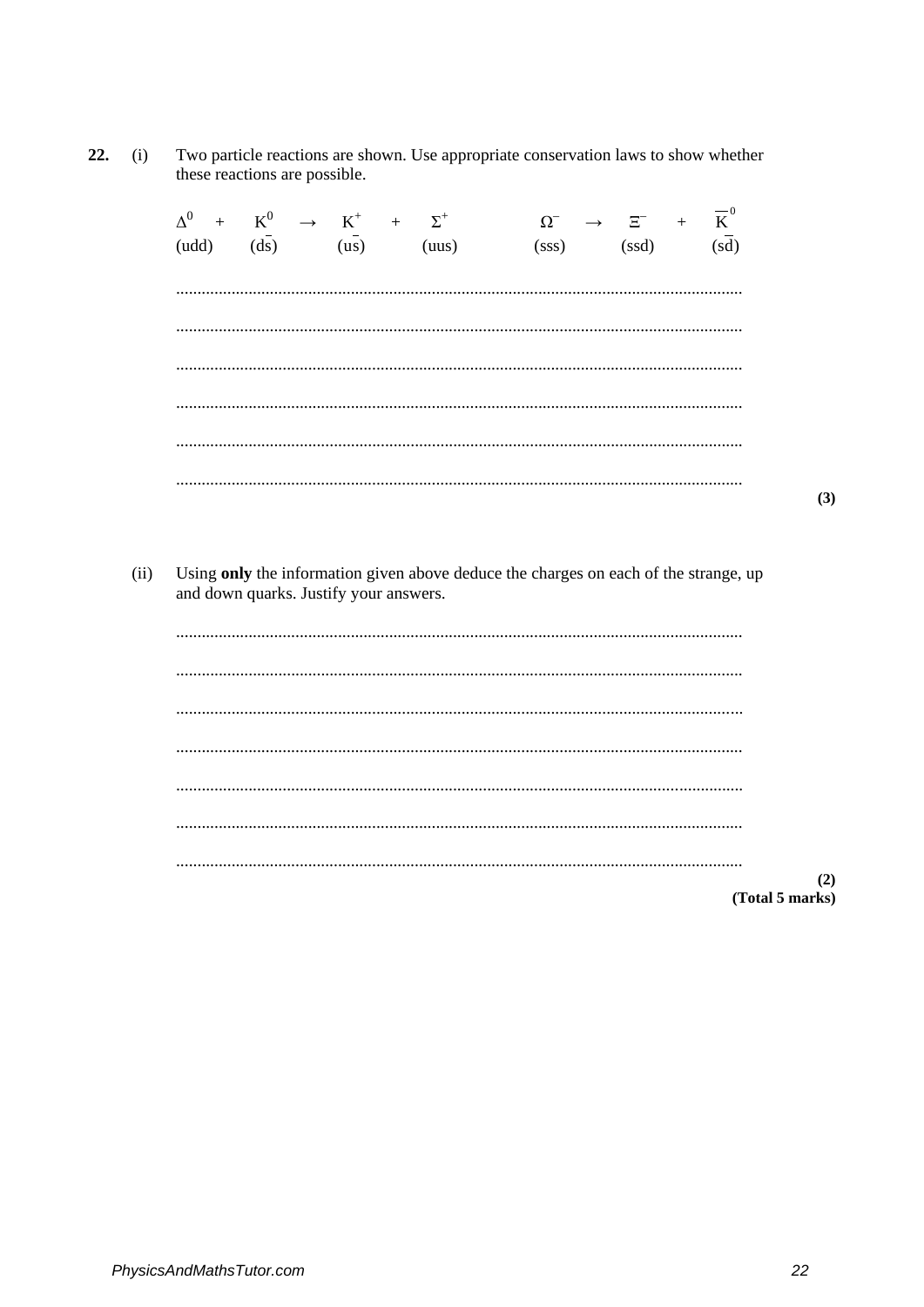**23.** A simplified diagram of a cathode ray oscilloscope is shown.



- (a) Electrons liberated from the cathode are accelerated to the anode through a large potential difference, giving each electron in the beam an energy of 1.2 keV.
	- (i) Calculate the velocity of electrons in the beam.

........................................................................................................................... ........................................................................................................................... ........................................................................................................................... ........................................................................................................................... Velocity = .......................................

(ii) The phosphor coating produces green light, each photon of which has an energy of 2.4 eV. The efficiency of the conversion of electron kinetic energy to light in the phosphor is 8.0%. Calculate the number of photons that will be liberated from the phosphor coating by the arrival of one electron in the beam.

**(2)**

**(3)**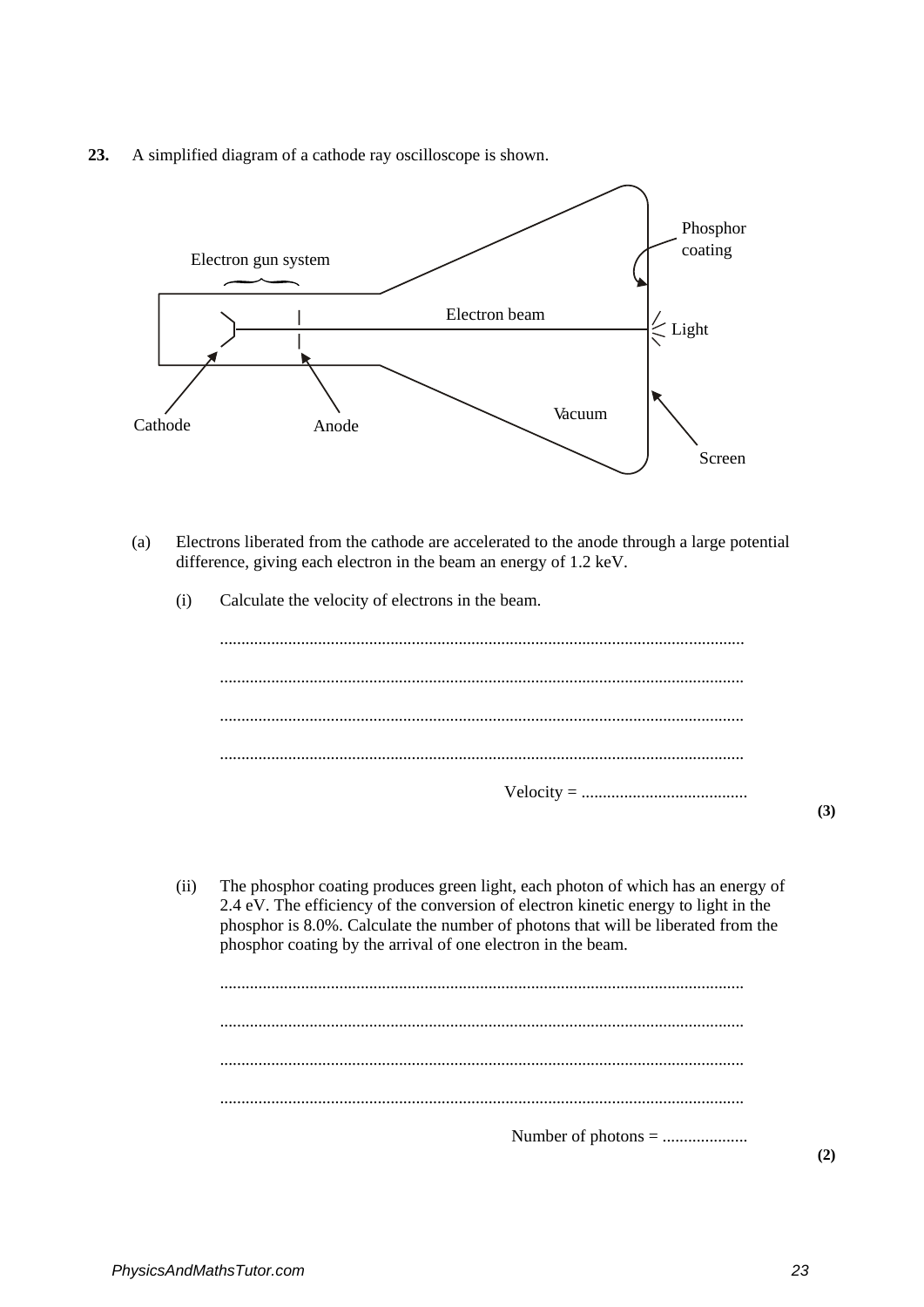In a badly-designed cathode ray tube, electrons arriving at the screen are not conducted  $(b)$ away but build up in the area where the beam hits it. Explain how this will have an adverse effect on the amount of light emitted by the phosphor. You may be awarded a mark for the clarity of your answer.

| (4)             |
|-----------------|
| (Total 9 marks) |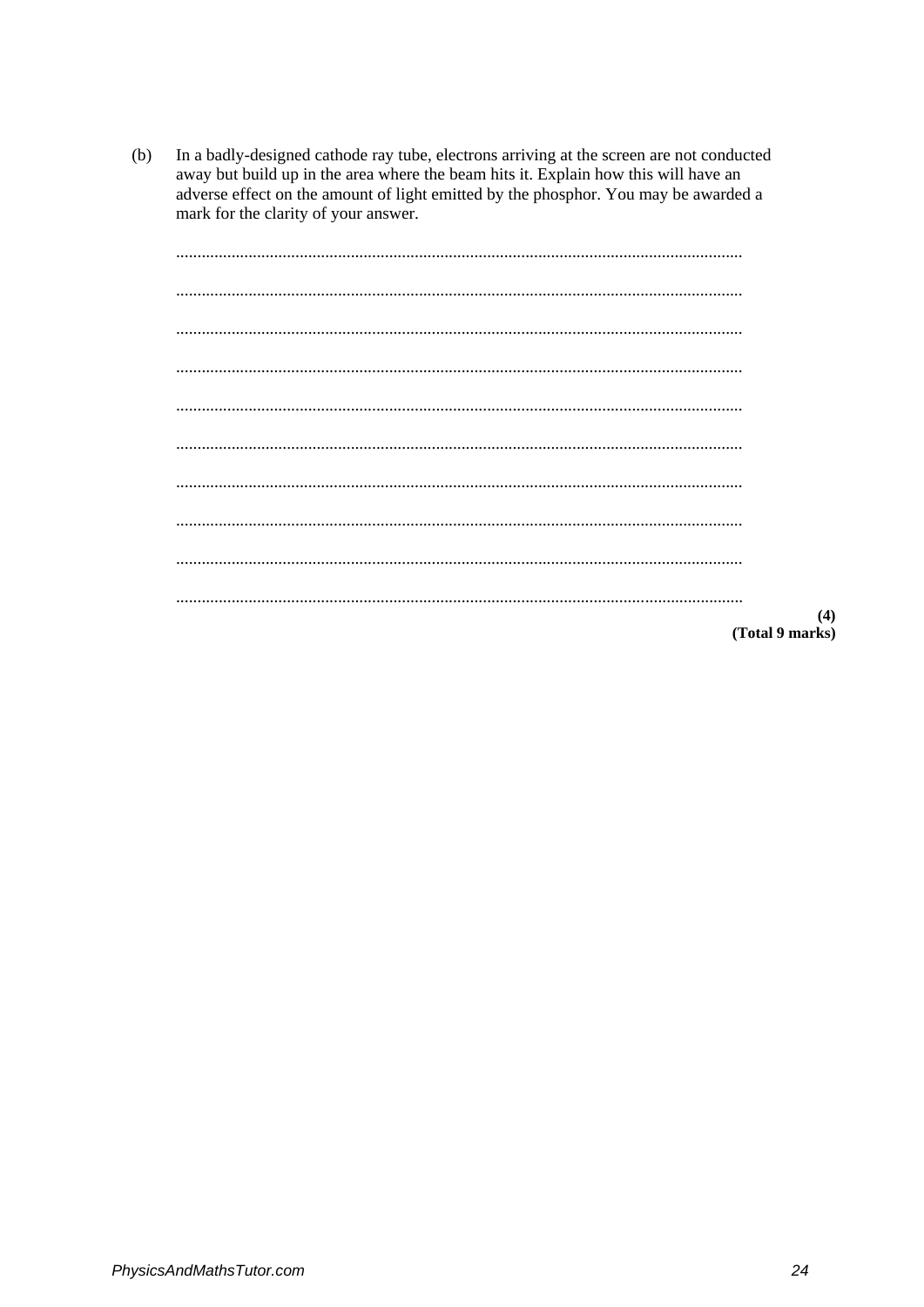The dashed line on the graph below shows how the kinetic energy of a proton would vary 24.  $(a)$ with the square of its speed if the relationship

k.e. = 
$$
\frac{1}{2}mv^2
$$

were to hold for all values of  $v$ , no matter how high.



Use data from the graph to show that the rest mass of the proton is about  $1.7 \times 10^{-27}$  kg.

 $(3)$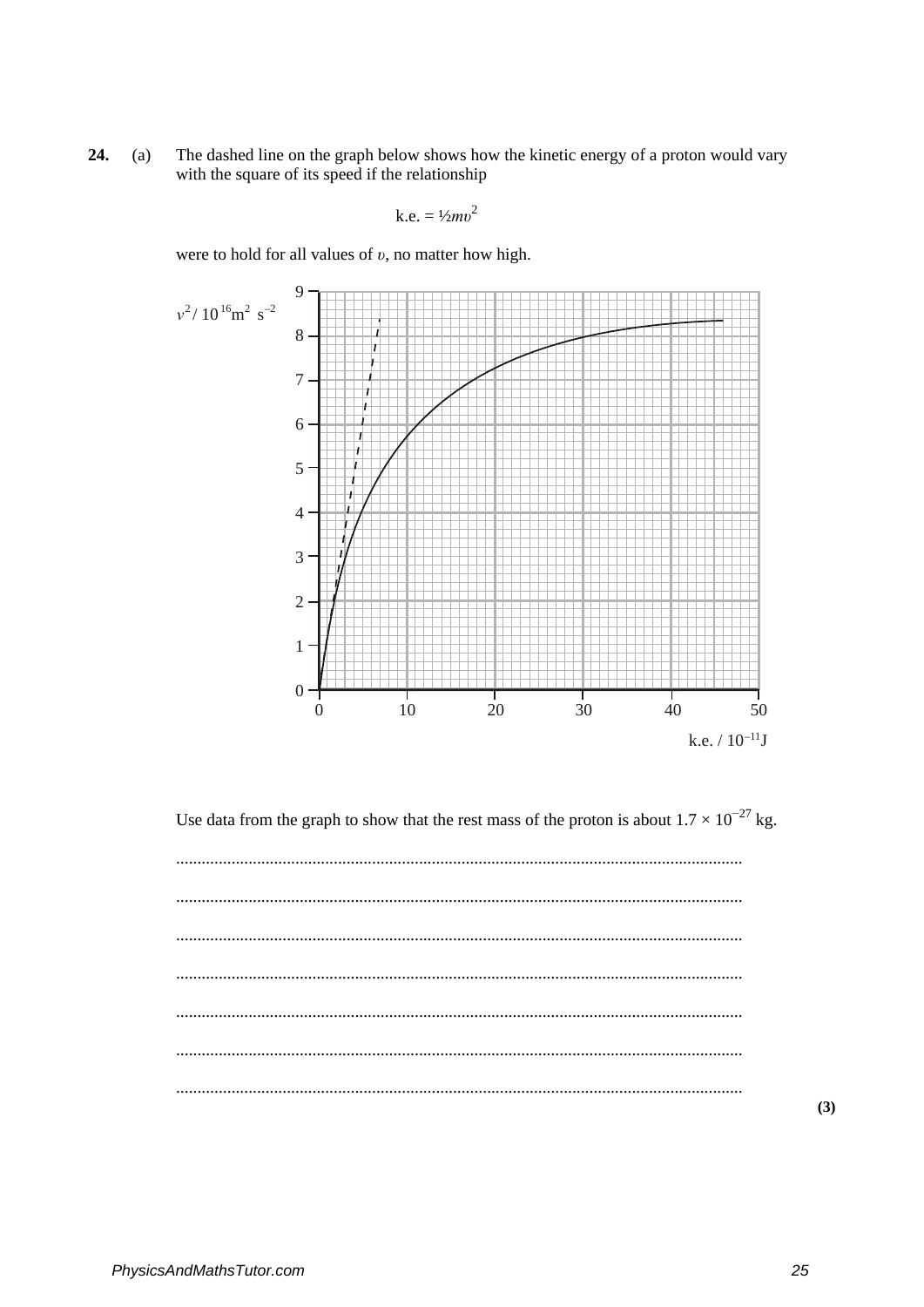(b) The curved line on the graph shows how the kinetic energy of a high-energy proton actually varies with the square of its speed. This is greater than that predicted by the ½*mυ* <sup>2</sup> expression because of relativistic effects.

| $v/10^8$ m s <sup>-1</sup> | $v^2/10^{16}$ m <sup>2</sup> s <sup>-2</sup> | $\Delta E/10^{-11}$ J |
|----------------------------|----------------------------------------------|-----------------------|
| 2.00                       | 4.0                                          |                       |
| 2.24                       | 5.0                                          |                       |
| 2.45                       | 6.0                                          |                       |

(i) Complete the table below to show the extra energy Δ*E*, caused by relativistic effects, for protons accelerated to the three speeds *υ* shown in the left column.

(ii) For any **one** of your values for Δ*E*, calculate the equivalent mass increase Δ*m* of a proton moving at that speed and express this mass increase as a percentage of the rest mass of a proton.

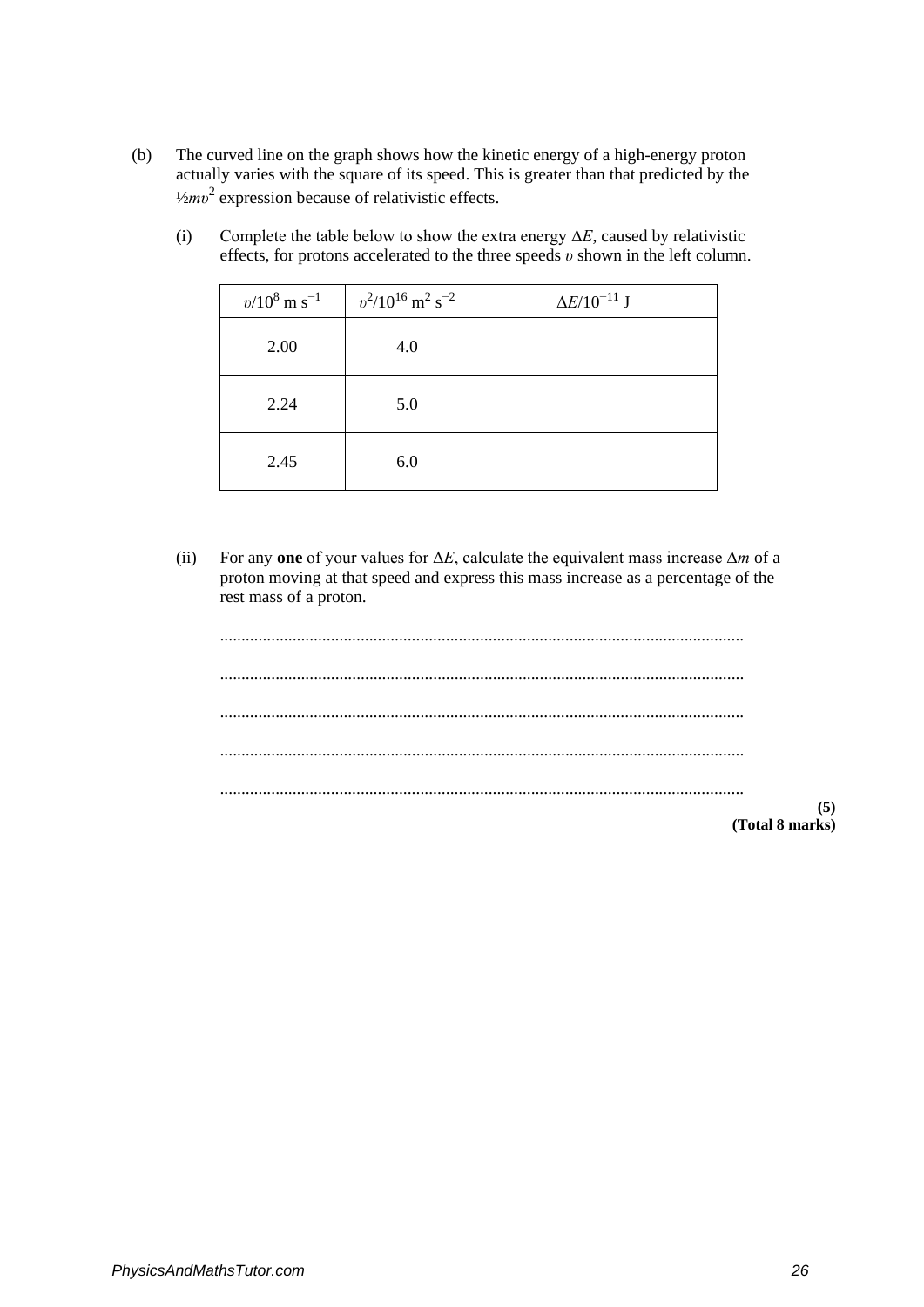**25.** In 2002 the Jefferson Laboratory released the results of an experiment involving collisions of high speed electrons with protons. The results suggested that protons are not spherical, but have a bulging shape. In a subsequent paper some of these results were explained by modelling a nucleon as 'a relativistic system of three bound quarks surrounded by a cloud of pions.'

Protons and neutrons are the two types of nucleon and both consist of up and down quarks.

| <b>Nucleon</b> | <b>Quark composition</b> |
|----------------|--------------------------|
| proton         | uud                      |
| neutron        | udd                      |

| Quark      | Charge   |
|------------|----------|
| up quark   | $+2/3 e$ |
| down quark | $-1/3 e$ |

(a) Use the information in the tables to show how the charge of the proton and the charge of the neutron are arrived at.

- (b) Protons, neutrons and pions are all hadrons. There are two types of hadron, with different quark combinations.
	- (i) Complete the table below to name the two types of hadron.

| <b>Particles</b>  | <b>Hadron</b> type |
|-------------------|--------------------|
| proton, neutron   |                    |
| p <sub>1</sub> on |                    |

(ii) State the differences in quark composition between these two types of hadron.

........................................................................................................................... ........................................................................................................................... ...........................................................................................................................

**(4)**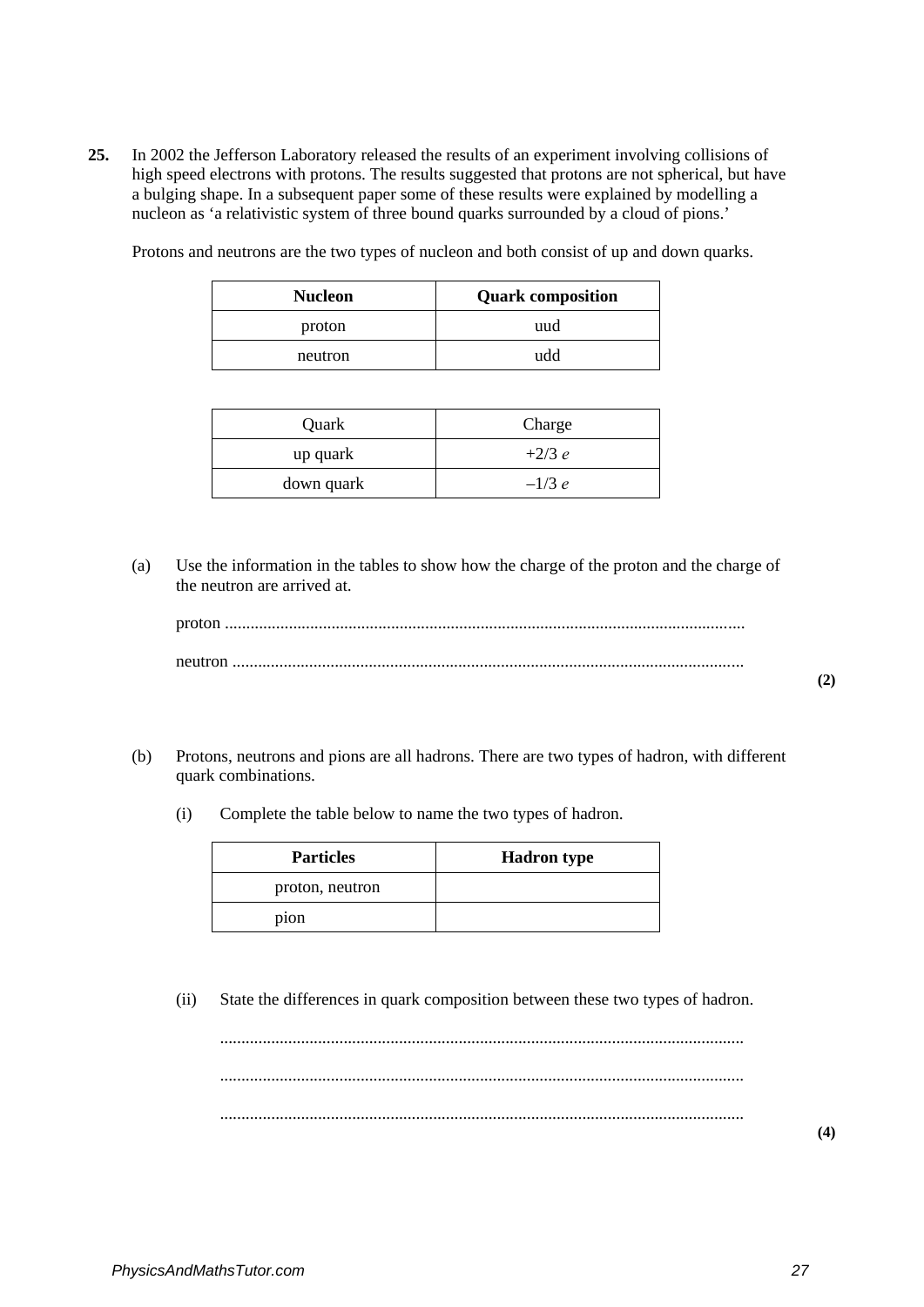Explain why high speed particles are used to examine the internal structure of other  $(c)$ particles.

 $(4)$ 

 $(1)$ 

The model mentions a 'relativistic system'. State the condition needed for relativistic  $(d)$ effects to be significant.

(Total 11 marks)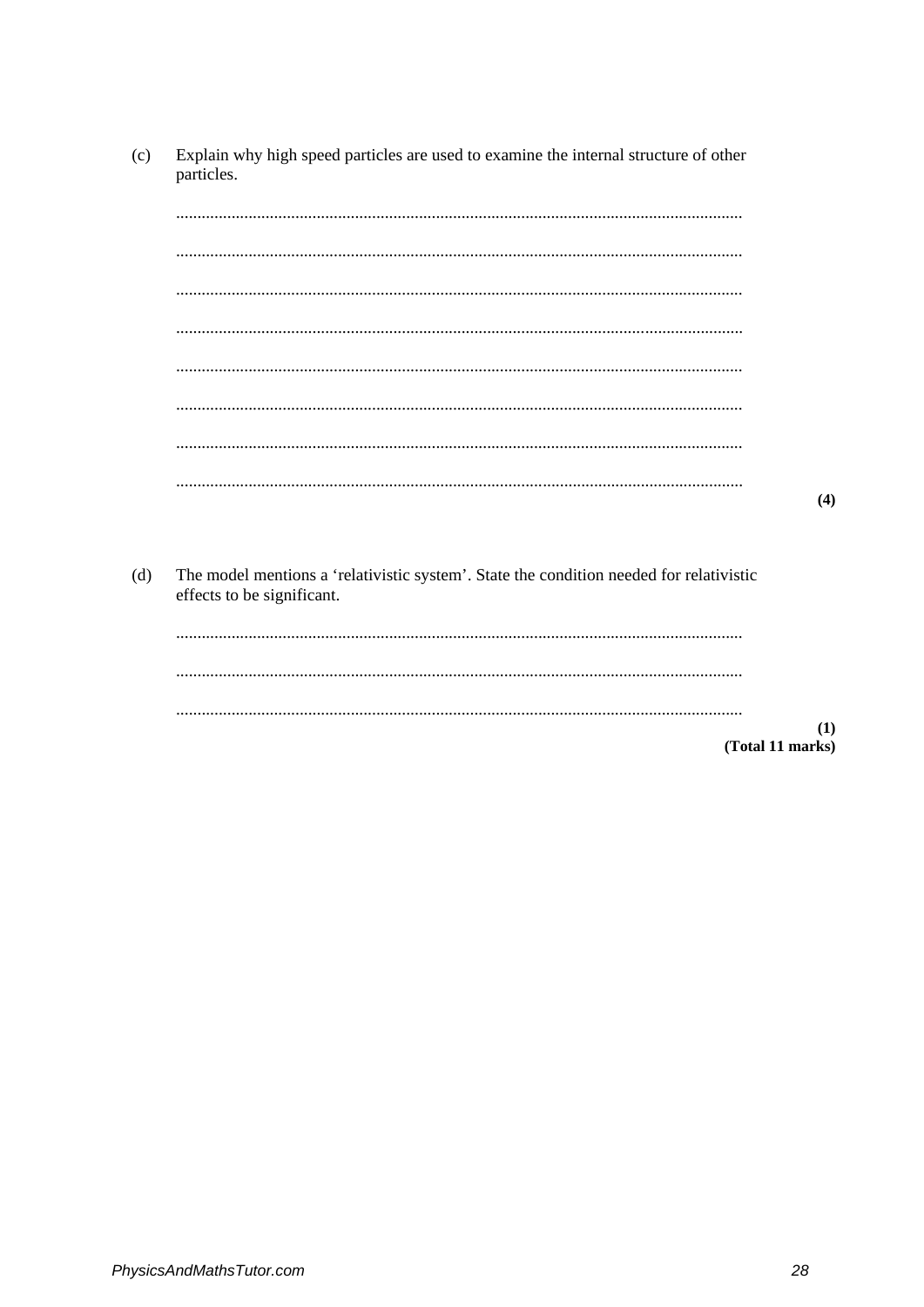26. A student is researching information about CERN, the particle research centre near Geneva. He finds the following statement on a web site:

 "The circular tunnel is eight kilometres in diameter … fully accelerated particles circle the tube twenty thousand times in one second …"

Calculate the speed of the particles, and comment on the likely accuracy of the statement.

............................................................................................................................................... ............................................................................................................................................... ............................................................................................................................................... ............................................................................................................................................... ............................................................................................................................................... ............................................................................................................................................... ............................................................................................................................................... ............................................................................................................................................... ............................................................................................................................................... ............................................................................................................................................... ............................................................................................................................................... **(Total 4 marks)**

- **27.** PET (positron emission tomography) scanning is often used to see how cancers are responding to therapy. It requires a radioactive isotope which emits positrons. A positron soon meets an electron and annihilates. The resulting photons can be detected and an image produced. An isotope of fluorine  $^{18}_{9}F$  can be used as it can be added to a glucose molecule. The patient is given a glucose drink containing this fluorine isotope which will then be absorbed by the cancer.
	- (a) The fluorine isotope is produced by bombarding an isotope of oxygen  $^{18}_{8}$ O with a high energy proton. Write a nuclear equation for this process.

............................................................ → ..............................................................

**(3)**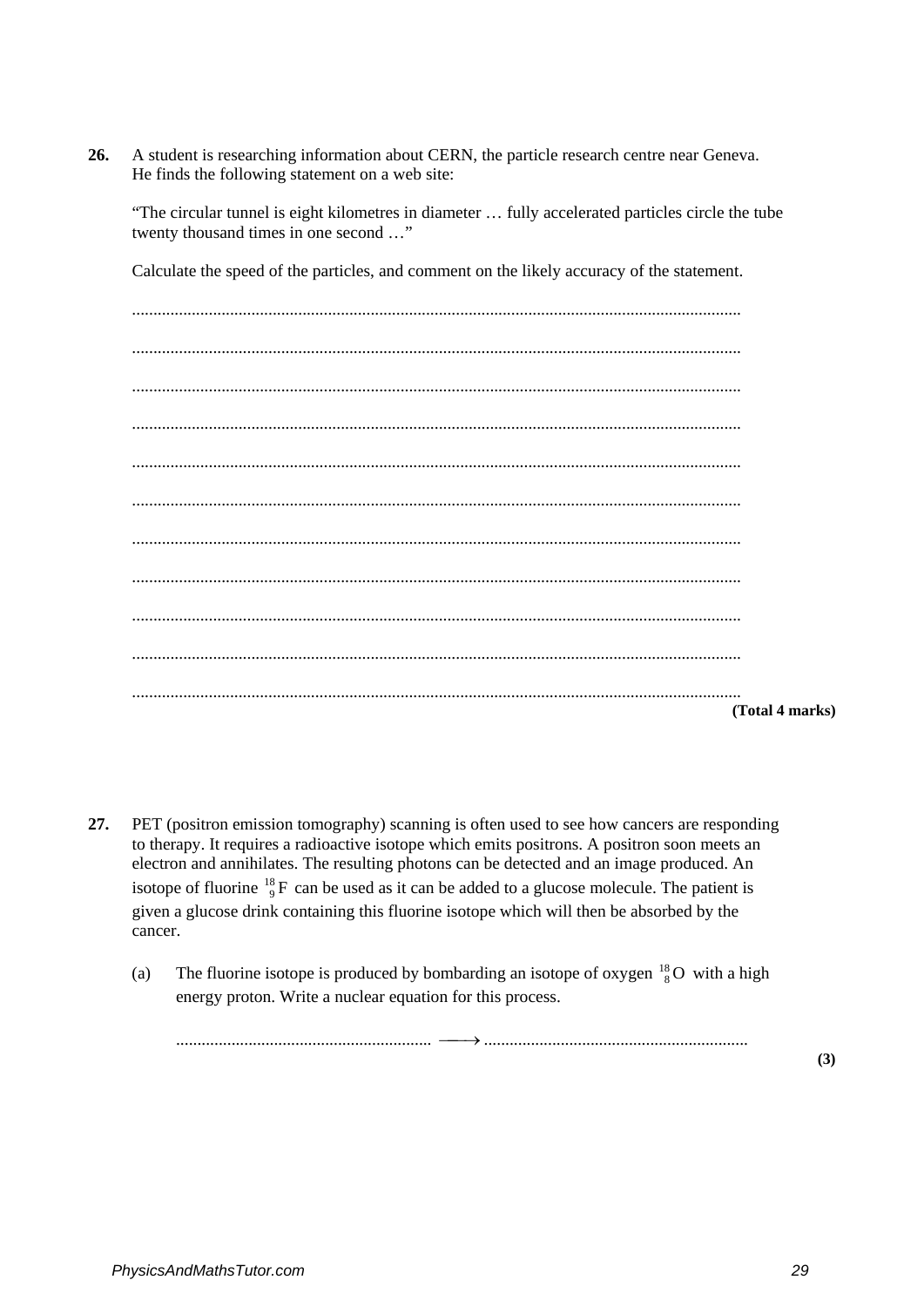The protons are typically given an energy of 19 MeV. Briefly suggest how this might be  $(b)$ achieved.

Fluorine  $^{18}$ F emits positrons and has a half-life of 110 minutes. Explain the meaning of  $(c)$ half-life and suggest why 110 minutes is suitable for this application.

|  | . |
|--|---|
|  |   |
|  |   |
|  |   |
|  |   |
|  |   |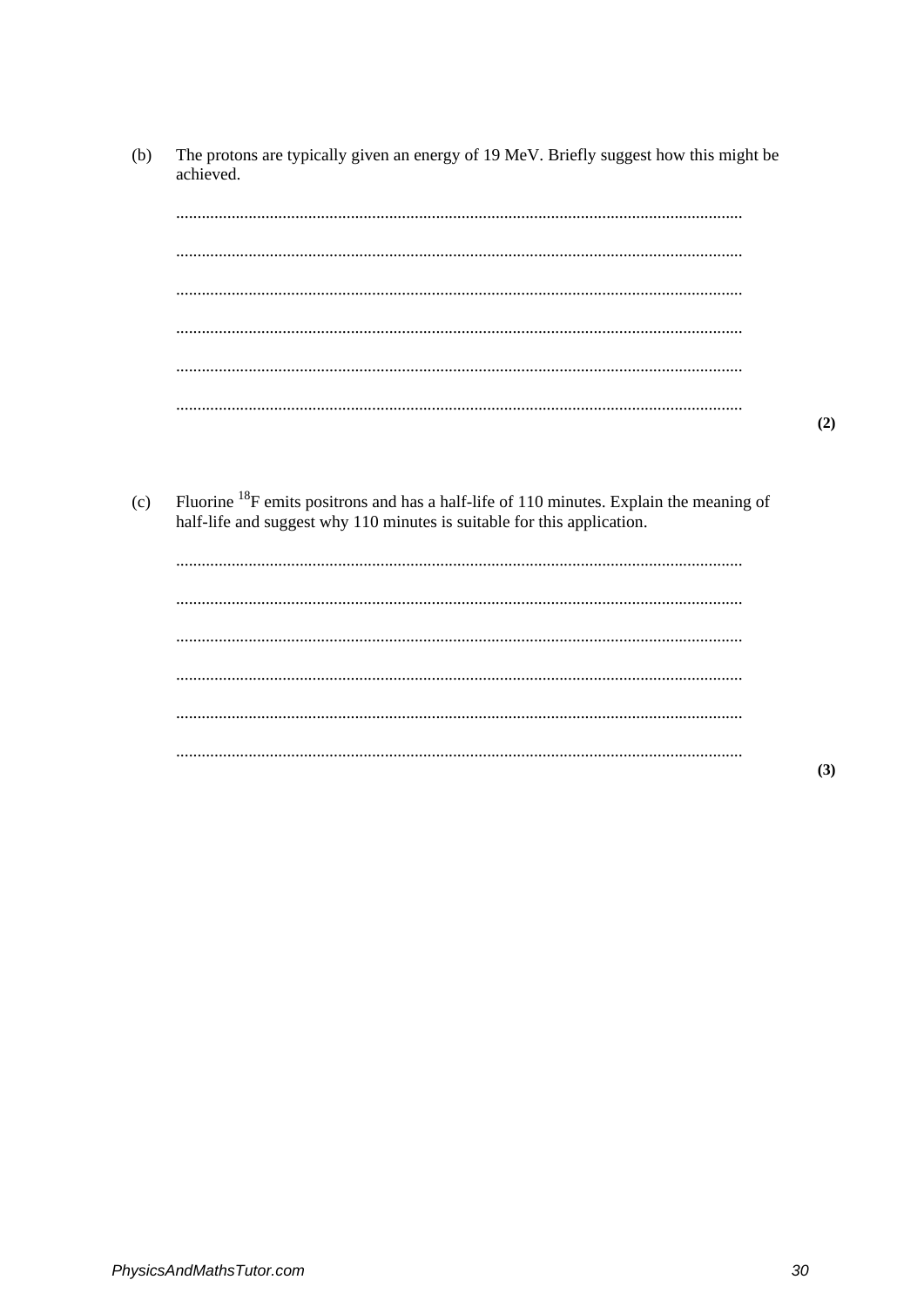Two identical photons are produced when an electron meets a positron. Calculate the wavelength of each photon.  $(d)$ 

|     |                                                                                                                                                                                 | (4) |
|-----|---------------------------------------------------------------------------------------------------------------------------------------------------------------------------------|-----|
|     |                                                                                                                                                                                 |     |
| (e) | Detectors placed on opposite sides of the patient detect these photons and can then<br>accurately predict the precise location of the positron annihilation within the patient. |     |
|     | Explain why the two photons must be emitted in opposite directions.                                                                                                             |     |
|     |                                                                                                                                                                                 |     |
|     |                                                                                                                                                                                 |     |
|     |                                                                                                                                                                                 |     |
|     |                                                                                                                                                                                 |     |
|     |                                                                                                                                                                                 |     |
|     |                                                                                                                                                                                 | (2) |
|     | (Total 14 marks)                                                                                                                                                                |     |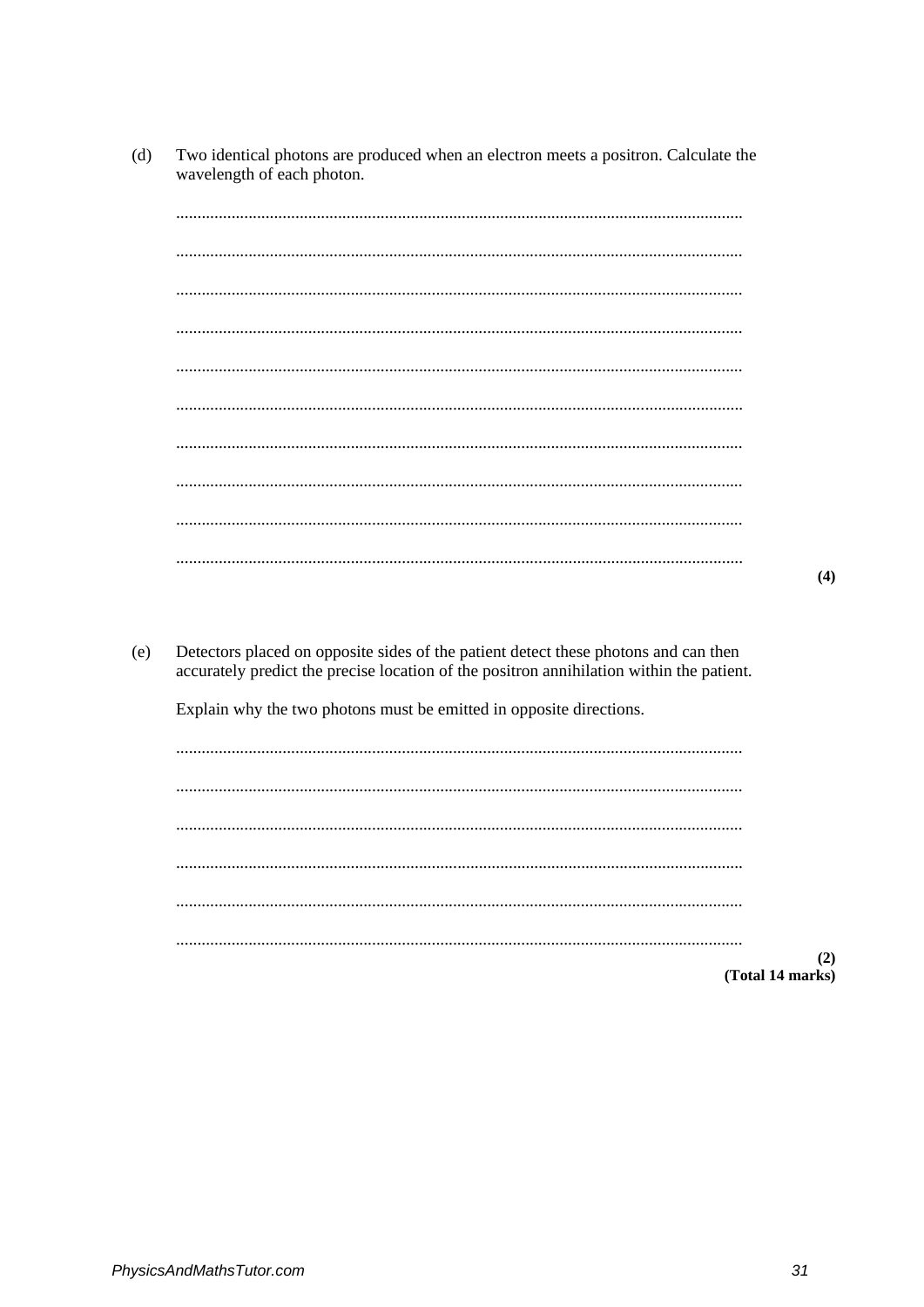| 28. | (a) | The ratio $\frac{\text{radius of atom}}{\text{max of the total}}$ for a given atom is about 10 <sup>5</sup> .<br>radius of nucleus |     |
|-----|-----|------------------------------------------------------------------------------------------------------------------------------------|-----|
|     |     | density of atom<br>Use this value to calculate the ratio -<br>density of nucleus $\cdot$                                           |     |
|     |     | State the assumption you have made.                                                                                                |     |
|     |     |                                                                                                                                    |     |
|     |     |                                                                                                                                    |     |
|     |     |                                                                                                                                    |     |
|     |     |                                                                                                                                    |     |
|     |     |                                                                                                                                    |     |
|     |     |                                                                                                                                    |     |
|     |     |                                                                                                                                    | (4) |
|     | (b) | What observation is made in the alpha particle scattering experiment that supports your<br>assumption?                             |     |
|     |     | (Total 5 marks)                                                                                                                    | (1) |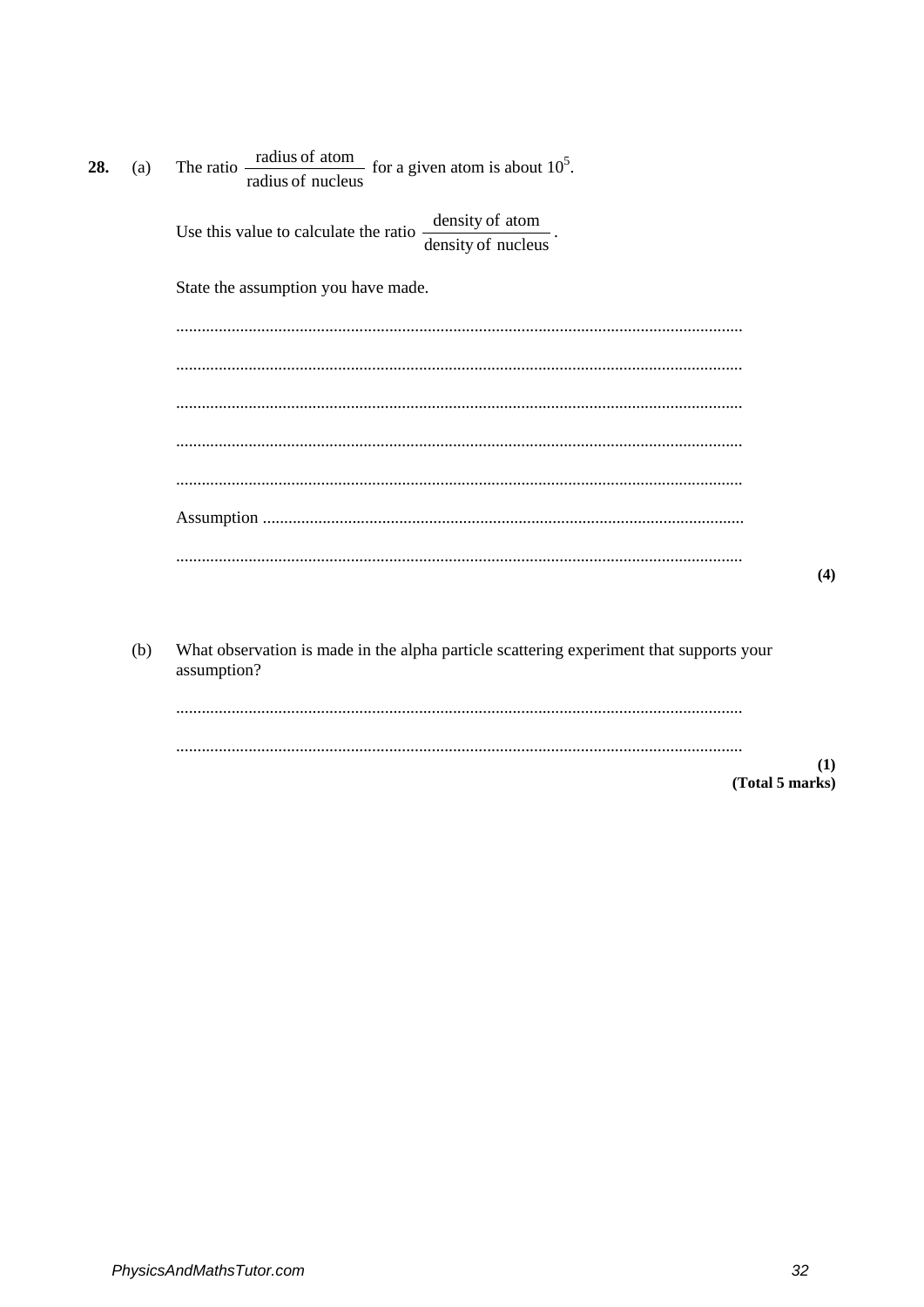**29.** In 2007 the Large Hadron Collider (LHC) was opened at CERN. The circular accelerator is 27 km in circumference and has five thousand superconducting magnets. The LHC can give a proton an energy of up to 7 TeV.

$$
1\ TeV = 1\times 1012 eV
$$

(a) One of the experiments on the LHC will attempt to create the Higgs particle, which has not been created by any of the existing, lower energy accelerators. The theoretical upper limit for the rest mass of the Higgs particle is  $251 \text{ GeV}/c^2$ .

Explain why the LHC should be able to create the Higgs particle.

..................................................................................................................................... ..................................................................................................................................... ..................................................................................................................................... .....................................................................................................................................

**(2)**

(b) Provided the energy of an accelerated particle is much greater than its rest-mass energy, its momentum may be calculated using

> $momentum =$ *c* particle energy

(i) Show that a 7 TeV proton has energy much greater than its rest-mass energy.

........................................................................................................................... ........................................................................................................................... ........................................................................................................................... ........................................................................................................................... ...........................................................................................................................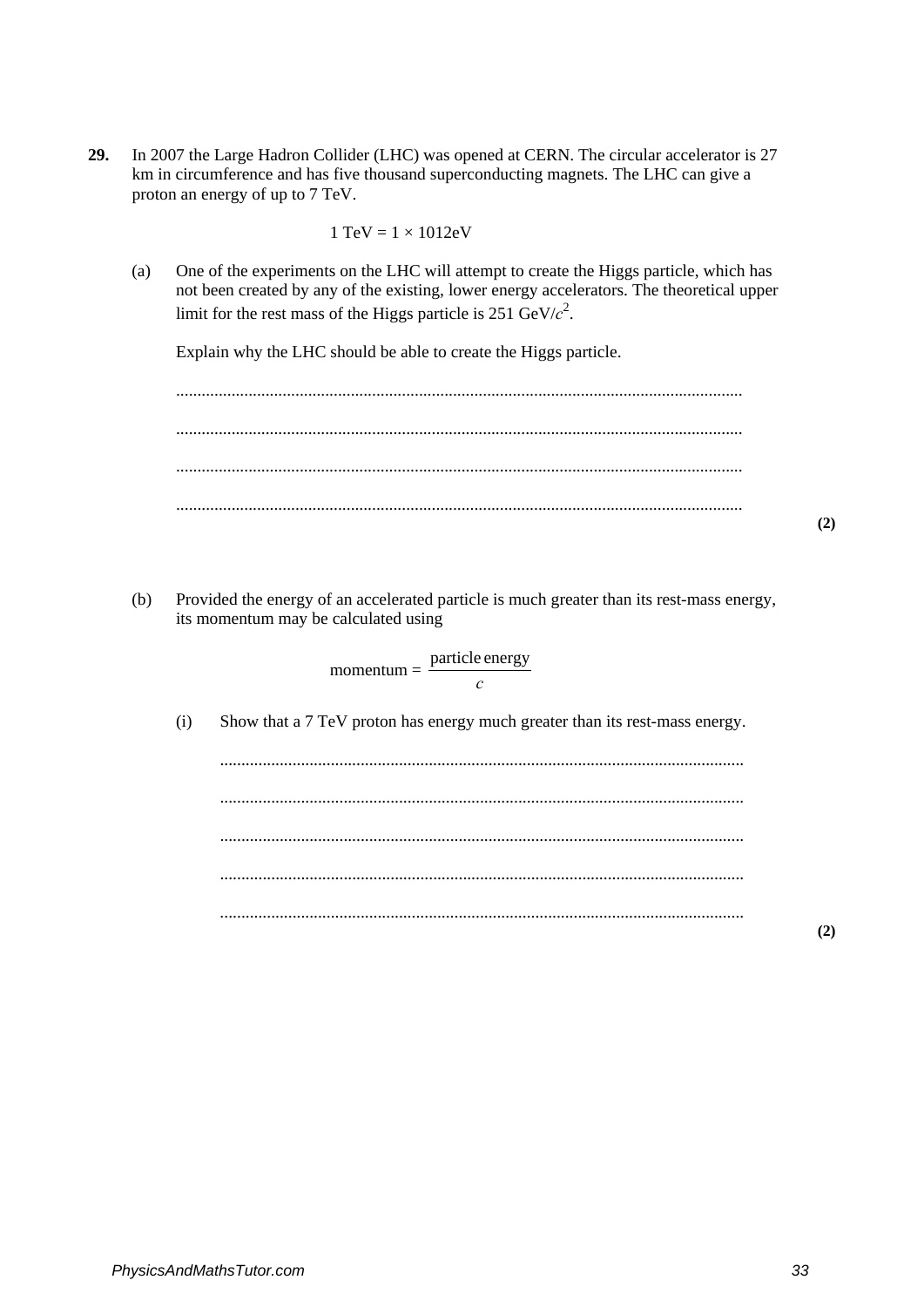| (ii)  | Show that the momentum of a 7 TeV proton is about $4 \times 10^{-15}$ kg m s <sup>-1</sup> .                                                                   |     |
|-------|----------------------------------------------------------------------------------------------------------------------------------------------------------------|-----|
|       |                                                                                                                                                                |     |
|       |                                                                                                                                                                |     |
|       |                                                                                                                                                                |     |
|       |                                                                                                                                                                |     |
|       |                                                                                                                                                                | (2) |
|       |                                                                                                                                                                |     |
| (iii) | Calculate the magnetic flux density provided by the superconducting magnets.                                                                                   |     |
|       |                                                                                                                                                                |     |
|       |                                                                                                                                                                |     |
|       |                                                                                                                                                                |     |
|       |                                                                                                                                                                |     |
|       |                                                                                                                                                                |     |
|       |                                                                                                                                                                |     |
|       |                                                                                                                                                                | (4) |
|       |                                                                                                                                                                |     |
| (iv)  | A student says "The magnetic field needs to be in the vertical direction to cause the<br>protons to travel in a horizontal circle". Comment on this statement. |     |
|       |                                                                                                                                                                |     |
|       |                                                                                                                                                                |     |
|       |                                                                                                                                                                |     |
|       |                                                                                                                                                                |     |
|       |                                                                                                                                                                |     |
|       |                                                                                                                                                                | (2) |
|       | (Total 12 marks)                                                                                                                                               |     |

PhysicsAndMathsTutor.com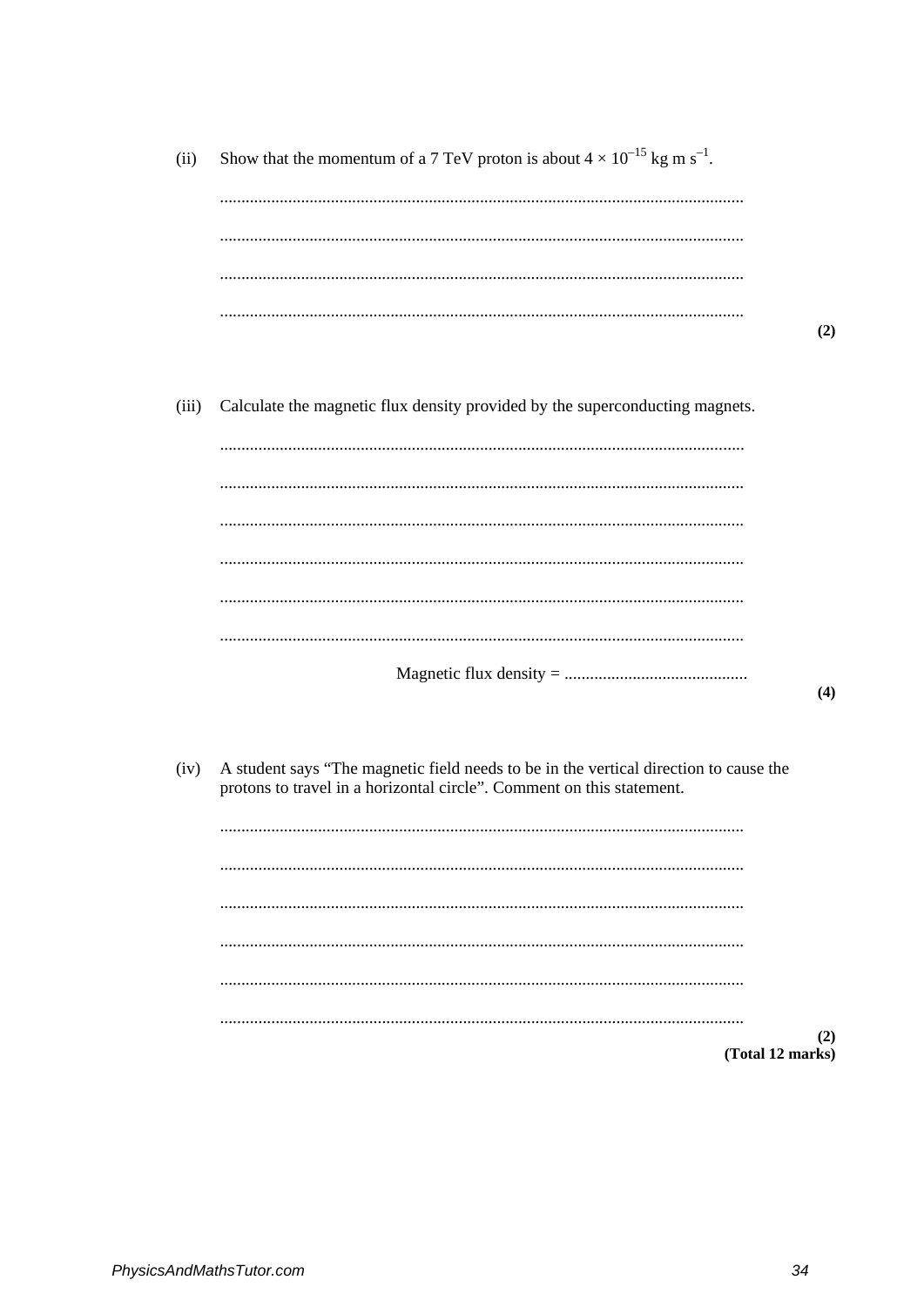The diagram shows the path of an alpha particle,  ${}^{4}_{2}$ He, as it closely approaches and then moves 30. away from a gold nucleus,  $\frac{197}{79}$  Au.



 $(i)$ Add to the diagram the direction of the electric force acting on the alpha particle at each of the points A and B.

 $(1)$ 

At point A the distance of the alpha particle from the nucleus is  $1.5 \times 10^{-13}$  m.  $(ii)$ Calculate the magnitude of the force acting on the alpha particle at this point.

 $(3)$ 

(iii) How does the speed of the alpha particle vary as it moves from A to B?  $(1)$ (Total 5 marks)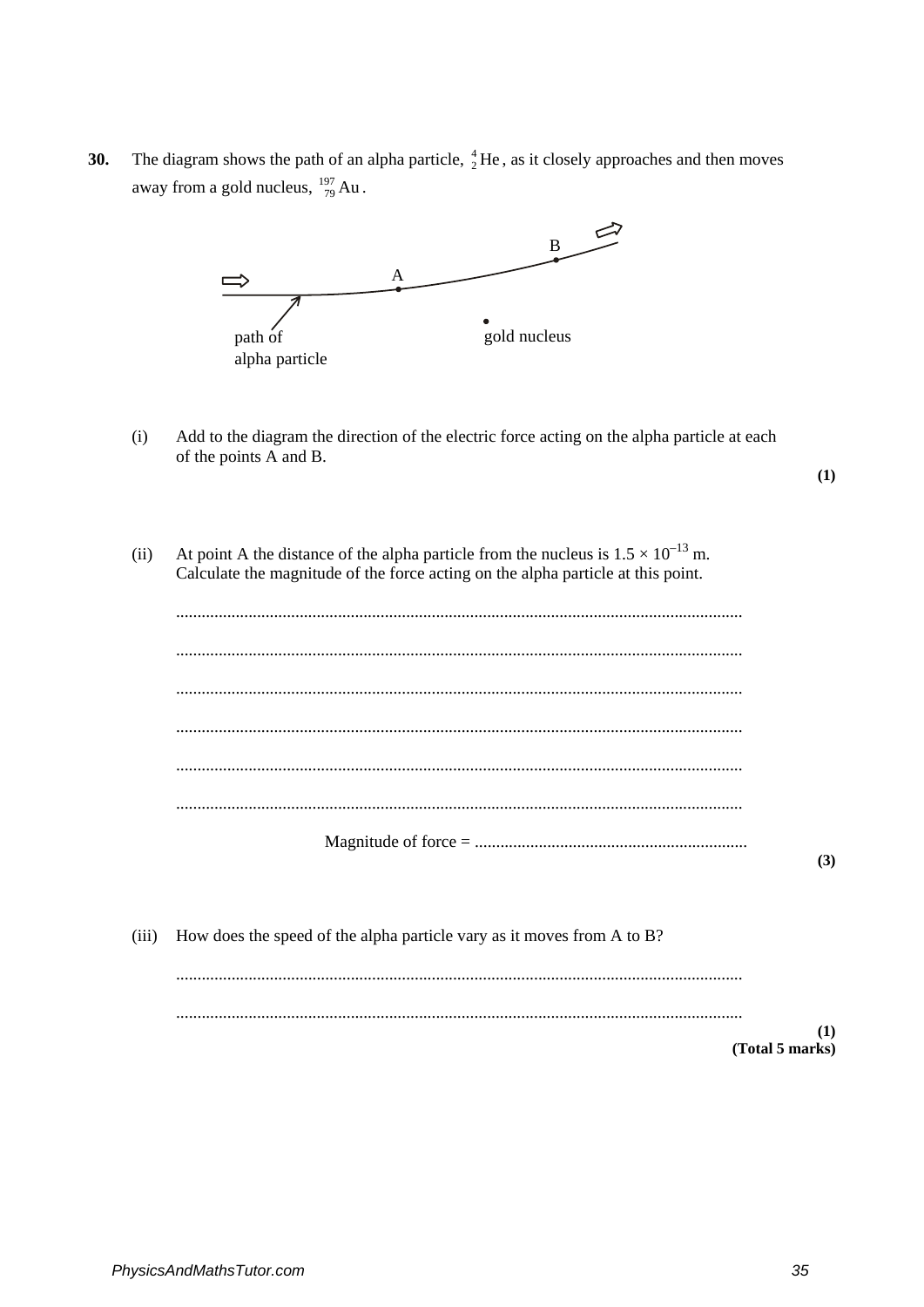- 31. Below are some extracts from the novel "Angels and Demons" by Dan Brown. A discussion about antimatter is taking place between two characters.
	- Extract 1  $(a)$

A: "So antimatter is real?"

B: "A fact of nature. Everything has its opposite. Protons have electrons. Up quarks have down quarks. There is a cosmic symmetry at the subatomic level."

In the context of antimatter, comment on the scientific accuracy of the two statements in bold type.

 $(5)$ 

 $(b)$ Extract 2

A: "There would be no way to separate the particles from their antiparticles."

B: "He applied a magnetic field. Matter arced right, and antimatter arced left."

Comment on the physics of this method for separating particles from their antiparticles.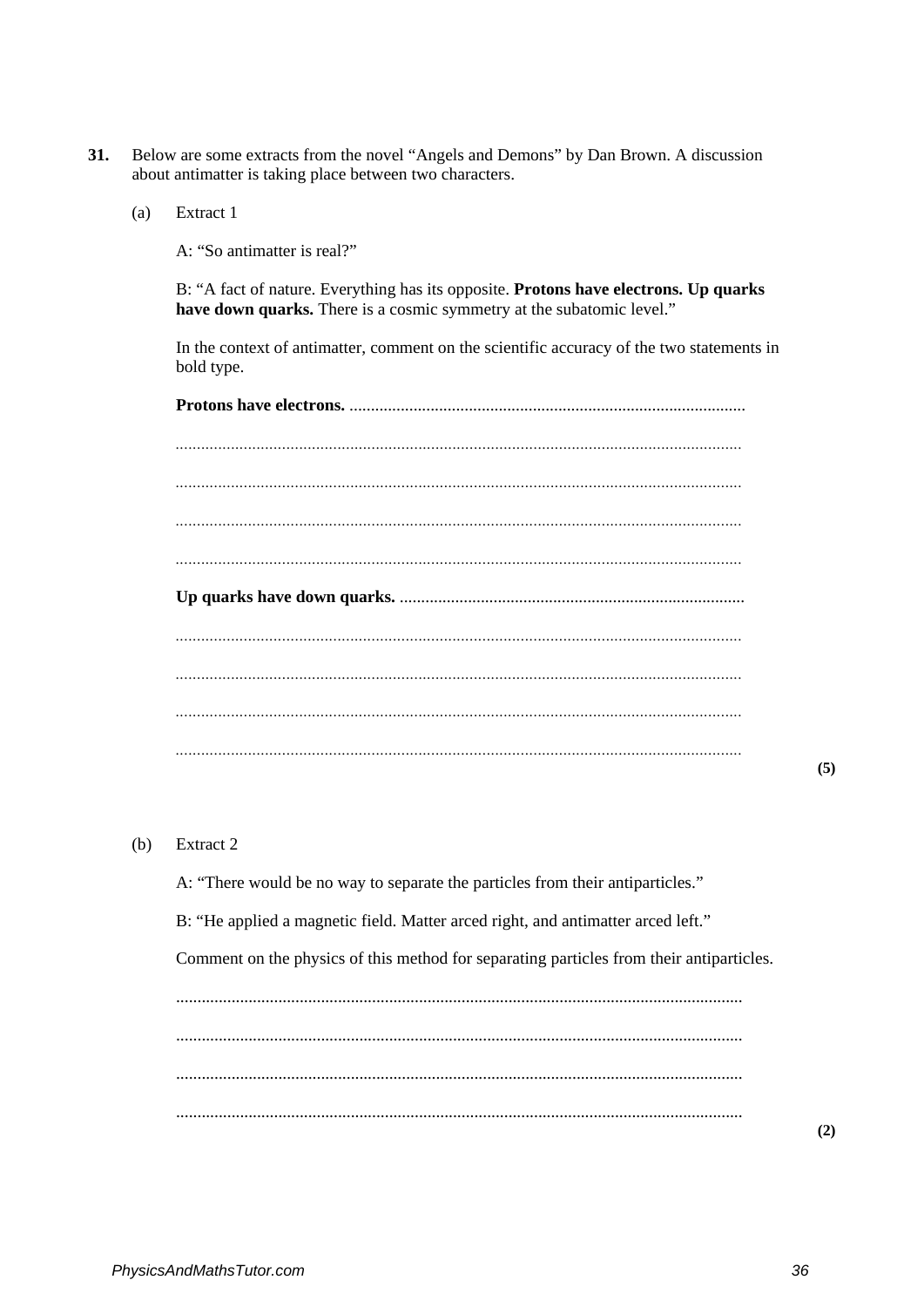## Extract 3  $(c)$

A: "You collected visible amounts of antimatter?" B: "Five thousand nanograms ... a plasma containing millions of positrons." Calculate how many positrons there would be in a sample of five thousand nanograms. 

 $(1)$ 

## Extract 4  $(d)$

B: "Antimatter releases pure energy. A one hundred per cent conversion of mass to photons. So don't look directly at the sample. Shield your eyes."

A positron annihilates with an electron to produce two identical photons.  $(i)$ Calculate the wavelength of each photon.

 $(3)$ 

 $(1)$ 

 $(ii)$ Comment on the two sentences in bold type in relation to the wavelength you have calculated

(Total 12 marks)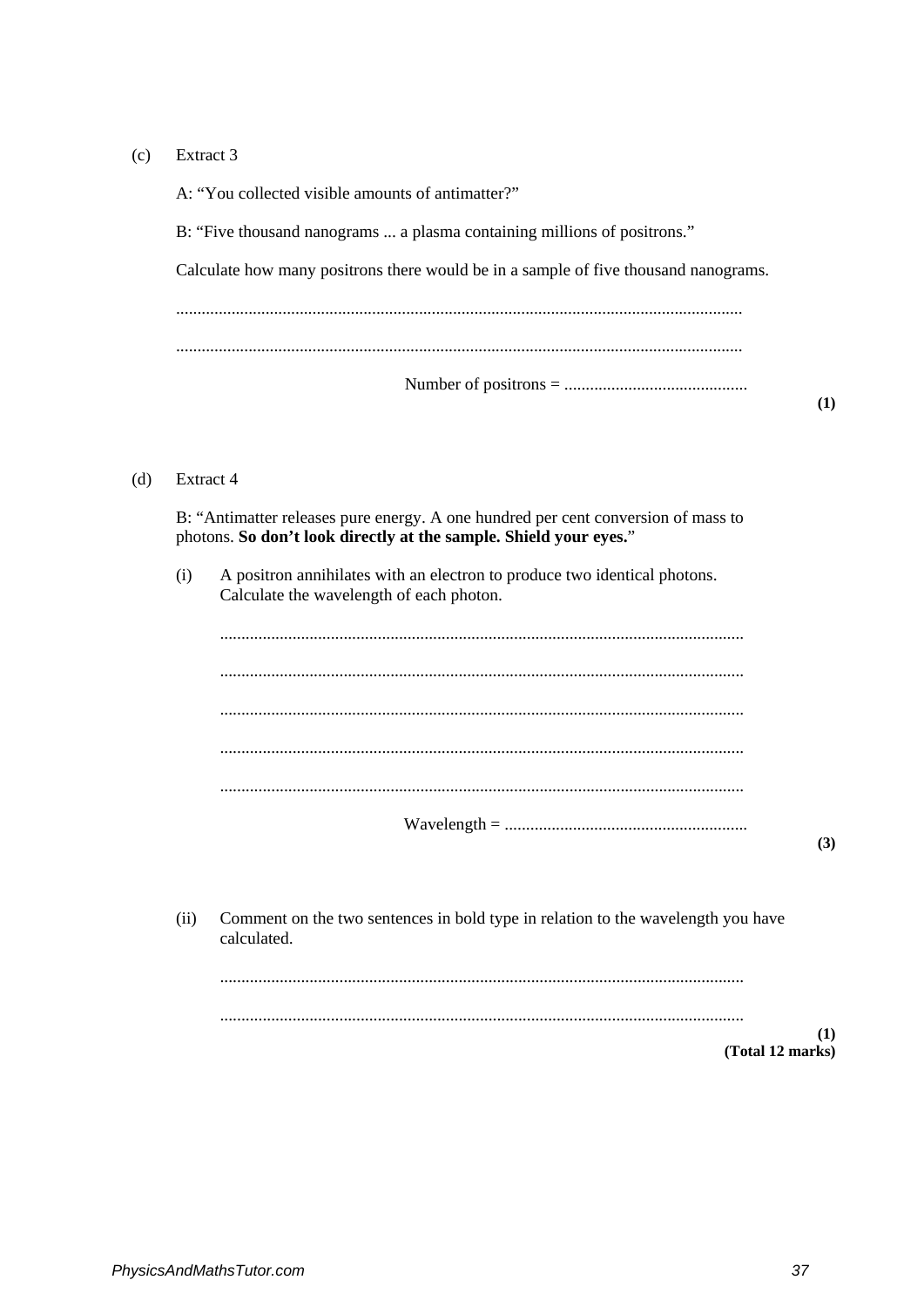|  | 32. |  |  |  |  |  |  | Explain the role of magnetic fields in particle accelerators and detectors. |
|--|-----|--|--|--|--|--|--|-----------------------------------------------------------------------------|
|--|-----|--|--|--|--|--|--|-----------------------------------------------------------------------------|

(Total 5 marks)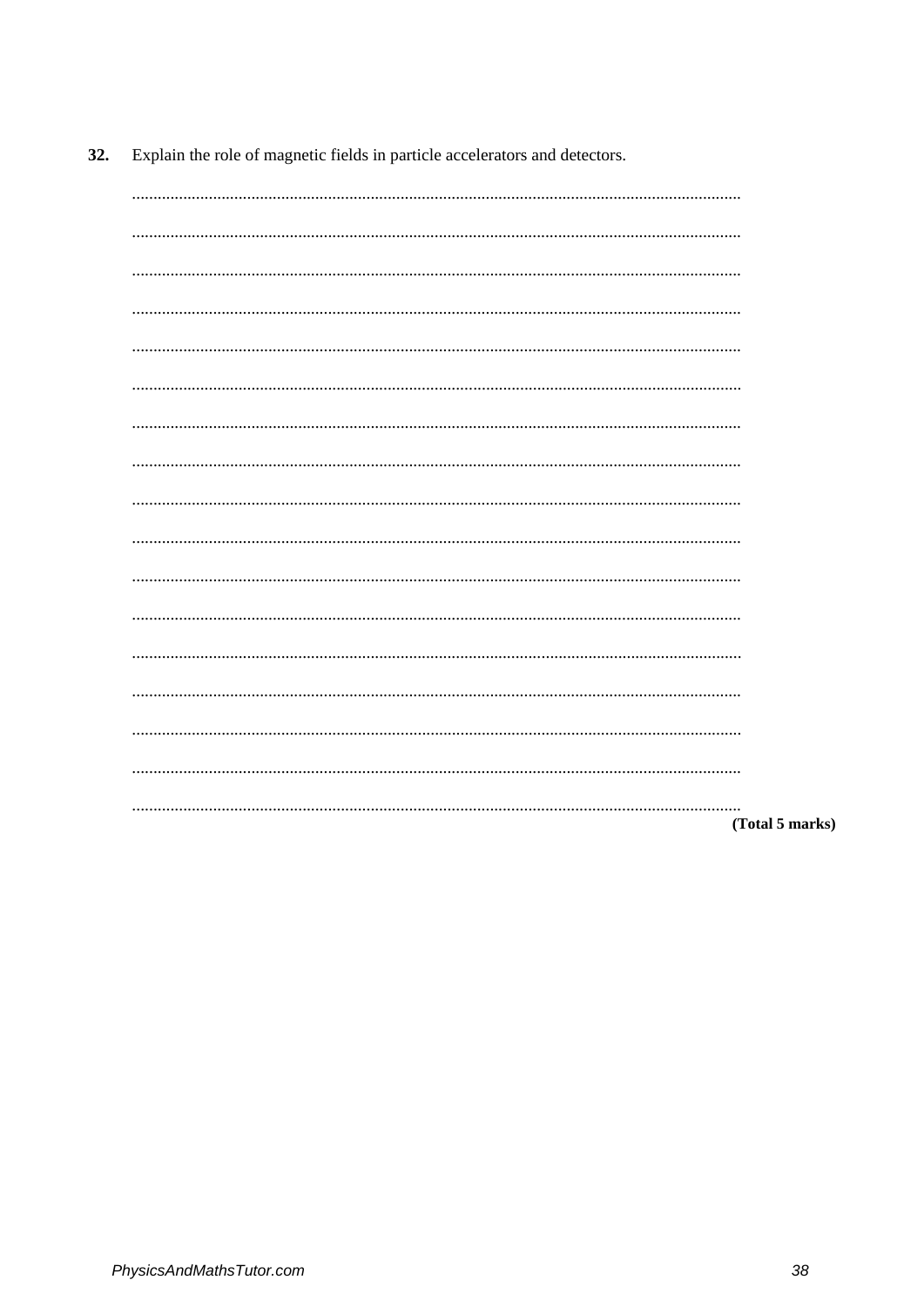- **33.** The scattering of alpha particles by thin films of metal, such as gold, reveals details about the structure of an atom.
	- (a) For each of the two observations below give one clear deduction that can be made concerning atomic structure.
		- (i) Most alpha particles pass through the metal film without being deflected.

........................................................................................................................... ...........................................................................................................................

(ii) Some alpha particles are deflected by angles greater than 90° from their original direction.

........................................................................................................................... ...........................................................................................................................

**(2)**

(b) Of the alpha particles that are deflected most are deflected through angles much less than 90° from their original direction.

Explain why, from this observation alone, it is impossible to deduce the sign of the charge on the nucleus. You may use a diagram to illustrate your explanation.

..................................................................................................................................... ..................................................................................................................................... ..................................................................................................................................... ..................................................................................................................................... ..................................................................................................................................... .....................................................................................................................................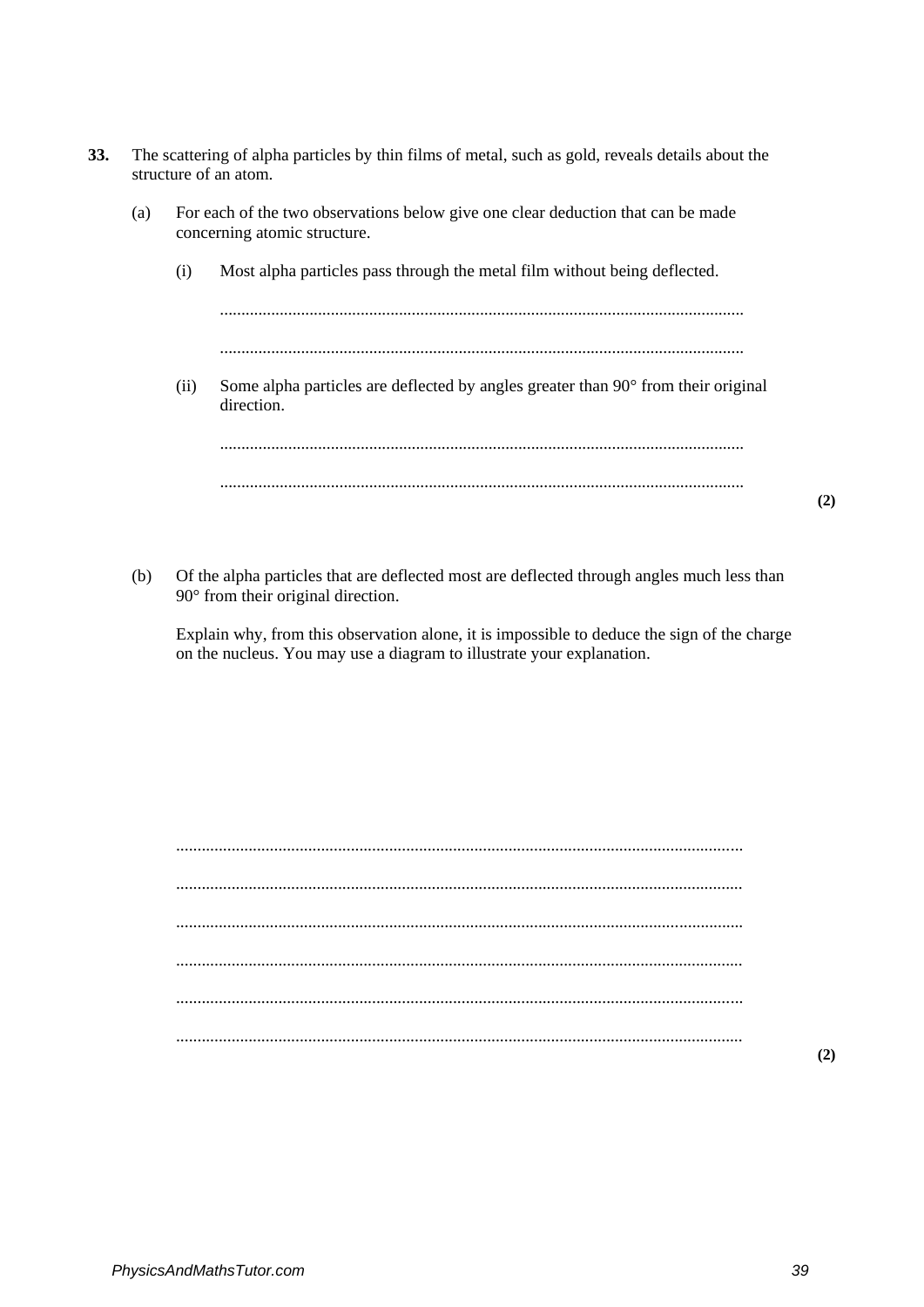(c) The ratio of atomic diameter to nuclear diameter can be expressed in the form  $10^n$ . Suggest an appropriate value for *n*.

Value for *n* = ............................................

**(1) (Total 5 marks)**

**34.** Black holes are formed when stars collapse into a state of extremely high density. The gravitational field strength is so great that nothing can escape from within the black hole – not even light.

Even so, Professor Stephen Hawking suggested a way in which black holes might 'evaporate' over time.

Spontaneous production of particle-antiparticle pairs close to the black hole can enable it to lose mass. If one particle falls into the black hole and the other escapes, the mass and energy of the escaping particle are lost by the black hole.



(a) Explain why you would expect the initial motion of the particle and antiparticle to be in opposite directions at the instant at which they are produced.

..................................................................................................................................... ..................................................................................................................................... .....................................................................................................................................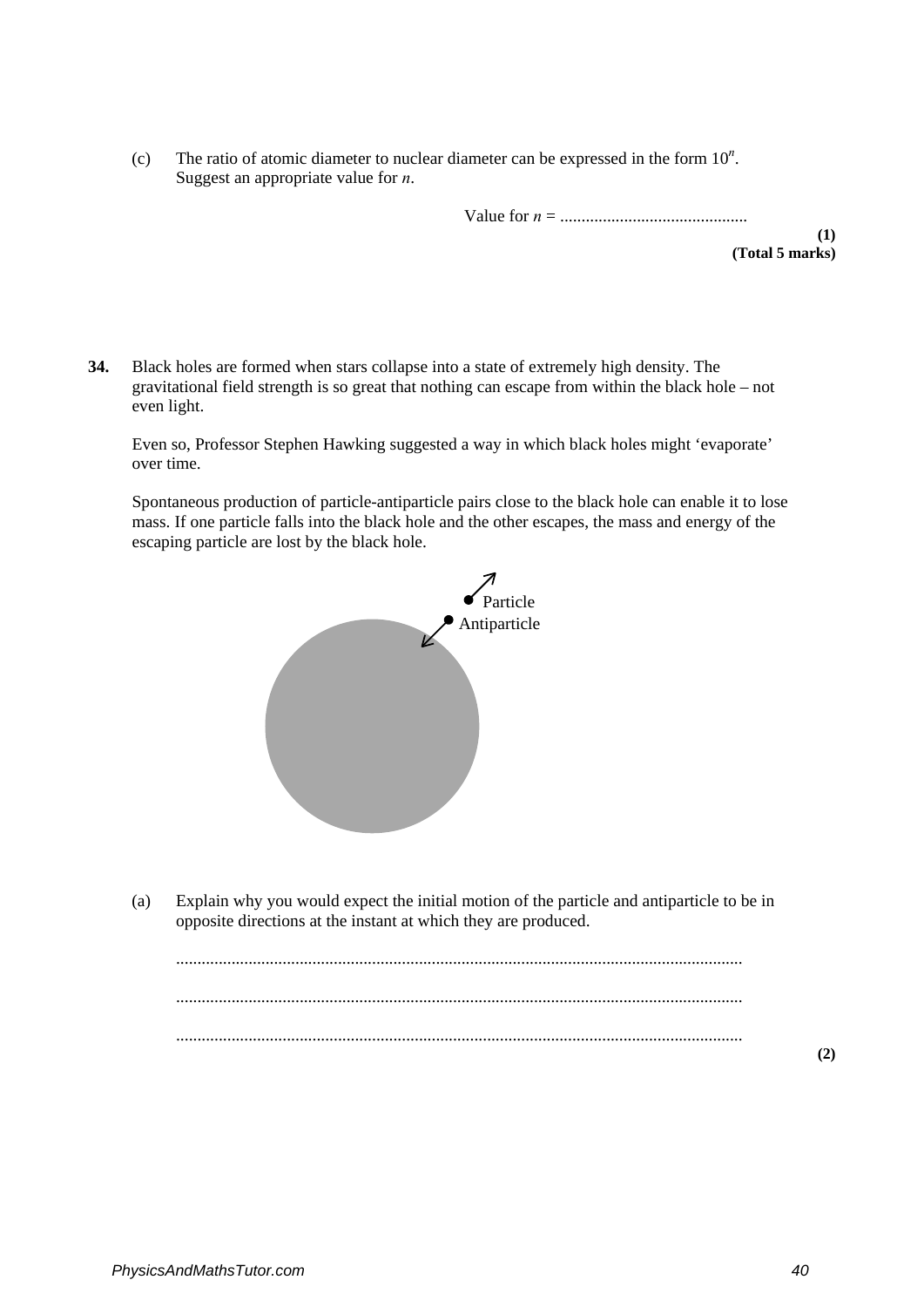(b) In a particular event, a particle  $(\pi^+)$  and its antiparticle  $(\pi^-)$  are produced. Complete the table of their properties.

| Particle name     |                                   |  |
|-------------------|-----------------------------------|--|
| mass              | 0.140 GeV/ $c^2$                  |  |
| charge            | +1.6 $\times$ 10 <sup>-19</sup> C |  |
| quark composition | ud                                |  |

**(3)**

(c) Circle the word below which correctly describes a  $\pi^+$  particle.

| meson                                        | baryon | lepton | (1) |
|----------------------------------------------|--------|--------|-----|
| In the event described, the $\pi^+$ escapes. |        |        |     |

(d) State the minimum energy in eV lost by the black hole.

(e) Explain why this energy is a minimum.

..................................................................................................................................... .....................................................................................................................................

**(1)**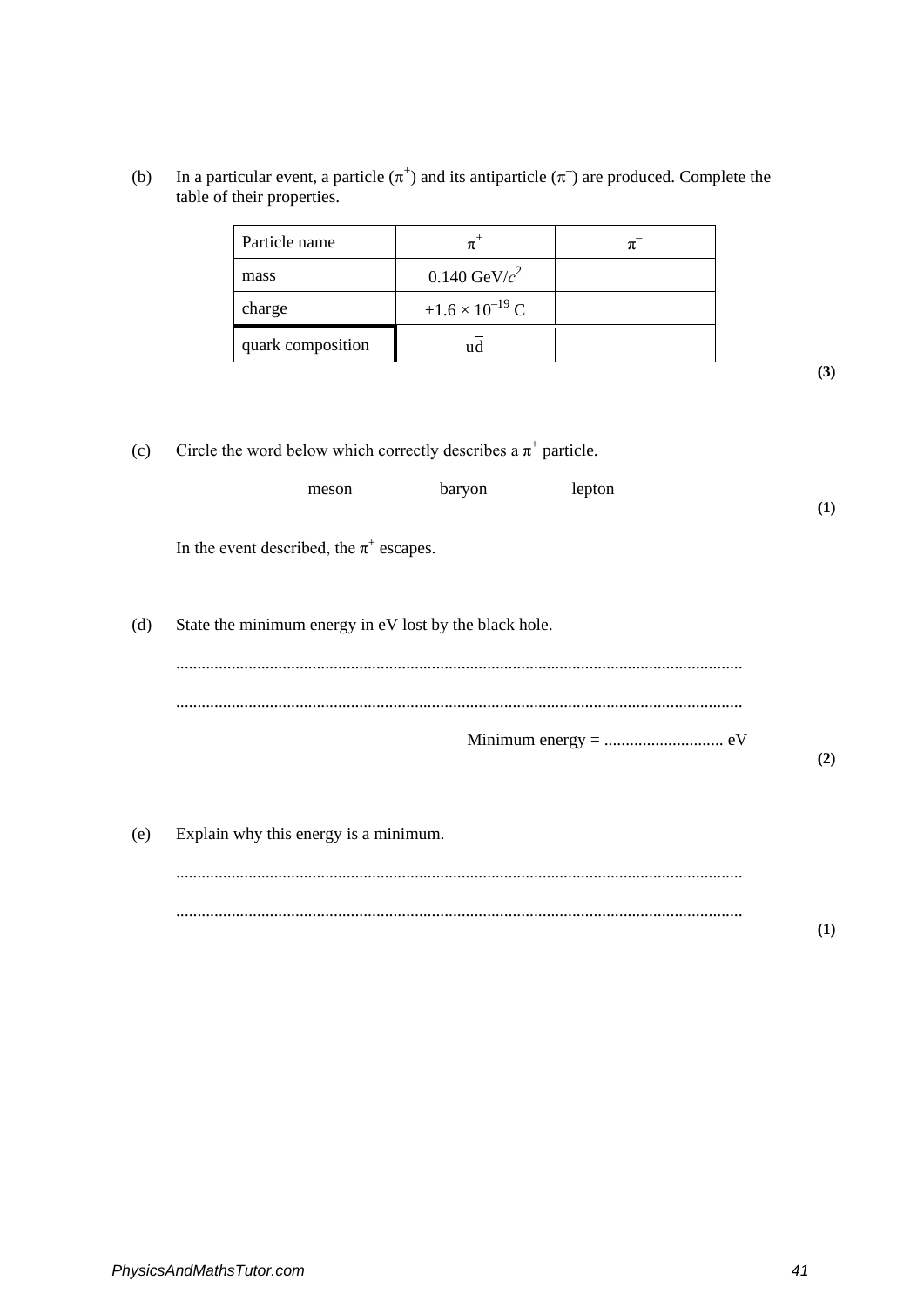$(f)$ Calculate the minimum mass in kg lost by the black hole in this event.

 $(2)$ (Total 11 marks)

35. The equation for  $\beta^-$  decay can be written as:

 $n \rightarrow p + \beta^- + \overline{\nu}$ 

 $(i)$ For each particle, either give its quark composition or state that fundamental particle.

Write a similar equation for  $\beta^+$  decay.

 $(ii)$ 

 $(2)$ (Total 4 marks)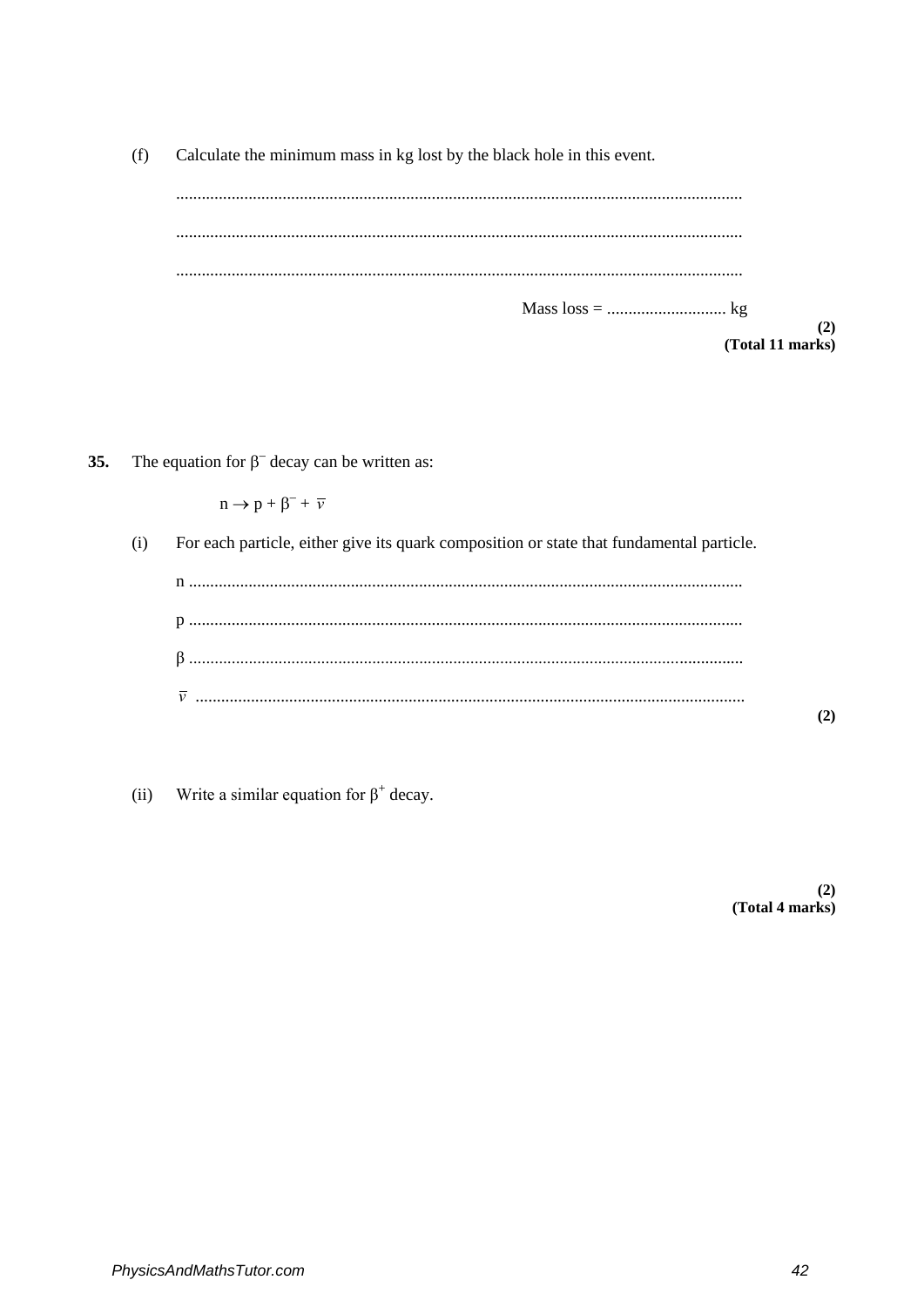|                 | In 1995 scientists at CERN created atoms of antihydrogen.                       | 36.   |  |  |
|-----------------|---------------------------------------------------------------------------------|-------|--|--|
|                 | Name the particles that make up antihydrogen.                                   | (i)   |  |  |
|                 |                                                                                 |       |  |  |
| (1)             |                                                                                 |       |  |  |
|                 | Describe these particles in terms of charge and quark structure where relevant. | (ii)  |  |  |
|                 |                                                                                 |       |  |  |
| (2)             |                                                                                 |       |  |  |
|                 | State the charge of an atom of antihydrogen.                                    | (iii) |  |  |
|                 |                                                                                 |       |  |  |
| (1)             | Explain why it is not possible to store atoms of antihydrogen.                  | (iv)  |  |  |
|                 |                                                                                 |       |  |  |
|                 |                                                                                 |       |  |  |
| (2)             |                                                                                 |       |  |  |
| (Total 6 marks) |                                                                                 |       |  |  |

**37.** The diagram shows part of a linear accelerator - a linac. Alternate metal tubes are connected together and to opposite terminals of a high-frequency alternating potential difference of fixed frequency.

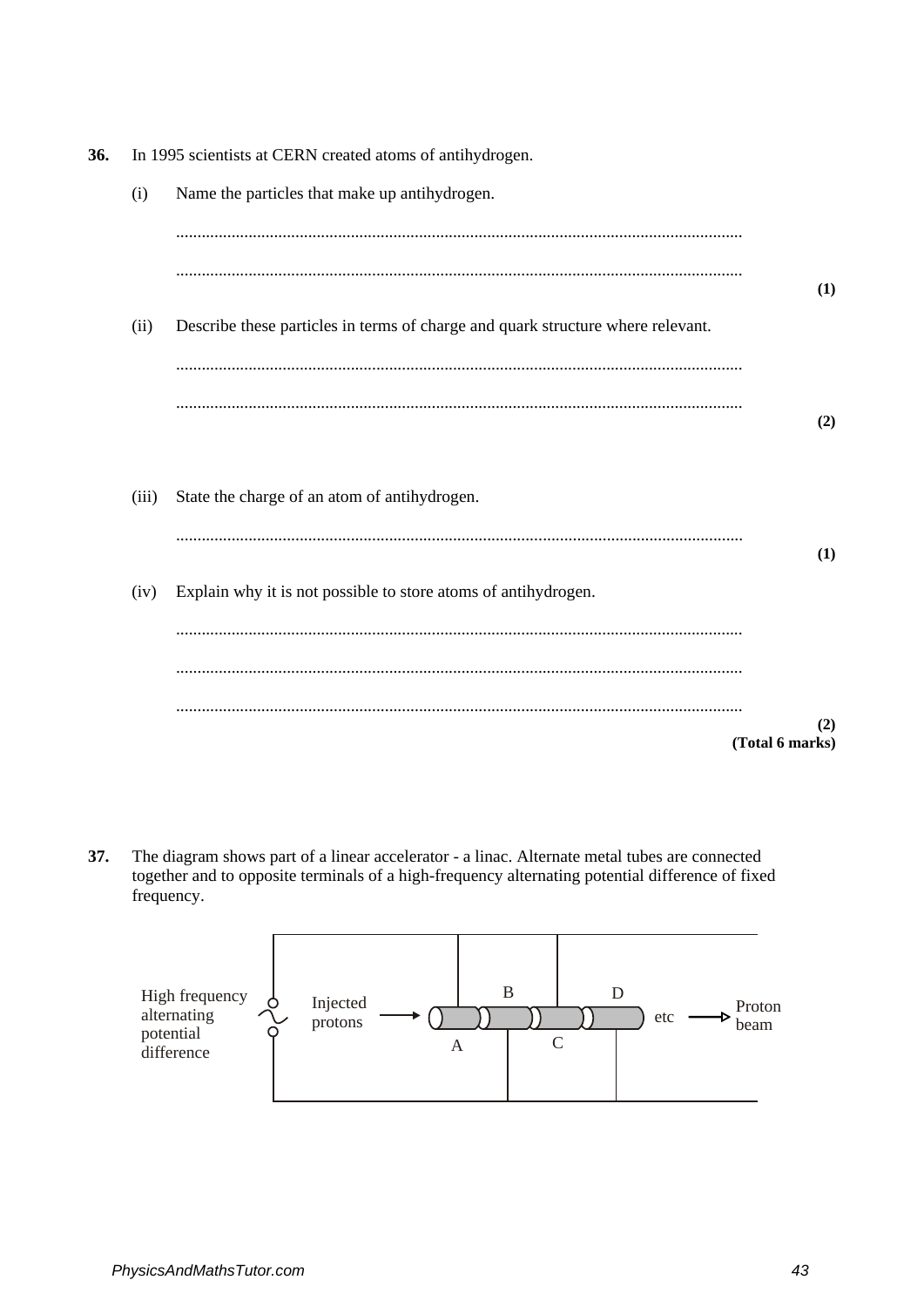Describe how the protons are accelerated as they move along the linac and explain why  $(a)$ the tubes get longer towards the right. You may be awarded a mark for the clarity of your answer.

 $(5)$ 

- A particular linac has 420 metal tubes and the peak voltage of the alternating supply is  $(b)$ 800 kV.
	- Show that the emerging protons have gained a kinetic energy of about  $5 \times 10^{-11}$  J  $(i)$ and express the mass equivalent of this energy as a fraction of the mass of a stationary proton. Take the mass of a proton  $m_p$  as 1.01 u.

 $(6)$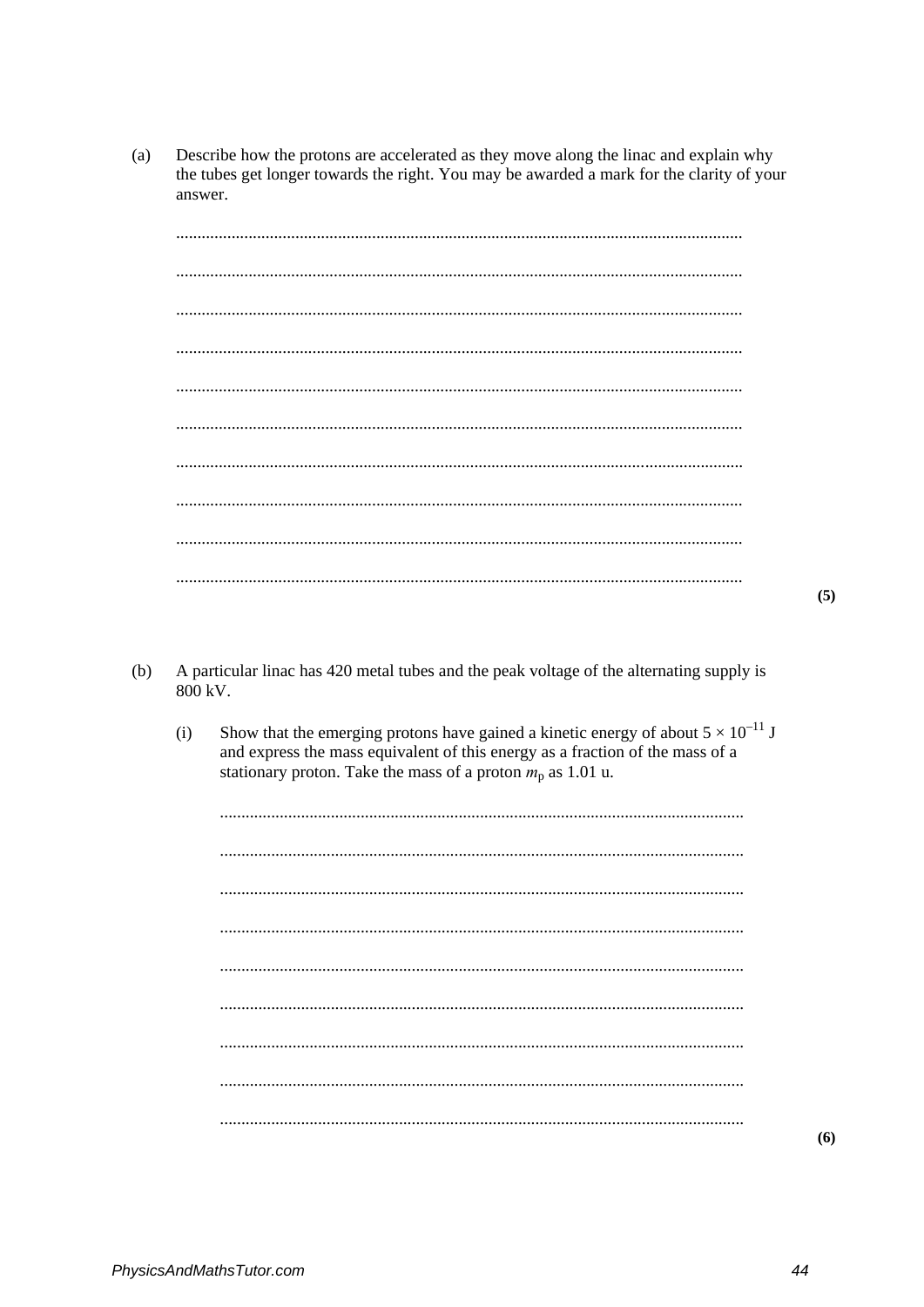The frequency of the alternating supply is 390 MHz. Calculate how long it takes a  $(ii)$ proton to travel along the linac.

 $(2)$ 

The emerging protons can be made to collide with  $(c)$ 

> $(i)$ a target of fixed protons, e.g. liquid hydrogen, or

a similar beam of protons travelling in the opposite direction.  $(ii)$ 

State some advantages of either or both experimental arrangement(s).

 $(2)$ (Total 15 marks)

|      | Quarks |        |                   | Leptons     |        |
|------|--------|--------|-------------------|-------------|--------|
| Name | Symbol | Charge | Name              | Symbol      | Charge |
| up   | u      | $+2/3$ | electron          | e           | $-1$   |
| down |        | $-1/3$ | electron-neutrino | $v_{\rm e}$ |        |

38. The table below summarises some properties of some particles in the standard quark-lepton model.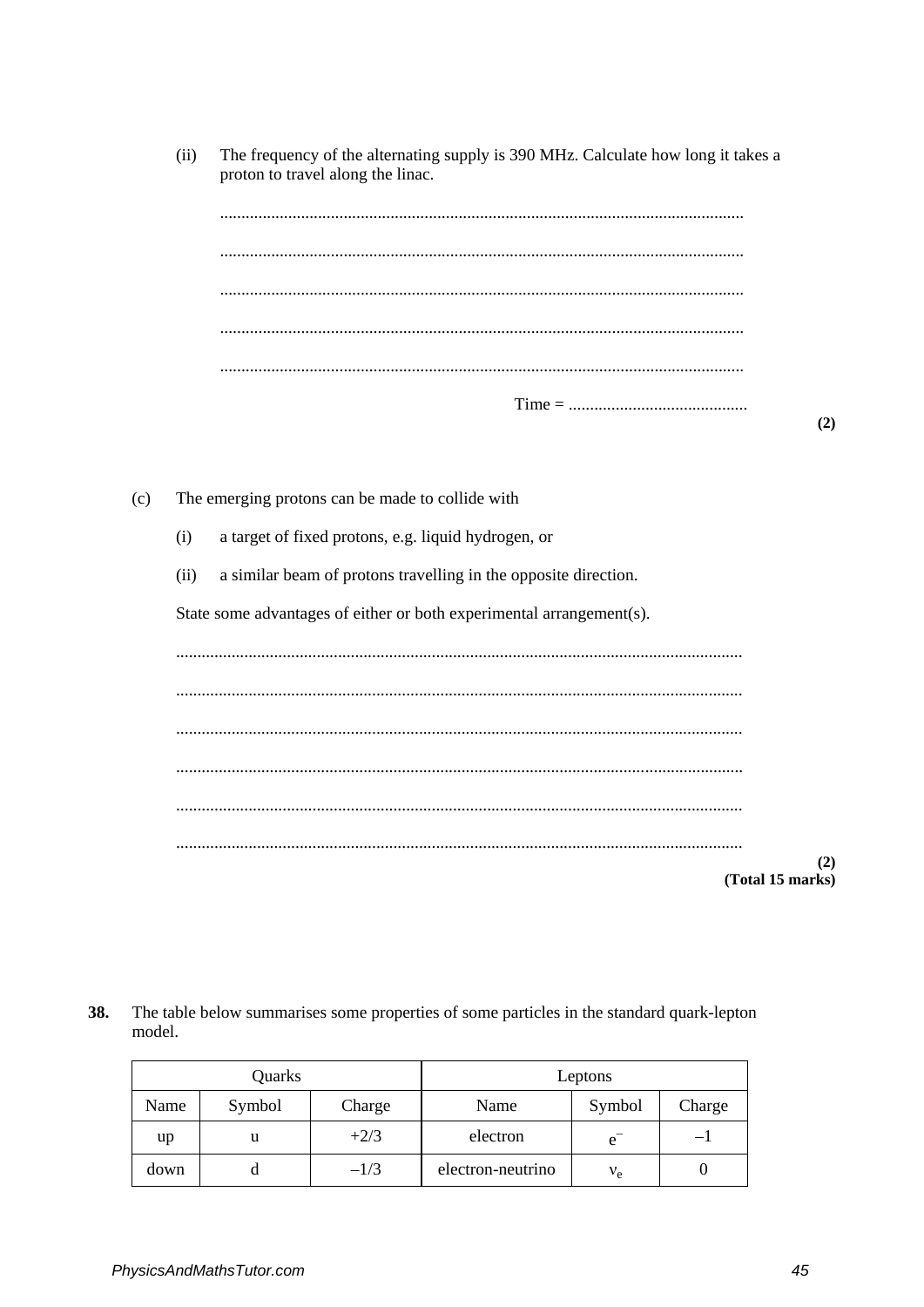| Write bullet points to explain the composition of everyday matter using the information in the |  |
|------------------------------------------------------------------------------------------------|--|
| table.                                                                                         |  |

| (Total 6 marks) |
|-----------------|
|                 |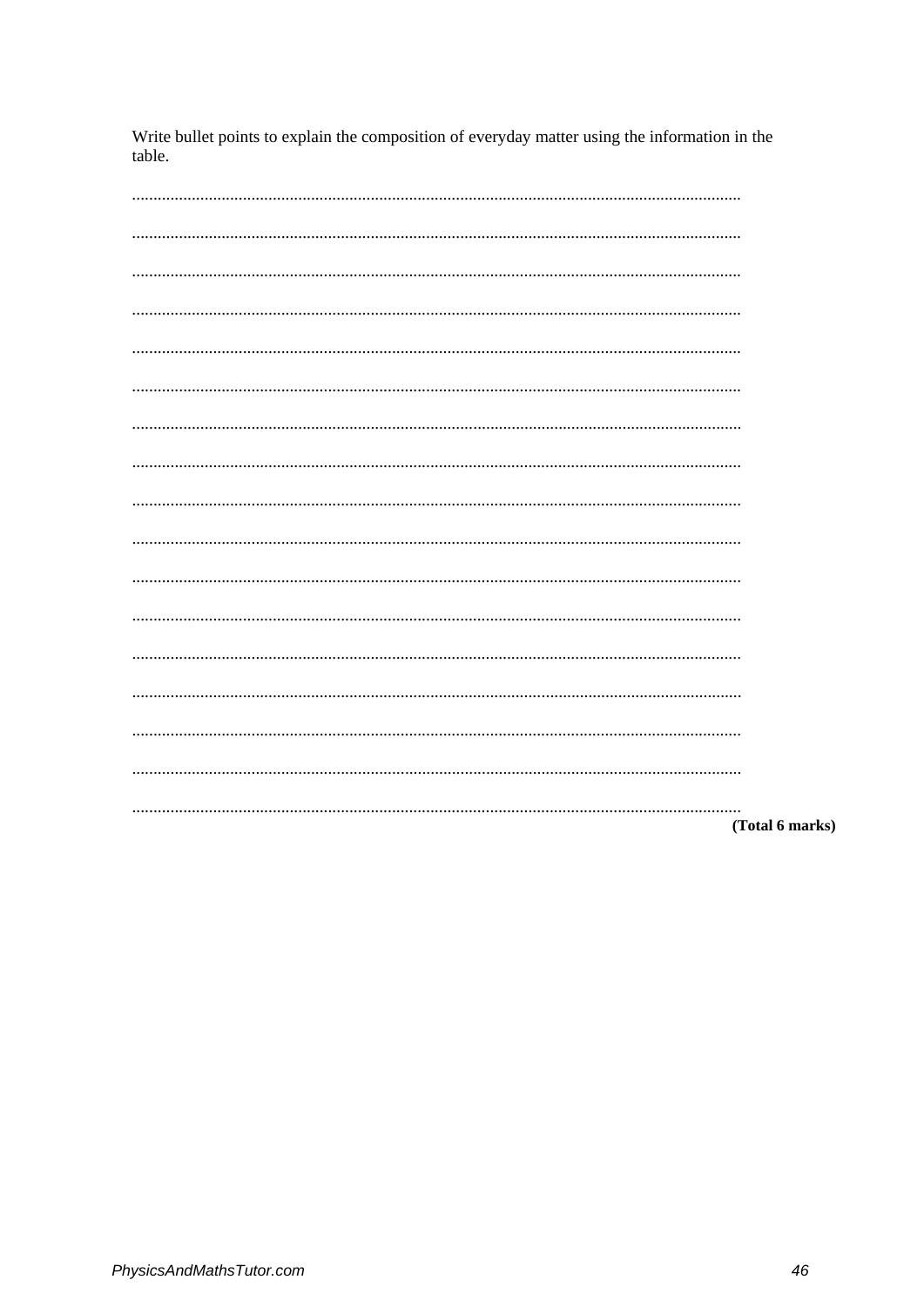**39.** The following extract is taken from an article about the Continuous Electron Beam Accelerator Facility (CEBAF), which produces high-energy electrons for particle experiments.

> The sheer size of the magnets reflects a bizarre phenomenon at work within CEBAF. At speeds close to the speed of light, Einstein's special theory of relativity predicts that objects appear to gain mass. The electrons in CEBAF move so fast that they act as if they have gained 8000 times their normal mass, making them far more reluctant to change course – hence the need for powerful magnets.

The gain in mass of an electron is another way of saying that it has gained energy equivalent to 8000 electron masses. Calculate the voltage through which an electron has to be accelerated from rest to gain this energy.

The electrons are guided along a path which has two straight sections with two semicircular sections at each end, as shown.



**(3)**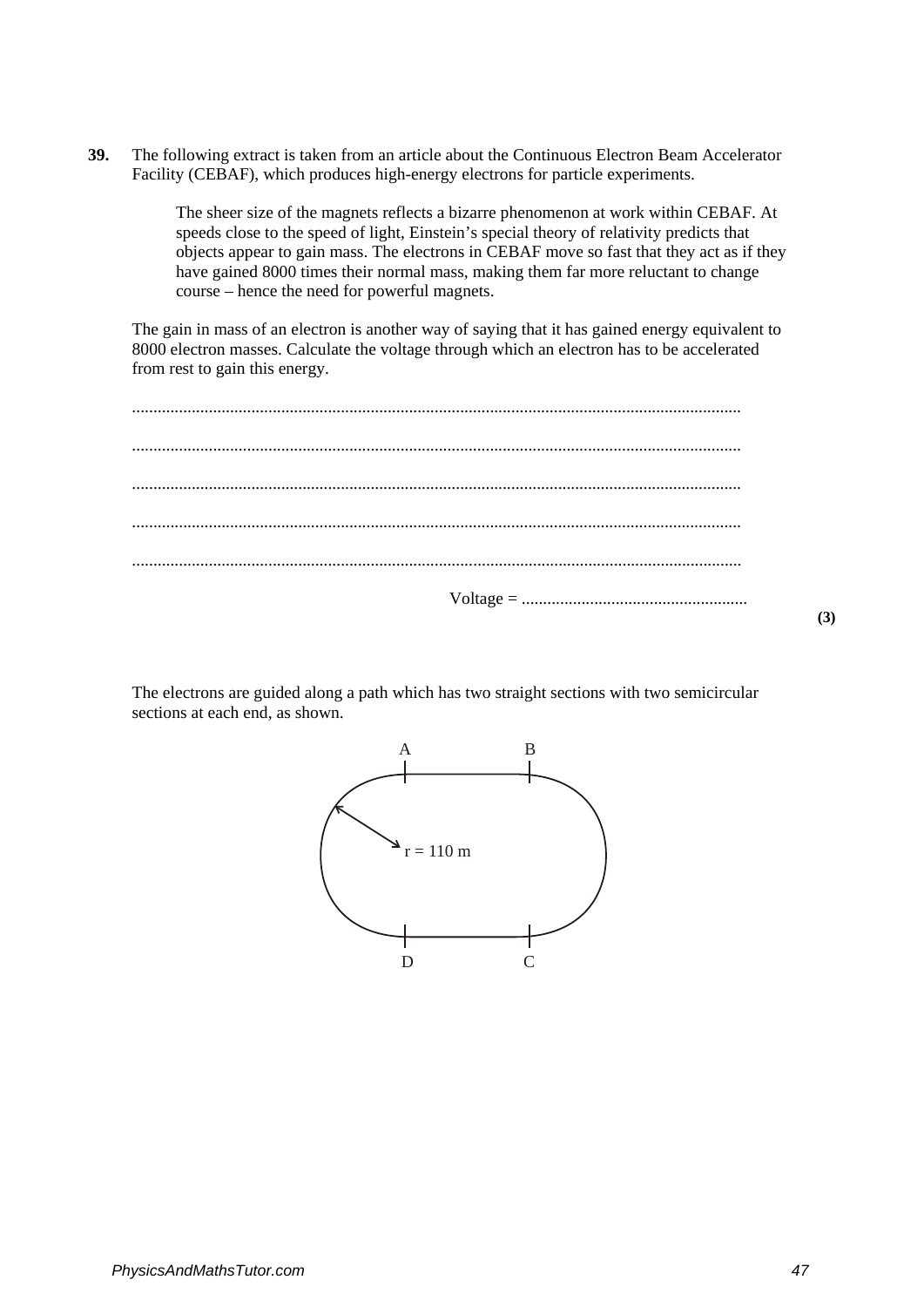Explain the role of the magnets in this particle accelerator, including an approximate calculation of field strength. You may wish to refer to the various sections AB, BC, CD and DA along the path.

Assume that the electrons are travelling close to the speed of light so that they have a mass of 8000 times their normal mass.

(Total 10 marks)

40. In 1964 the following reaction was observed for the first time. The K particles are kaons (a type of meson) and  $X$  was a new particle.

 $K^-$  + p  $\rightarrow$   $K^0$  +  $K^+$  + X

Use conservation laws to deduce the nature of particle X in order to underline the correct words in the sentence below. Show all your working.

Particle X is a meson/baryon/lepton with a charge of  $-1/0/11$ 

 $(4)$ 

 $(7)$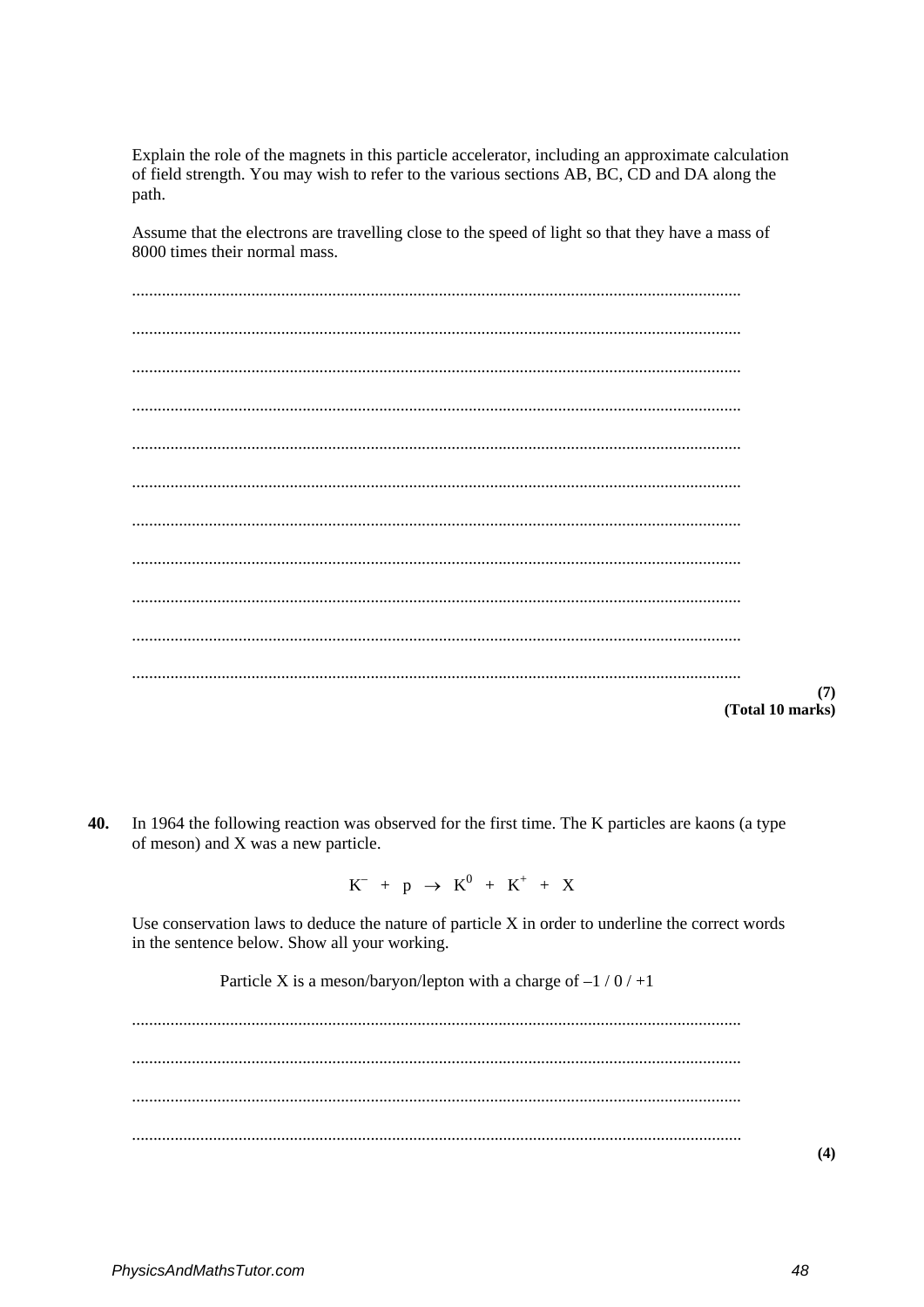## Add the quark content of the proton and the  $K^+$  to the table.

| Particle  | Quark content   |
|-----------|-----------------|
| $K^-$     | su              |
| P         |                 |
| $K^0$     | $d\overline{s}$ |
| $\rm K^+$ |                 |

**(2) (Total 6 marks)**

**41.** In July 2003 scientists at the SPring-8 synchrotron in Japan announced the discovery of a pentaquark – a particle made up of 5 quarks.

The pentaquark was produced by firing gamma photons at a target. It decayed very rapidly into other products.

The diagram shows some of the particles involved in the production and decay of the pentaquark, including the quark composition for several of them.



Name three quantities conserved during the decay of the pentaquark.

............................................................................................................................................... ...............................................................................................................................................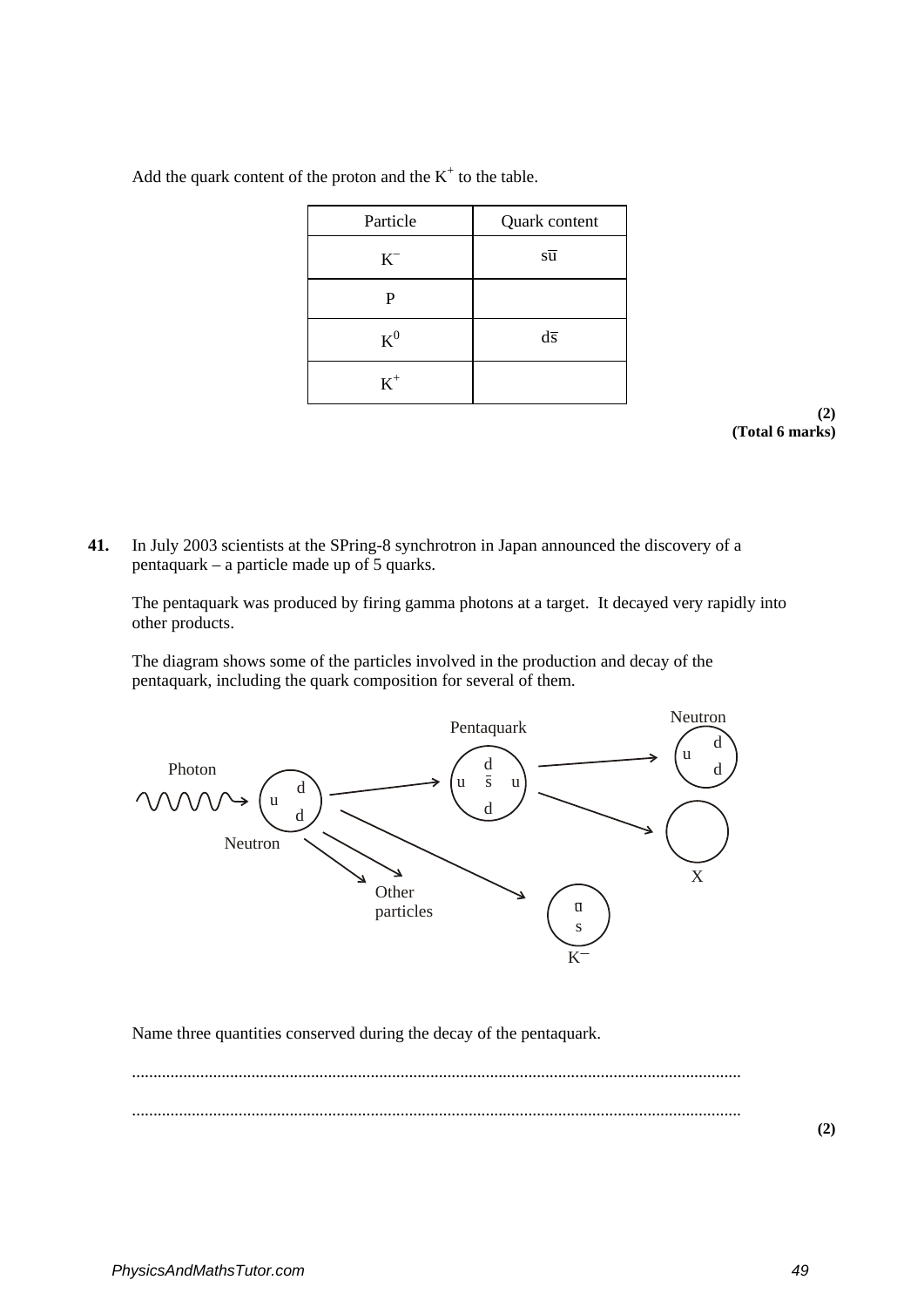|      | Charge  |        |          |
|------|---------|--------|----------|
| up   | $2/3$ e |        |          |
| down | strange | bottom | $-1/3$ e |

The table shows the charges of the six types of quarks as a fraction of the charge on a proton.

Find the charge of the pentaquark. Express your answer as a fraction of the charge on a proton.

 $(1)$ 

 $(2)$ 

Explain whether particle X must be positive, negative or neutral.

Suggest a possible quark composition for particle X. Explain your choice of quarks.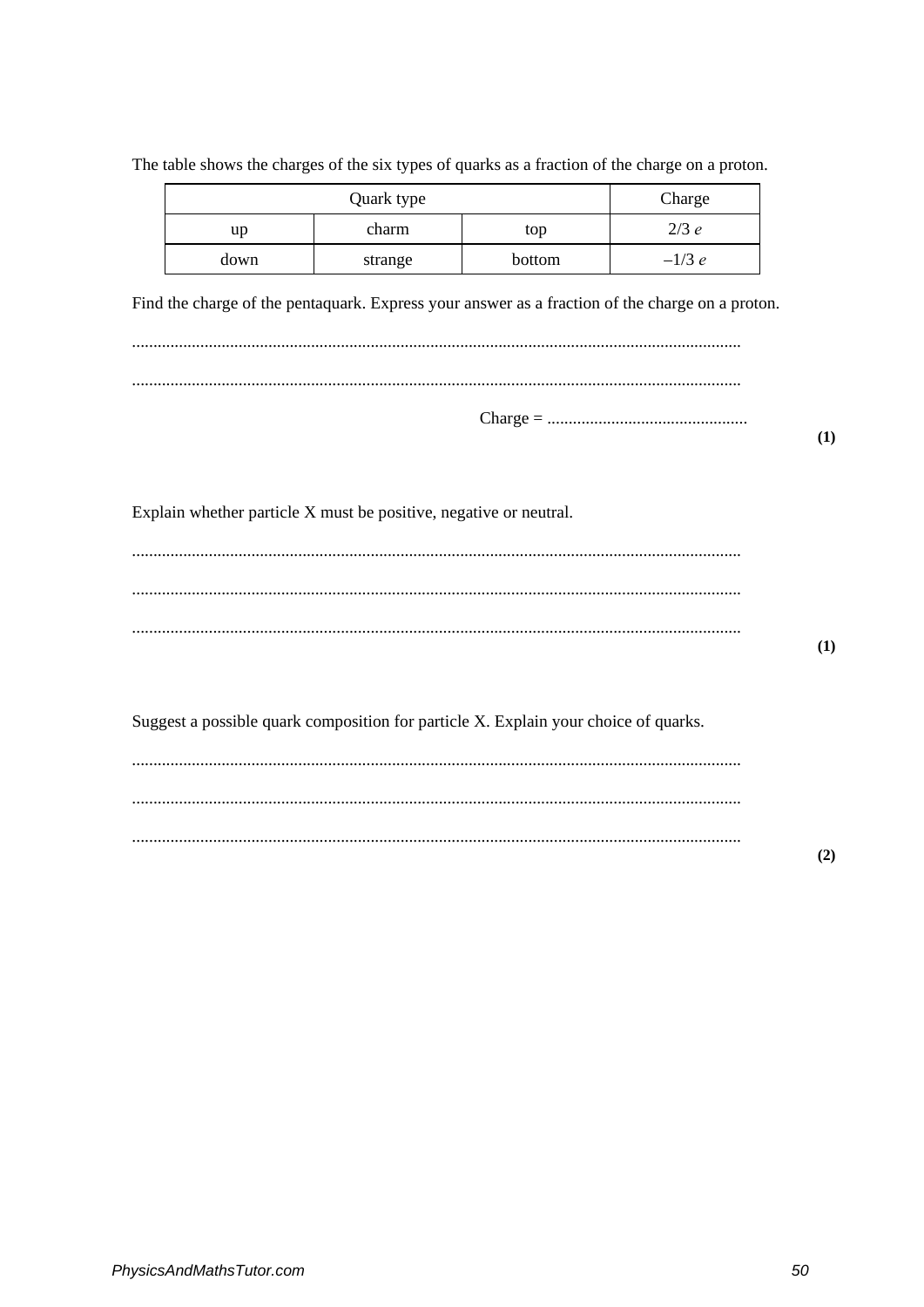The pentaquark had a mass of 1.54 GeV/ $c^2$ . Find its mass in kg.

| (2)             |
|-----------------|
| (Total 8 marks) |
|                 |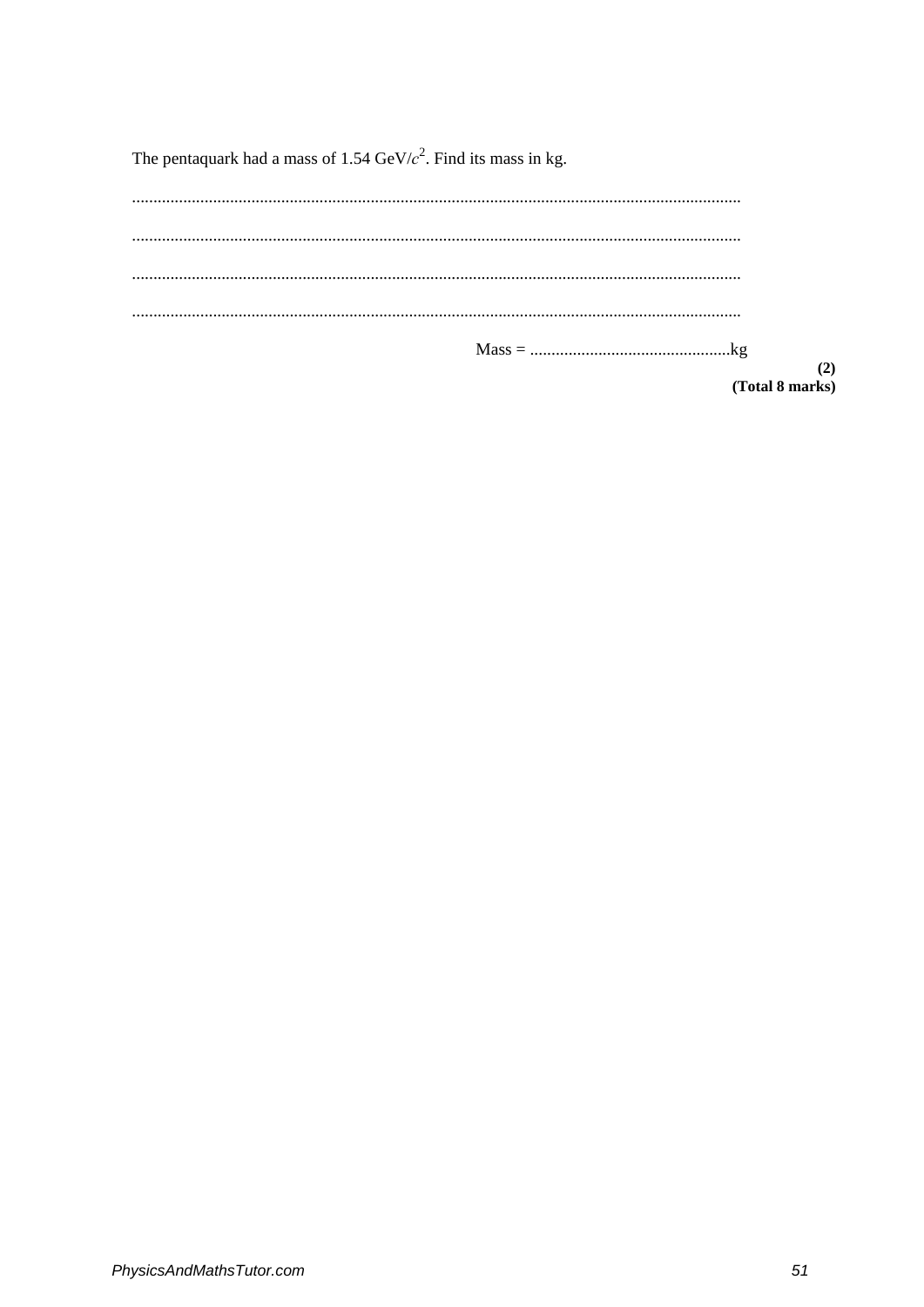A particle experiment shows the track of an alpha particle (a helium nucleus  ${}^{4}_{2}$  He) travelling at 42. right angles to a magnetic field of magnetic flux density 3.7 T. Make an appropriate measurement and hence find the approximate energy of the alpha particle.

| Track of $\alpha$ -particle ( ${}^{4}_{2}$ He) |
|------------------------------------------------|
|                                                |
|                                                |
|                                                |
|                                                |
|                                                |
|                                                |
|                                                |
|                                                |
|                                                |
|                                                |
|                                                |
| Diagram drawn                                  |
| actual size                                    |
|                                                |
|                                                |
|                                                |
|                                                |
|                                                |
|                                                |
|                                                |
|                                                |
|                                                |
|                                                |
|                                                |
|                                                |
|                                                |
|                                                |
|                                                |
|                                                |
|                                                |
|                                                |
|                                                |
|                                                |
|                                                |
|                                                |
|                                                |
|                                                |
|                                                |
|                                                |
|                                                |
|                                                |
|                                                |
|                                                |
|                                                |
|                                                |
|                                                |
|                                                |
|                                                |
|                                                |
|                                                |
|                                                |
|                                                |
|                                                |
|                                                |
|                                                |
|                                                |
|                                                |
|                                                |
|                                                |
|                                                |
|                                                |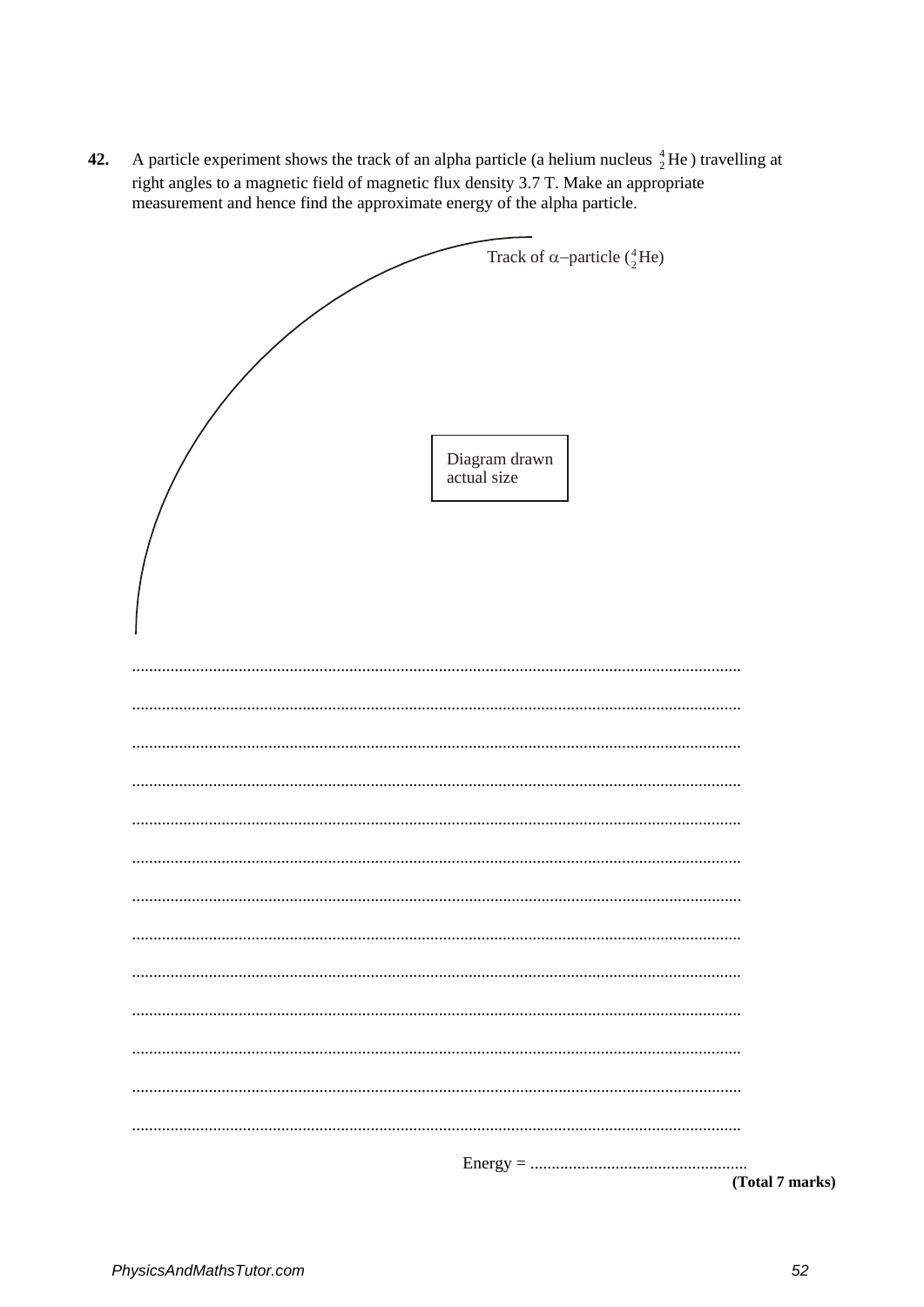43.  $(i)$ Particle energies are often quoted in units of mega-electronvolts (MeV). Show that the base units of the electron volt can be expressed as kg m<sup>2</sup> s<sup>-2</sup>.

Calculate the theoretical energy released when a  $^{238}_{92}$ U nucleus is formed from individual  $(ii)$ protons and neutrons. Give your answer in MeV.

Data (masses):

| $^{238}_{92}$ U | $= 238.0003$ u |
|-----------------|----------------|
| proton          | $= 1.0073$ u   |
| neutron         | $= 1.0087$ u   |

 $(4)$ (Total 7 marks)

44. In the Sun, fusion reactions convert hydrogen nuclei into helium nuclei. One step of this  $(i)$ process involves a  $\beta^+$  decay. Complete a full nuclear equation for this part of the reaction by adding nucleon and proton numbers to each particle.

$$
p \rightarrow n + \beta^+ + \nu
$$

 $(2)$ 

 $(3)$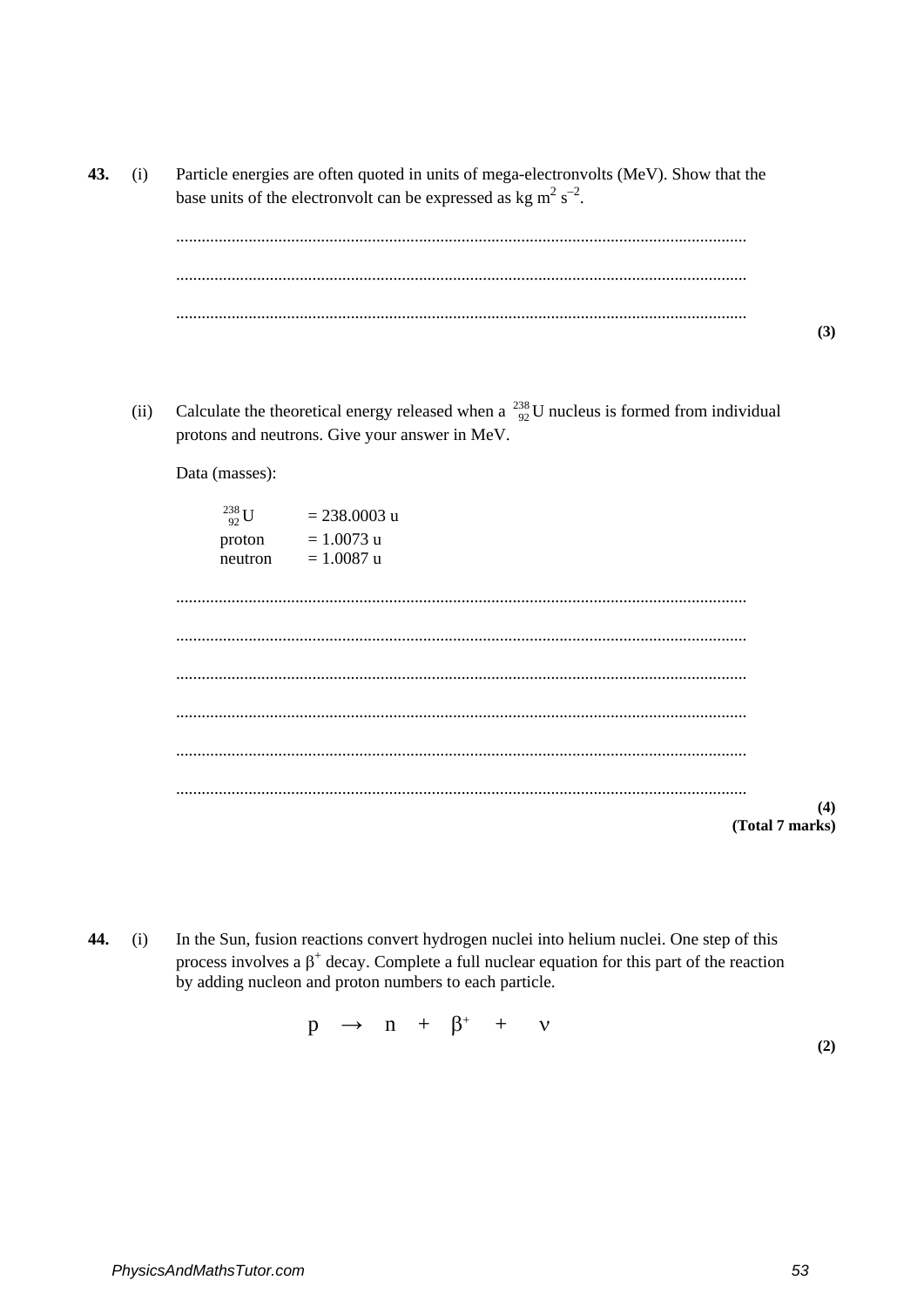|  |  |  |  | (ii) Tick the appropriate boxes to indicate which particles fit which classification. |
|--|--|--|--|---------------------------------------------------------------------------------------|
|  |  |  |  |                                                                                       |
|  |  |  |  |                                                                                       |
|  |  |  |  |                                                                                       |

|         | baryon | hadron | meson | lepton | antimatter |
|---------|--------|--------|-------|--------|------------|
| proton  |        |        |       |        |            |
| neutron |        |        |       |        |            |
|         |        |        |       |        |            |
|         |        |        |       |        |            |

**(4) (Total 6 marks)**

**45.** In 1989 the Large Electron Positron collider (LEP) at CERN was opened. It was used until 2000, when it was shut down to allow the construction of a new accelerator. At LEP, beams of electrons and positrons were accelerated to energies of 100 GeV in a huge ring with a circumference of 27 km before being made to collide with each other.

Just before LEP closed, scientists using it found some evidence for the proposed Higgs boson at a mass of  $115 \text{ GeV}/c^2$ .

Explain why 1 eV is equal to  $1.6 \times 10^{-19}$  J.

................................................................................................................................................. ................................................................................................................................................. ................................................................................................................................................. .................................................................................................................................................

**(2)**

**(2)**

Show how  $GeV/c^2$  can be used as a unit of mass.

................................................................................................................................................. ................................................................................................................................................. .................................................................................................................................................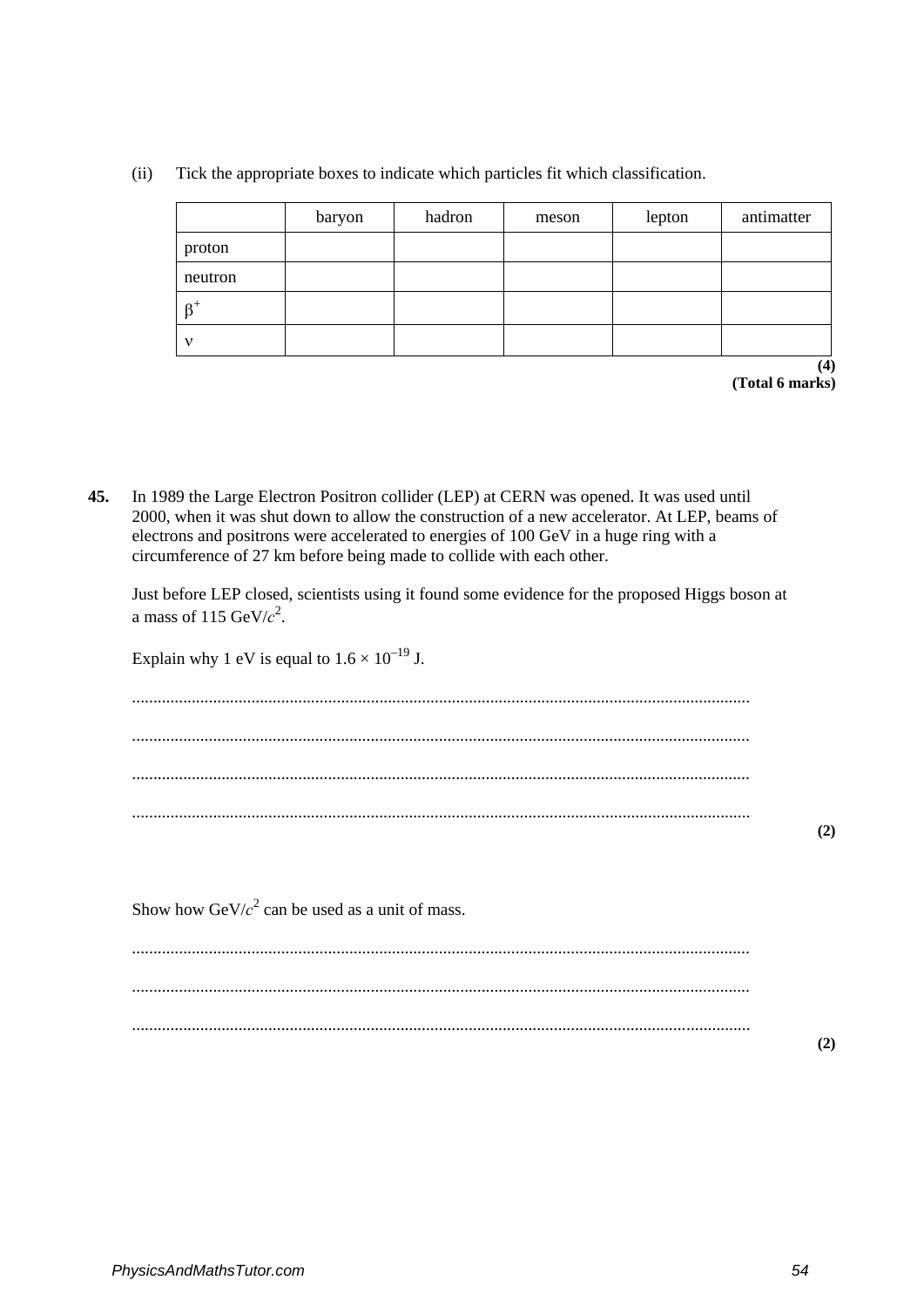If the Higgs boson has a mass of 115 GeV/ $c^2$ , find its mass in kg.

|                                                                                                              | (2) |
|--------------------------------------------------------------------------------------------------------------|-----|
|                                                                                                              |     |
| The positron is the antiparticle to the electron. What is an antiparticle?                                   |     |
|                                                                                                              |     |
|                                                                                                              | (1) |
|                                                                                                              |     |
| A description of LEP refers to 'the relatively small magnetic field required for LEP's gentle<br>curvature'. |     |
| Explain the need for a magnetic field and why it can be 'relatively small' in this case.                     |     |
|                                                                                                              |     |
|                                                                                                              |     |
|                                                                                                              |     |
|                                                                                                              |     |

 $(4)$ 

(Total 11 marks)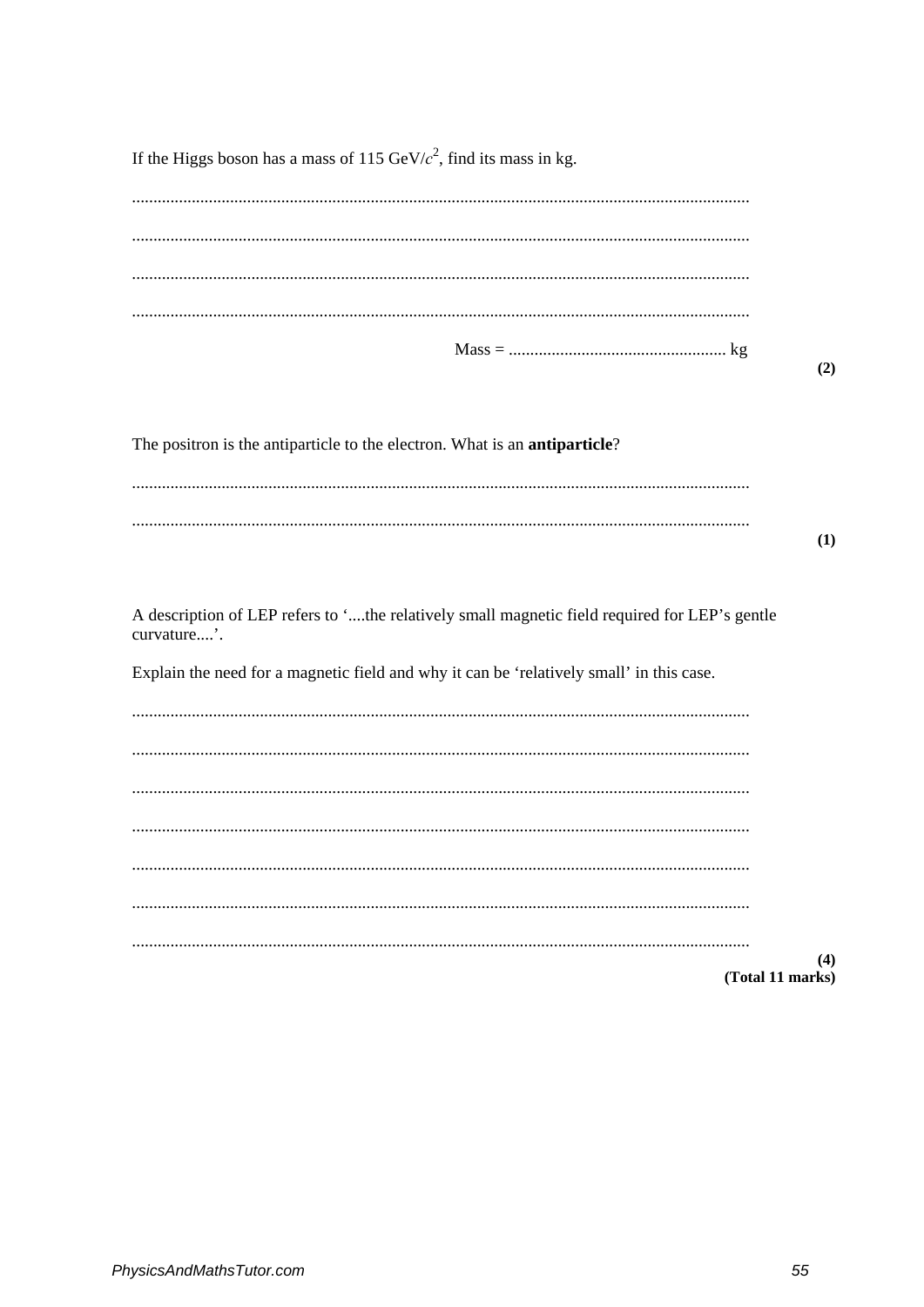46. The following strong interaction has been observed.  $\Sigma^- + p \rightarrow X + K^- + n$  $(dds)$  $(\bar{u}s)$ Is particle X positive, negative or neutral?  $(1)$ Is particle X a baryon, a meson or a lepton?  $(1)$ State the quark composition of the proton and the neutron.  $(1)$ Explain why particle X cannot contain a strange quark, and deduce the identity of particle X. You may be awarded a mark for the clarity of your answer.  $(4)$ (Total 7 marks)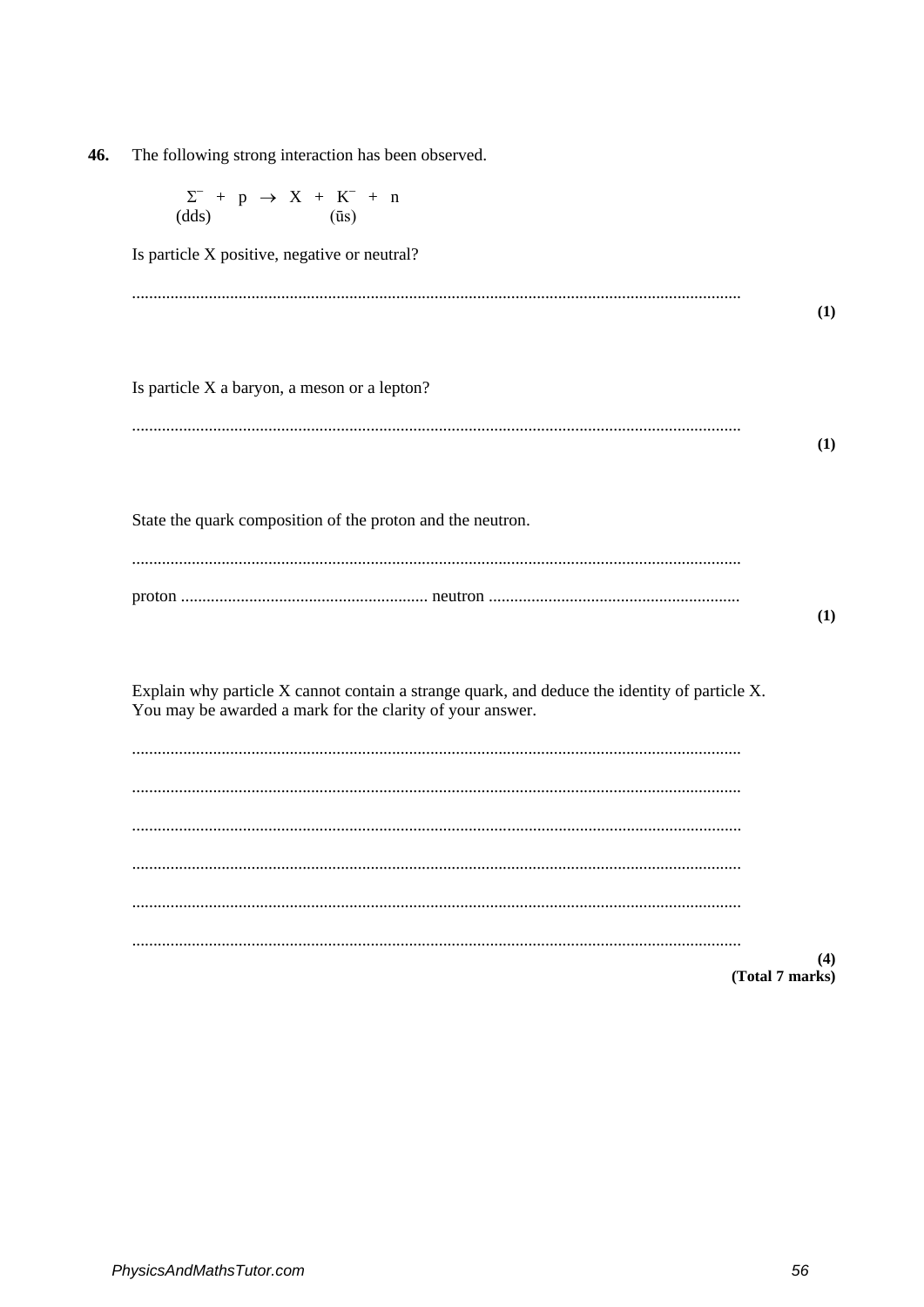47. Experiments supervised by Rutherford about 100 years ago involved firing alpha particles at thin gold foils. Outline the results of these experiments, and the conclusions scientists drew from them.

 $(4)$ 

The relationship between the rate of alpha detection (N) and the angle of scatter ( $\theta$ ) is predicted to be of the form

 $N \propto (\sin \theta / 2)^{x}$ 

Explain how you would determine x graphically from a set of experimental results for N and  $\theta$ .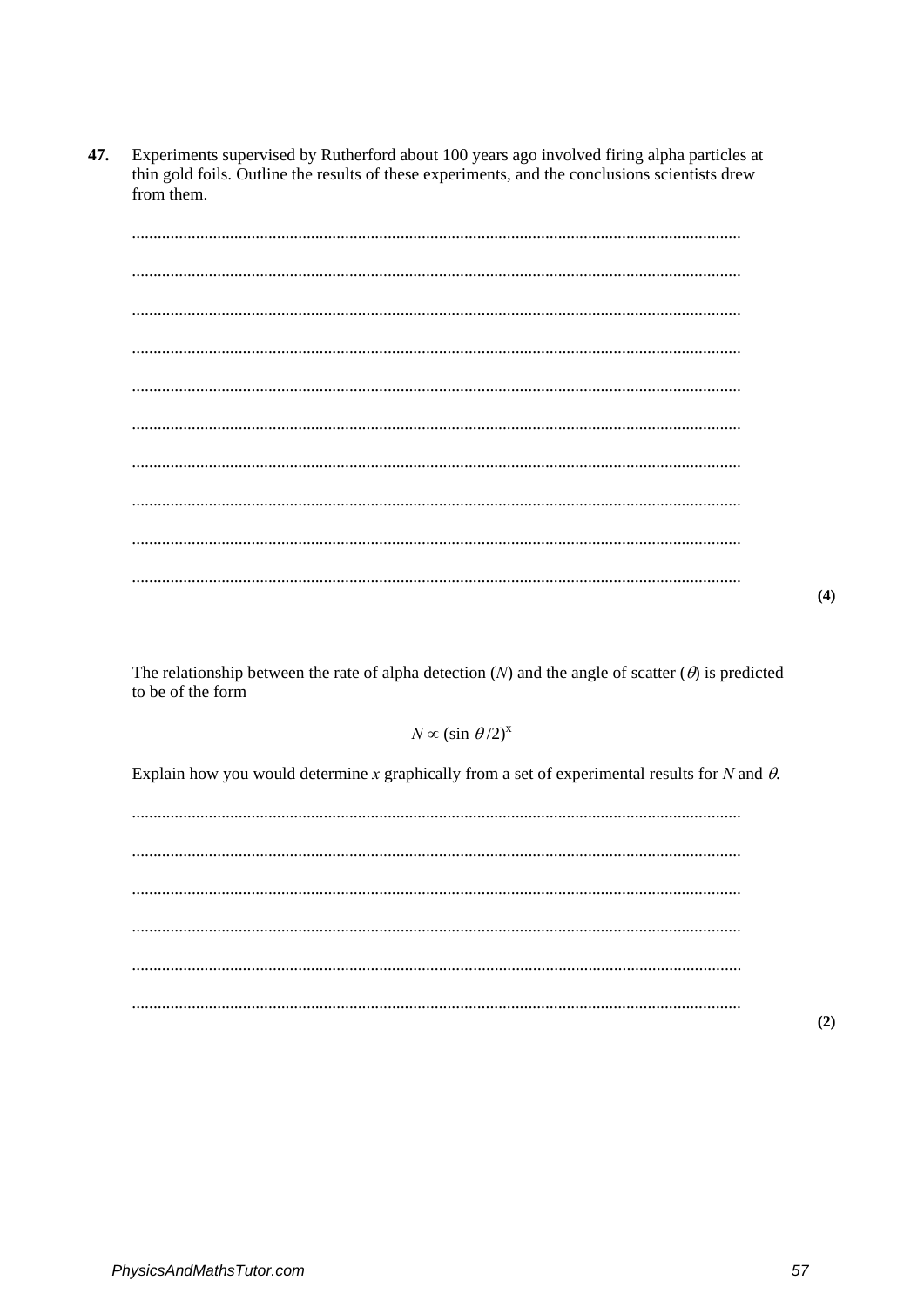The symbols for an alpha particle and a gold nucleus are given below.

|                                                                                      | $^{4}_{2}$ He<br>alpha particle | $^{197}_{79}$ Au<br>gold nucleus                                                            |                         |
|--------------------------------------------------------------------------------------|---------------------------------|---------------------------------------------------------------------------------------------|-------------------------|
| Explain the meaning of the numbers in the symbol for the gold nucleus.               |                                 |                                                                                             |                         |
|                                                                                      |                                 |                                                                                             |                         |
|                                                                                      |                                 |                                                                                             |                         |
|                                                                                      |                                 |                                                                                             |                         |
|                                                                                      |                                 |                                                                                             |                         |
|                                                                                      |                                 |                                                                                             | (2)                     |
| Show that the mass of an alpha particle is about $7 \times 10^{-27}$ kg.             |                                 |                                                                                             |                         |
|                                                                                      |                                 |                                                                                             |                         |
|                                                                                      |                                 |                                                                                             |                         |
|                                                                                      |                                 |                                                                                             | (1)                     |
|                                                                                      |                                 |                                                                                             |                         |
| $5 \times 10^{-14}$ m. Calculate the electric force between them at this separation. |                                 | In these experiments, an alpha particle may approach a gold nucleus to within a distance of |                         |
|                                                                                      |                                 |                                                                                             |                         |
|                                                                                      |                                 |                                                                                             |                         |
|                                                                                      |                                 |                                                                                             |                         |
|                                                                                      |                                 |                                                                                             |                         |
|                                                                                      |                                 |                                                                                             |                         |
|                                                                                      |                                 |                                                                                             |                         |
|                                                                                      |                                 |                                                                                             |                         |
|                                                                                      |                                 |                                                                                             |                         |
|                                                                                      |                                 |                                                                                             | (3)<br>(Total 12 marks) |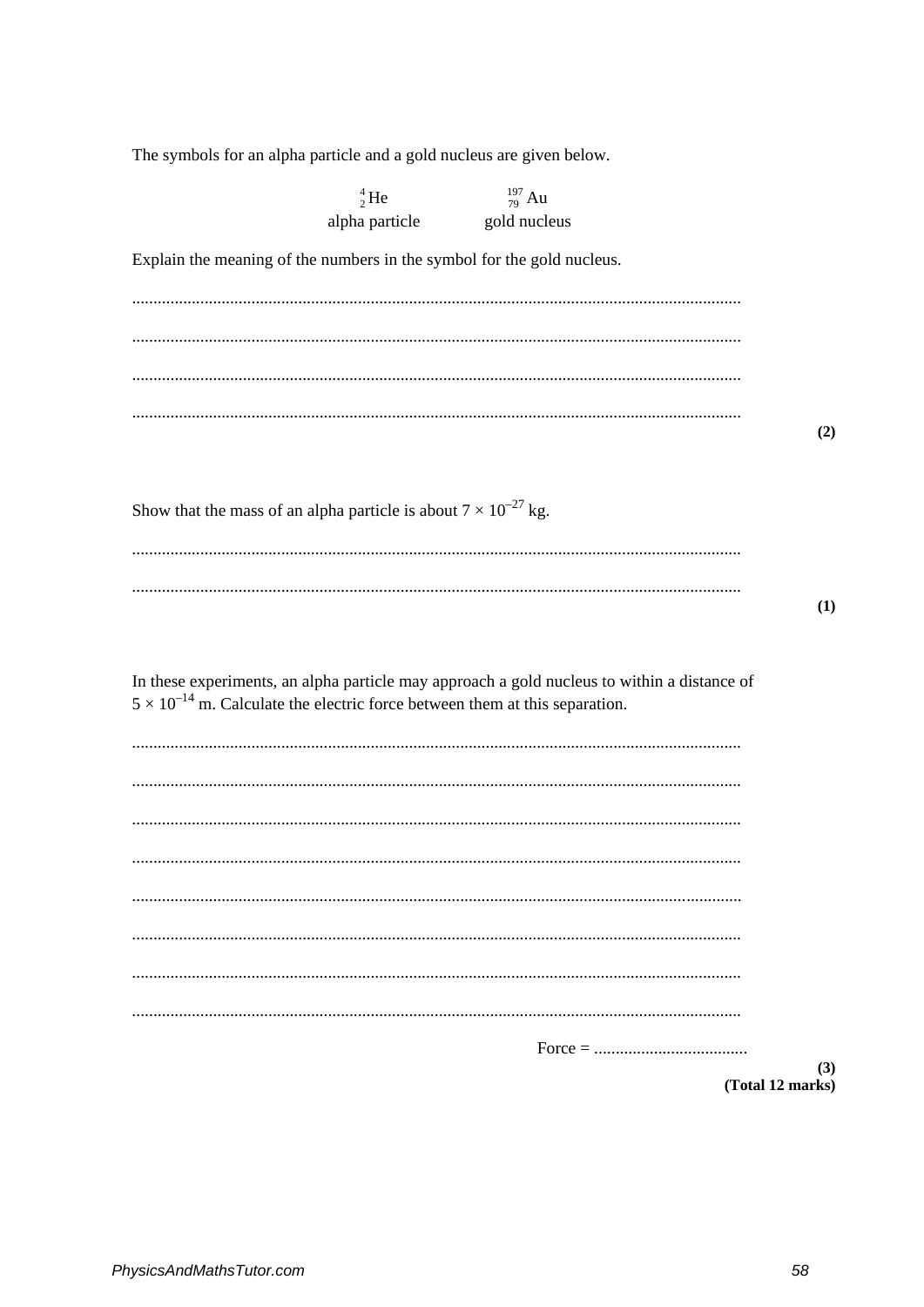| 48. | In 1995 scientists at CERN created, for the first time, anti-atoms of hydrogen. Each of these<br>consisted of an anti-electron (a positron) in orbit around an antiproton. Each anti-atom produced<br>survived for only about forty nanoseconds. |  |
|-----|--------------------------------------------------------------------------------------------------------------------------------------------------------------------------------------------------------------------------------------------------|--|
|     | How do the properties of particles and antiparticles compare?                                                                                                                                                                                    |  |
|     |                                                                                                                                                                                                                                                  |  |
|     |                                                                                                                                                                                                                                                  |  |
|     |                                                                                                                                                                                                                                                  |  |
|     |                                                                                                                                                                                                                                                  |  |
|     | Show that the energy required to produce an antiproton is about 1 GeV.                                                                                                                                                                           |  |
|     |                                                                                                                                                                                                                                                  |  |
|     |                                                                                                                                                                                                                                                  |  |
|     |                                                                                                                                                                                                                                                  |  |
|     |                                                                                                                                                                                                                                                  |  |
|     |                                                                                                                                                                                                                                                  |  |
|     |                                                                                                                                                                                                                                                  |  |
|     | Why did each anti-atom produced survive for only about forty nanoseconds?                                                                                                                                                                        |  |
|     |                                                                                                                                                                                                                                                  |  |
|     |                                                                                                                                                                                                                                                  |  |
|     |                                                                                                                                                                                                                                                  |  |
|     |                                                                                                                                                                                                                                                  |  |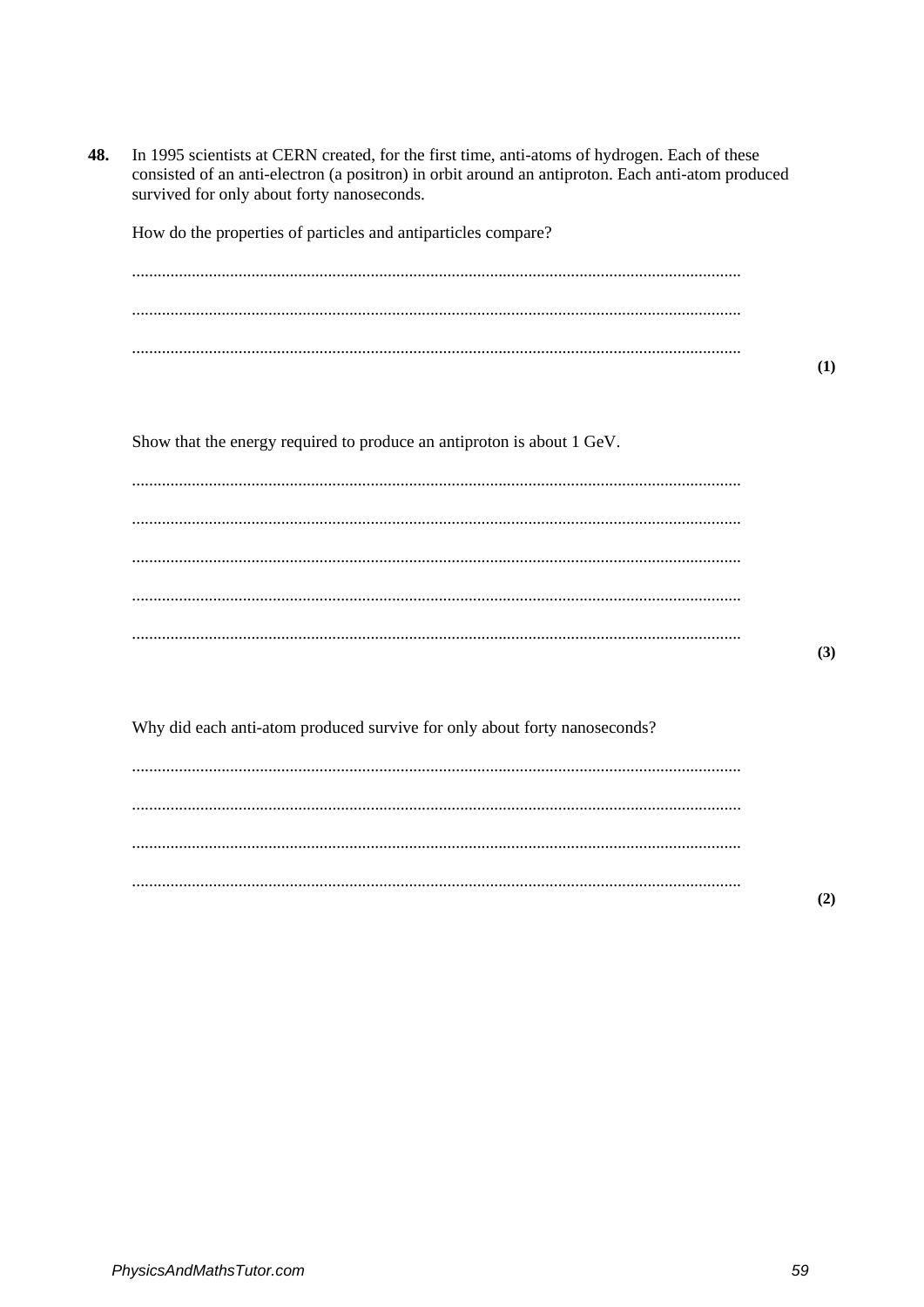Tick appropriate boxes in the table below to show the nature of each of the named particles.

|            | Meson | <b>Baryon</b> | Lepton |
|------------|-------|---------------|--------|
| proton     |       |               |        |
| antiproton |       |               |        |
| electron   |       |               |        |
| positron   |       |               |        |

 $(2)$ 

A proton consists of two up quarks and a down quark. Describe the quark structure of an antiproton and show how this structure provides the correct charge.

(Charge of up quark =  $+\frac{2}{3}e$ ) (Charge of down quark  $=-\frac{1}{3}e$ )  $(2)$ (Total 10 marks) In the Rutherford scattering experiment, fast-moving alpha particles were fired at a thin gold foil. What observations from this experiment suggested that the atom has a small, massive nucleus? 

49.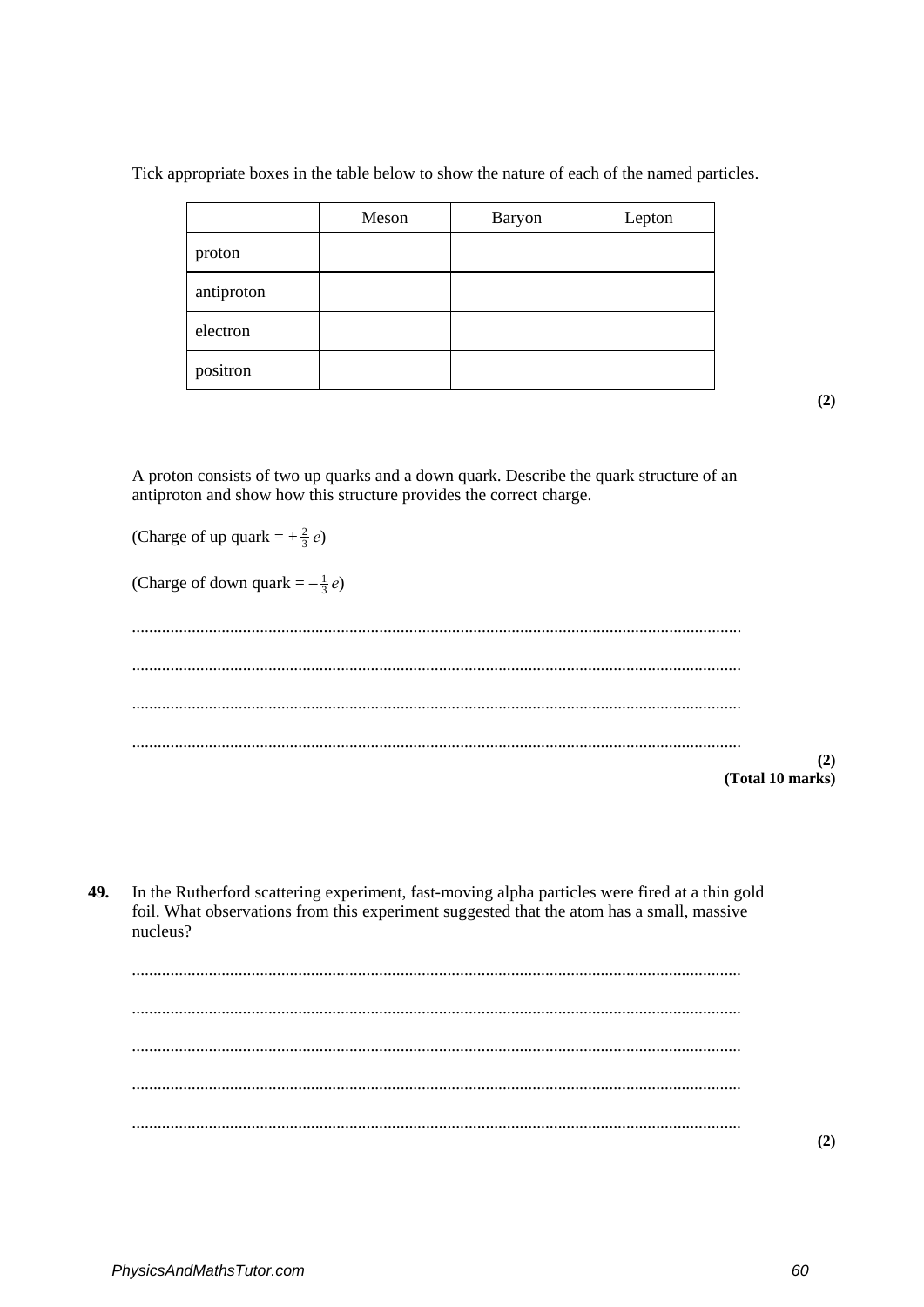The diagram shows the path followed by one alpha particle which passes close to a gold nucleus N.



Add arrows to the diagram at points X and Y to show the direction of the force on the alpha particle when it is at each of these points.

**(1)**

The speed of the alpha particle was the same at points A and B. On the axes below, sketch a graph showing how the speed would vary with distance along the path from A to B.

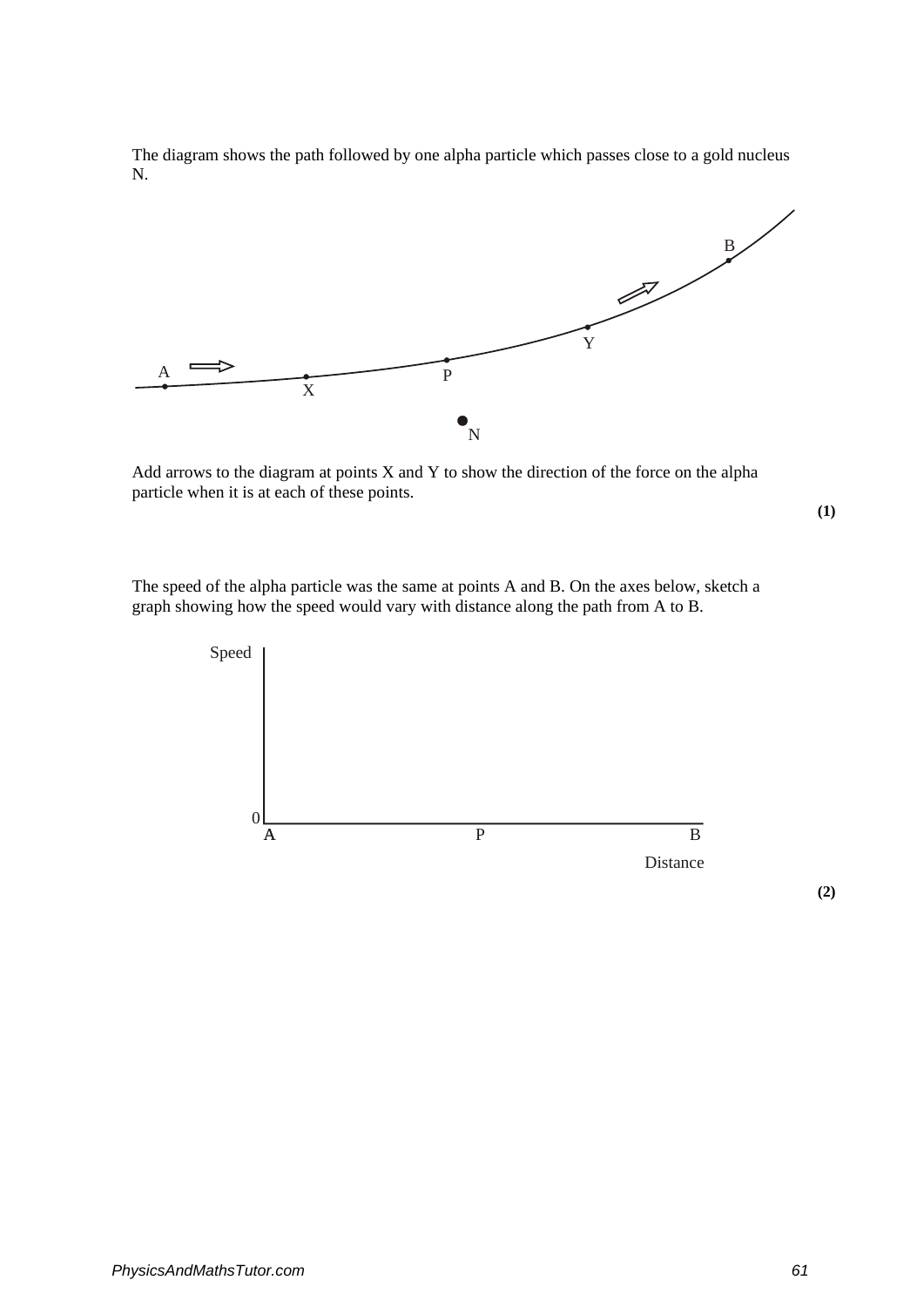With reference to the forces you added to the previous diagram, explain the shape of the graph.

The diagram below shows the path of the alpha particle again.

Add a line to this diagram to show the path which would be followed by an alpha particle which was travelling initially along the same line as before, but more slowly.

 $\mathbf{N}$ 

**(1)**

**(2)**

The evidence for a small, massive nucleus from Rutherford scattering might have been less convincing if the alpha particles used had been of lower energy. Suggest how the observations would have changed if lower energy alpha particles had been used.

............................................................................................................................................... ............................................................................................................................................... ............................................................................................................................................... **(1) (Total 9 marks)**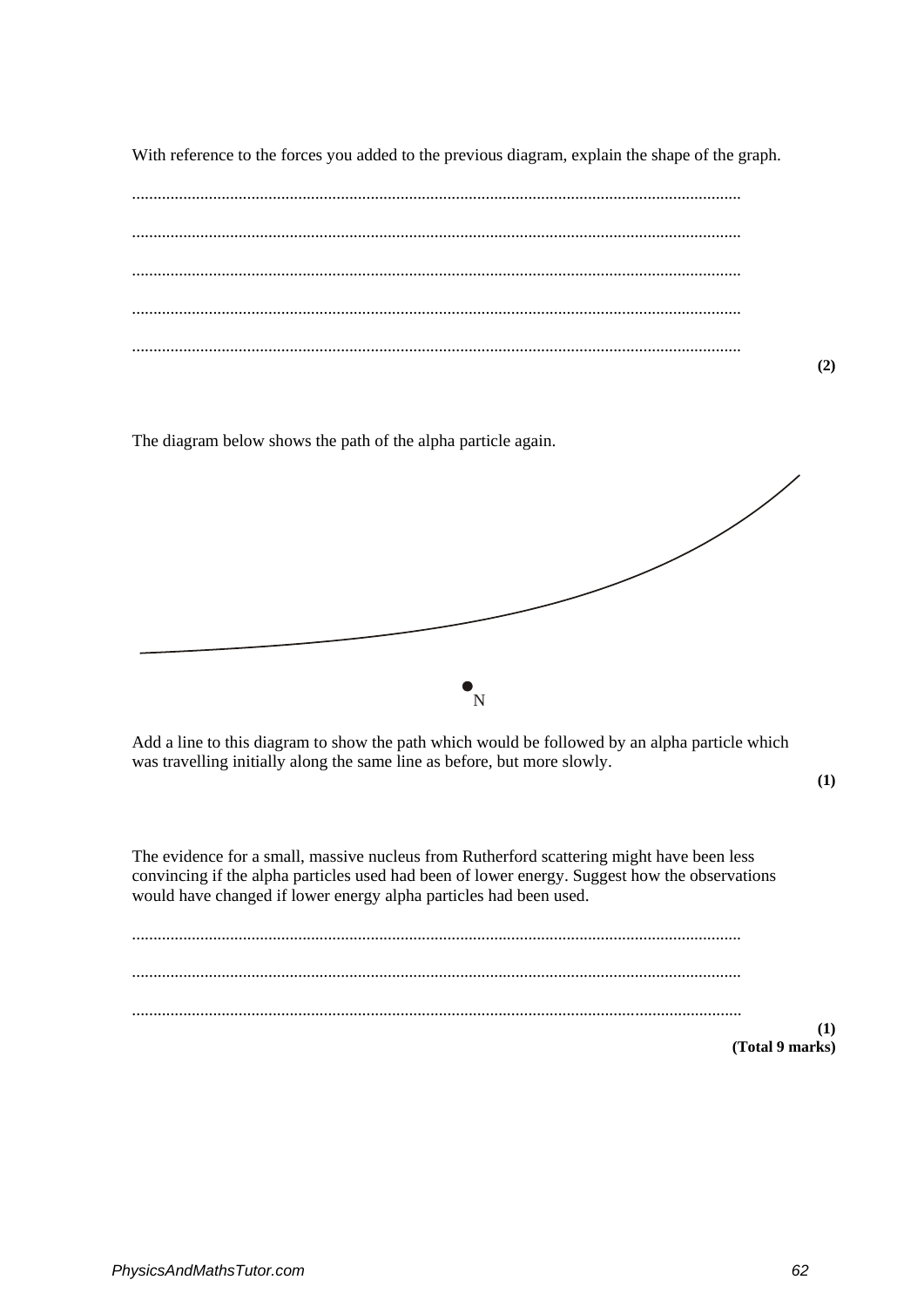| Give one similarity and one difference between an antiparticle and its particle pair.                                                                                                                                               |
|-------------------------------------------------------------------------------------------------------------------------------------------------------------------------------------------------------------------------------------|
|                                                                                                                                                                                                                                     |
|                                                                                                                                                                                                                                     |
| What is the quark composition of an antiproton?                                                                                                                                                                                     |
|                                                                                                                                                                                                                                     |
| State the baryon number of the antiproton.                                                                                                                                                                                          |
|                                                                                                                                                                                                                                     |
| At CERN protons and antiprotons, each of energy 45 GeV, were collided when trying to create<br>W and Z particles. The antiprotons had to be stored until enough of them were available to be<br>accelerated to the required energy. |
| Explain why it is difficult to store antiprotons.                                                                                                                                                                                   |
|                                                                                                                                                                                                                                     |
|                                                                                                                                                                                                                                     |
| What is the maximum possible mass which can be created from such a collision? Give your<br>answer in u.                                                                                                                             |
|                                                                                                                                                                                                                                     |
|                                                                                                                                                                                                                                     |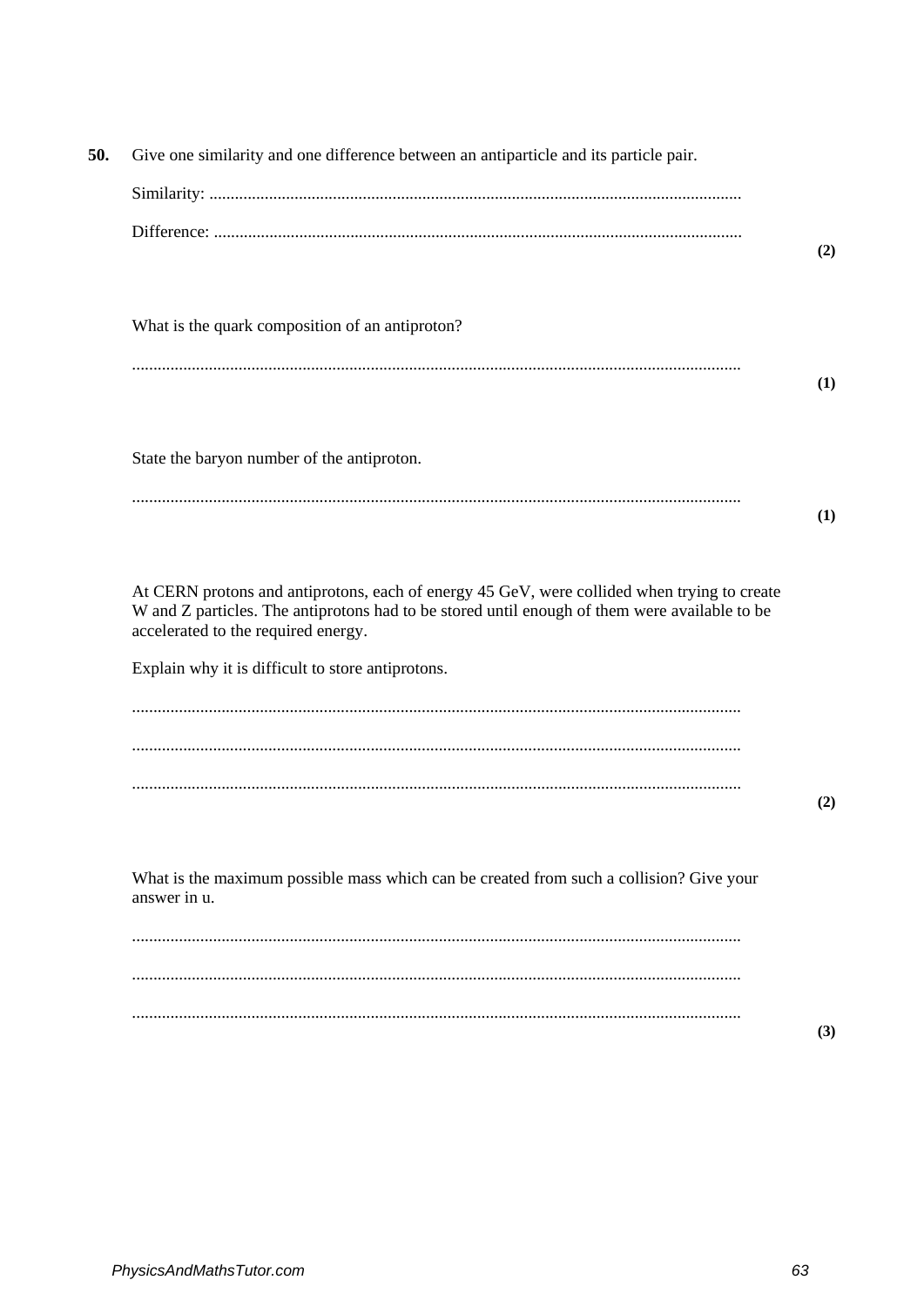Give two reasons why the following interaction cannot take place.

 $p + p \rightarrow p + \pi^{+} + \pi^{0} + \pi^{-}$  $(2)$ (Total 11 marks)

51. Neutrons, like electrons, are often used to study crystal structure. A suitable de Broglie wavelength for the neutrons would be about 1 nm.

Explain why the neutrons must have a de Broglie wavelength of this order of magnitude.

 $(2)$ 

Given the mass of a neutron as  $1.67 \times 10^{-27}$  kg, calculate the kinetic energy of a neutron which has a de Broglie wavelength of 1.20 nm.

 $(3)$ (Total 5 marks)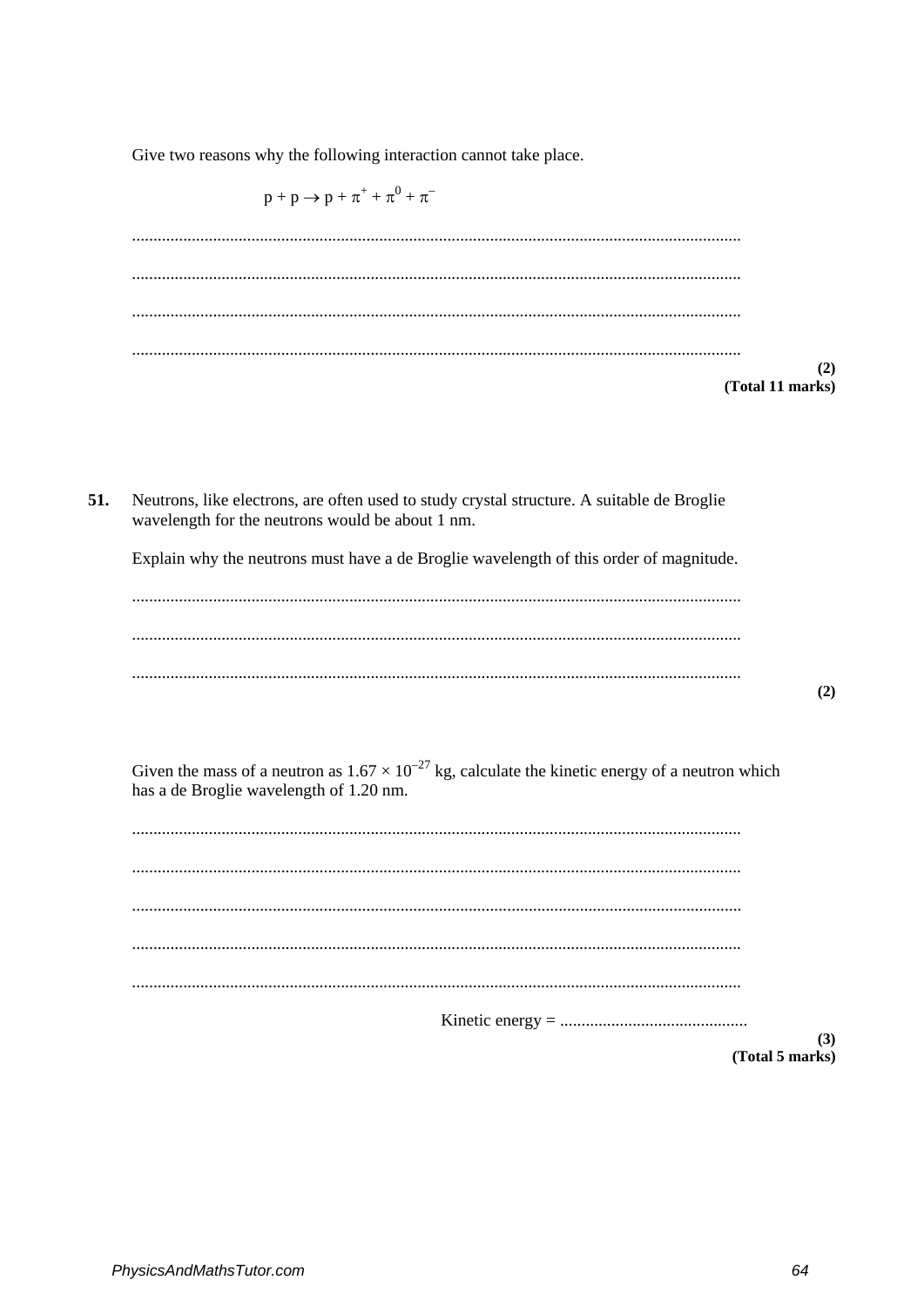$52.$ High energy X-rays can be used for radiation therapy for cancers.

An X-ray photon interacts with an atom to produce an electron-positron pair. The positron soon meets an electron and the energy is released, helping to destroy the cancer cells.

How do the properties of a positron compare with those of an electron?

 $(2)$ 

Calculate the minimum energy of the X-ray photon in MeV.

 $(3)$ 

Name the process that occurs when a positron meets an electron, and describe how this energy is released.

 $(3)$ (Total 8 marks)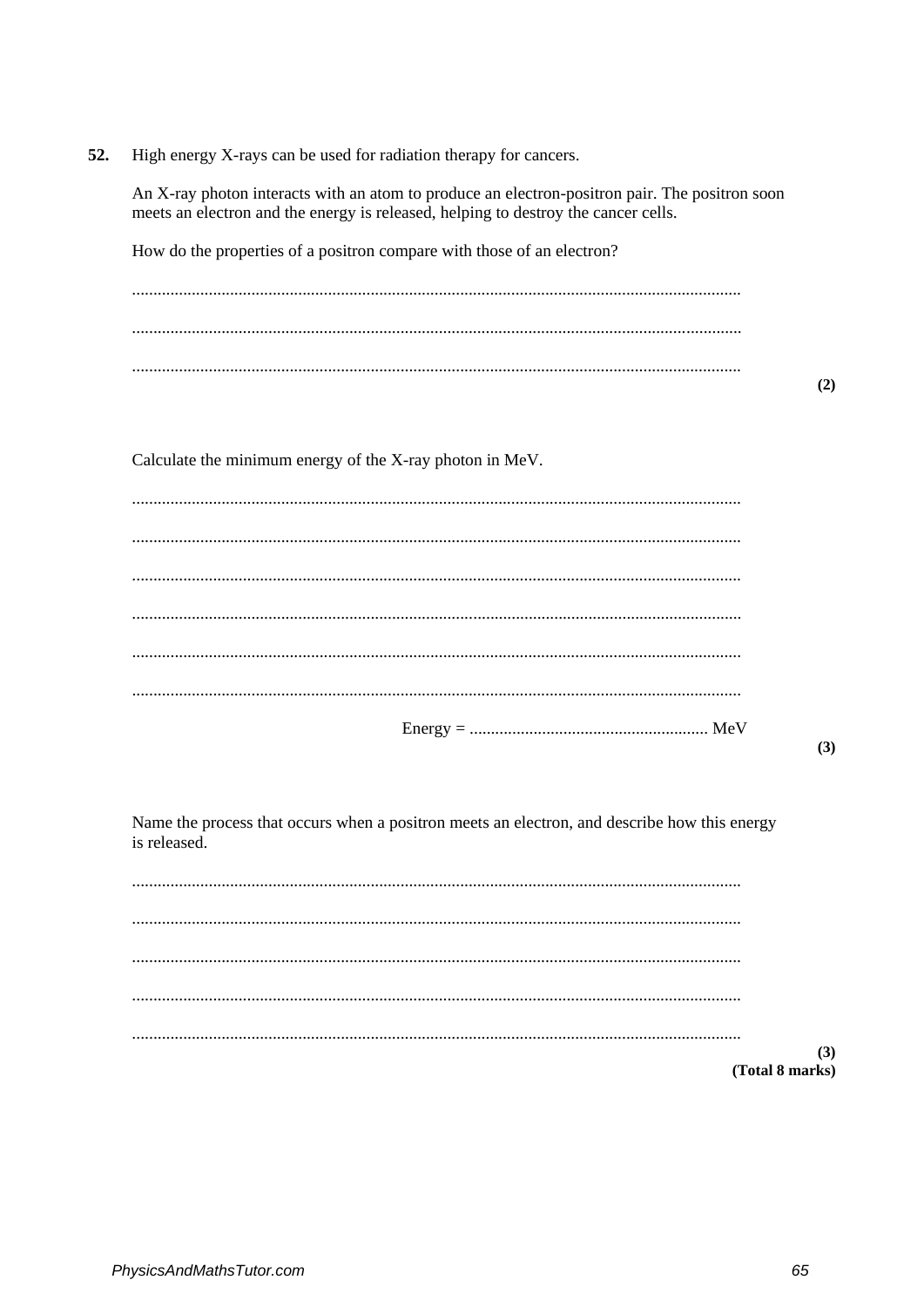The nuclear atom may be represented as in the diagram. 53.



Explain how the results of the alpha particle scattering experiment verify the nuclear model of the atom. You may be awarded a mark for the clarify of your answer.

| (Total 5 marks) |
|-----------------|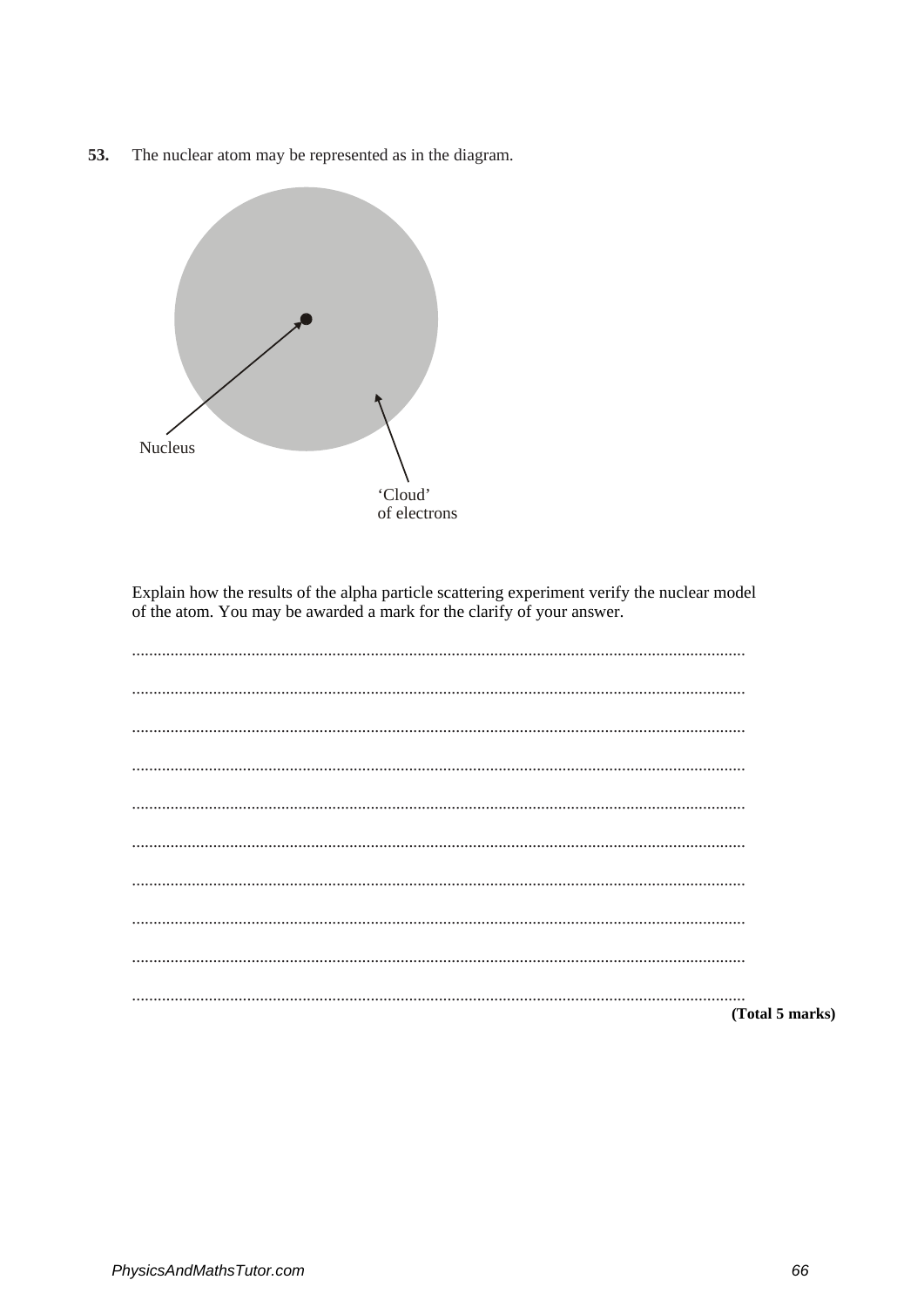A xi minus particle  $\Xi^-$  decays to a lambda particle  $\Lambda$  and a pi meson  $\pi$  as shown below. 54.

$$
\Xi^- \to \Lambda + \pi^-
$$
  
(dss) (uds) (ud)

Classify each particle as either a baryon, a meson or a lepton.

 $(3)$ 

| By considering the quark composition of the $\Xi^-$ show that the strange quark has charge of $-\frac{1}{2}$ . |     |
|----------------------------------------------------------------------------------------------------------------|-----|
|                                                                                                                |     |
|                                                                                                                |     |
|                                                                                                                | (1) |
|                                                                                                                |     |
| Is the $\Lambda$ particle positive, negative or neutral? Justify your answer.                                  |     |

 $(2)$ (Total 6 marks)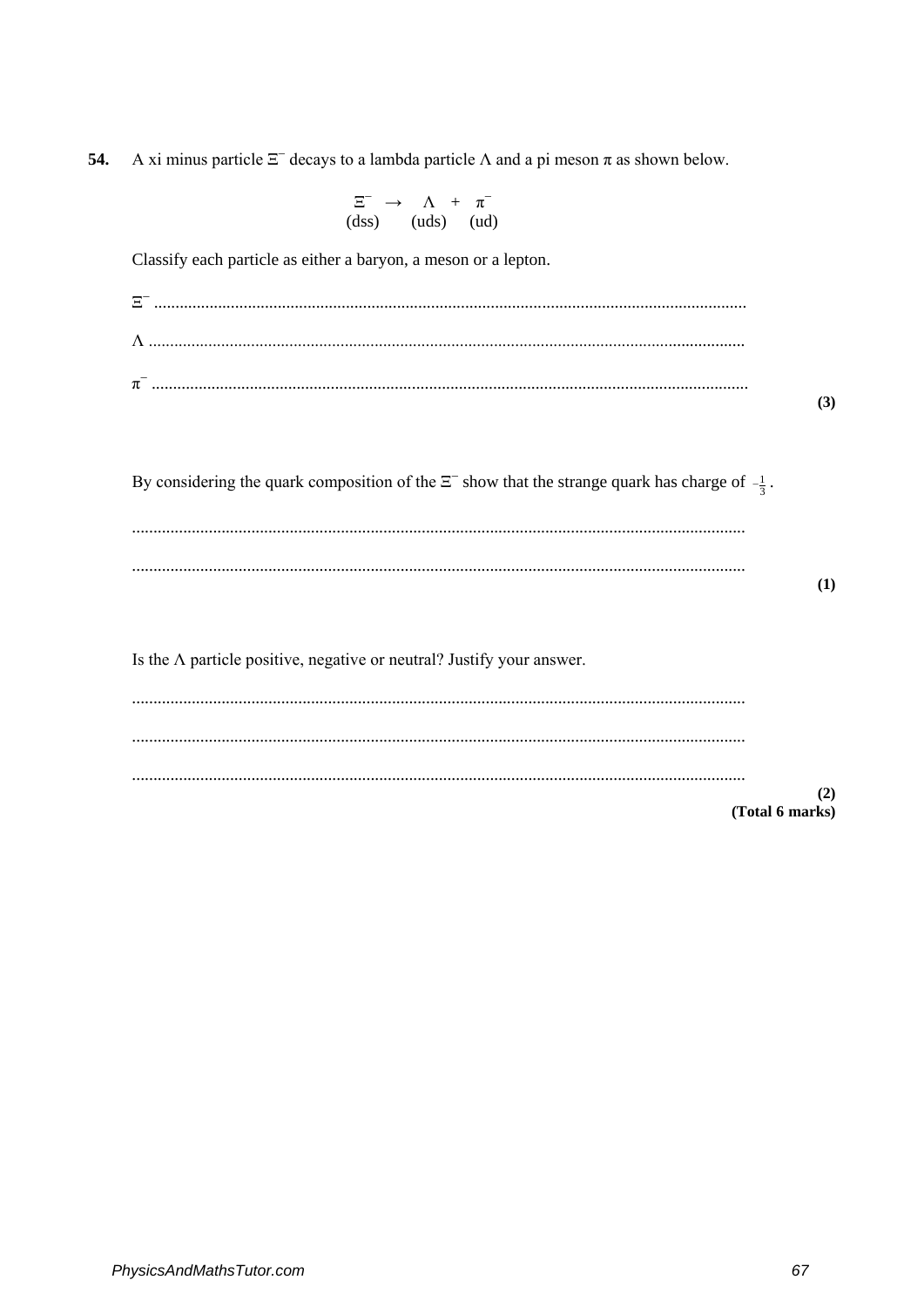**55.** A student hastily writes out some notes about particle physics. Some of the notes (shown below) contain errors.

Identify **three** of these errors. Draw a ring carefully round only the word or phrase that contains the error, and write below it a correct word, phrase or statement which could take the place of the wrong word or phrase you have ringed. An example has been given to show you what to do.

*An electron, which is a lepton, has no antiparticle an antiparticle*

*To every quark there is a corresponding antiquark.*

*Leptons are made from a quark and an antiquark.*

 *A meson is nor made up from any smaller particles.*

 *A proton is made from three quarks.*

 *A neutron is made from a quark and an antiquark.*

*For the event: electron + positron* <sup>→</sup> *photons*

- • *a process called annihilation occurs*
- •*momentum is conserved*
- • *the equation* ∆Ε *= c<sup>2</sup>* <sup>∆</sup>*m can be used to calculate the total momentum of the photons*

**(Total 6 marks)**

**56.** Add the quark content of the proton to column (ii) of the table below.

|                | (ii)          | (iii)        | (iv)          |
|----------------|---------------|--------------|---------------|
| particle       | quark content | antiparticle | quark content |
| proton         |               |              |               |
| π              | d u           |              |               |
| $\mathbf{K}^0$ | d s           |              |               |

Complete column (iii) to give the antiparticles of the particles in column (i).

Complete column (iv) to show the quark content of the antiparticles.

**(Total 5 marks)**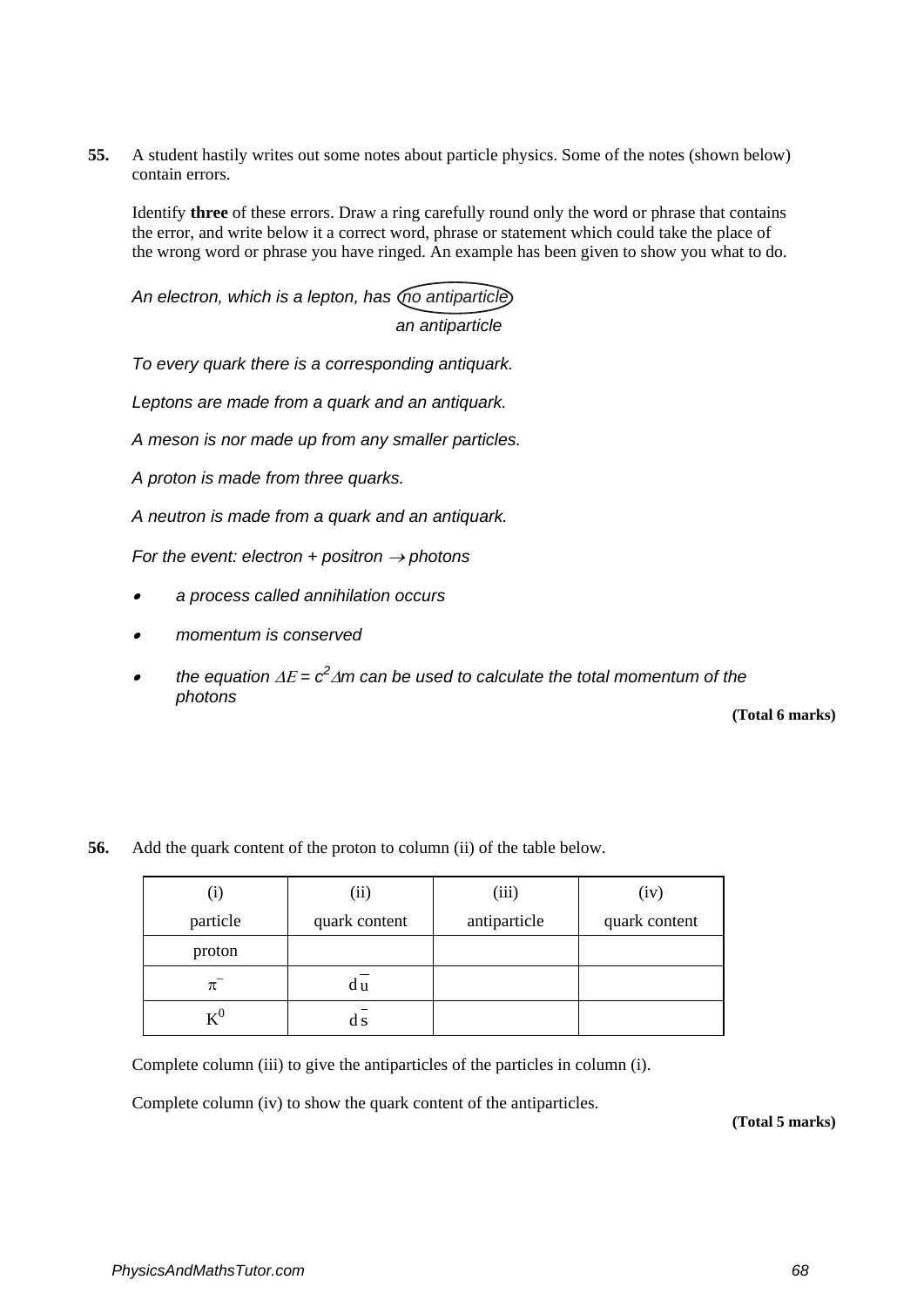57. Two possible structures of the atom were proposed in the early 1900s. They were the Rutherford and "plum pudding" models, as shown.



Geiger and Marsden scattered alpha particles off gold atoms. Outline the evidence from this experiment that supported Rutherford's model.

 $(3)$ 

Suggest what Geiger and Marsden would have observed if the "plum pudding" model had been correct.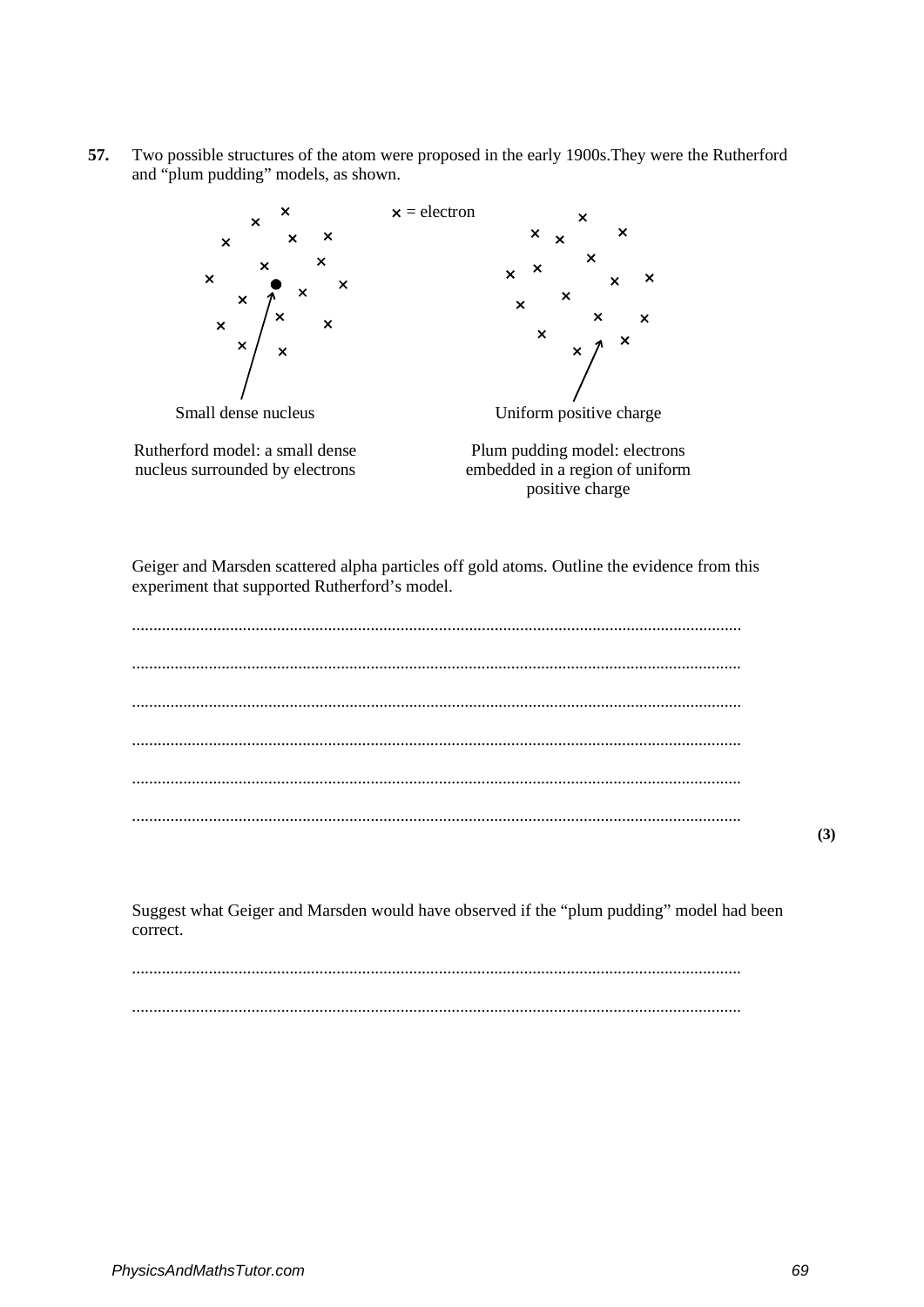Explain your answer.

(Total 5 marks)

| 58. | State what is meant by a fundamental particle.                                                   |     |  |  |
|-----|--------------------------------------------------------------------------------------------------|-----|--|--|
|     |                                                                                                  |     |  |  |
|     | Circle any fundamental particles in the following list.                                          |     |  |  |
|     | $K^0$ meson.<br>positron;<br>neutron;<br>muon;                                                   | (3) |  |  |
|     | Explain why it is not possible to have a meson with a charge of $+2$ . You may be awarded a mark |     |  |  |
|     | for the clarity of your answer.                                                                  |     |  |  |
|     |                                                                                                  |     |  |  |
|     |                                                                                                  |     |  |  |
|     | (Total 6 marks)                                                                                  | (3) |  |  |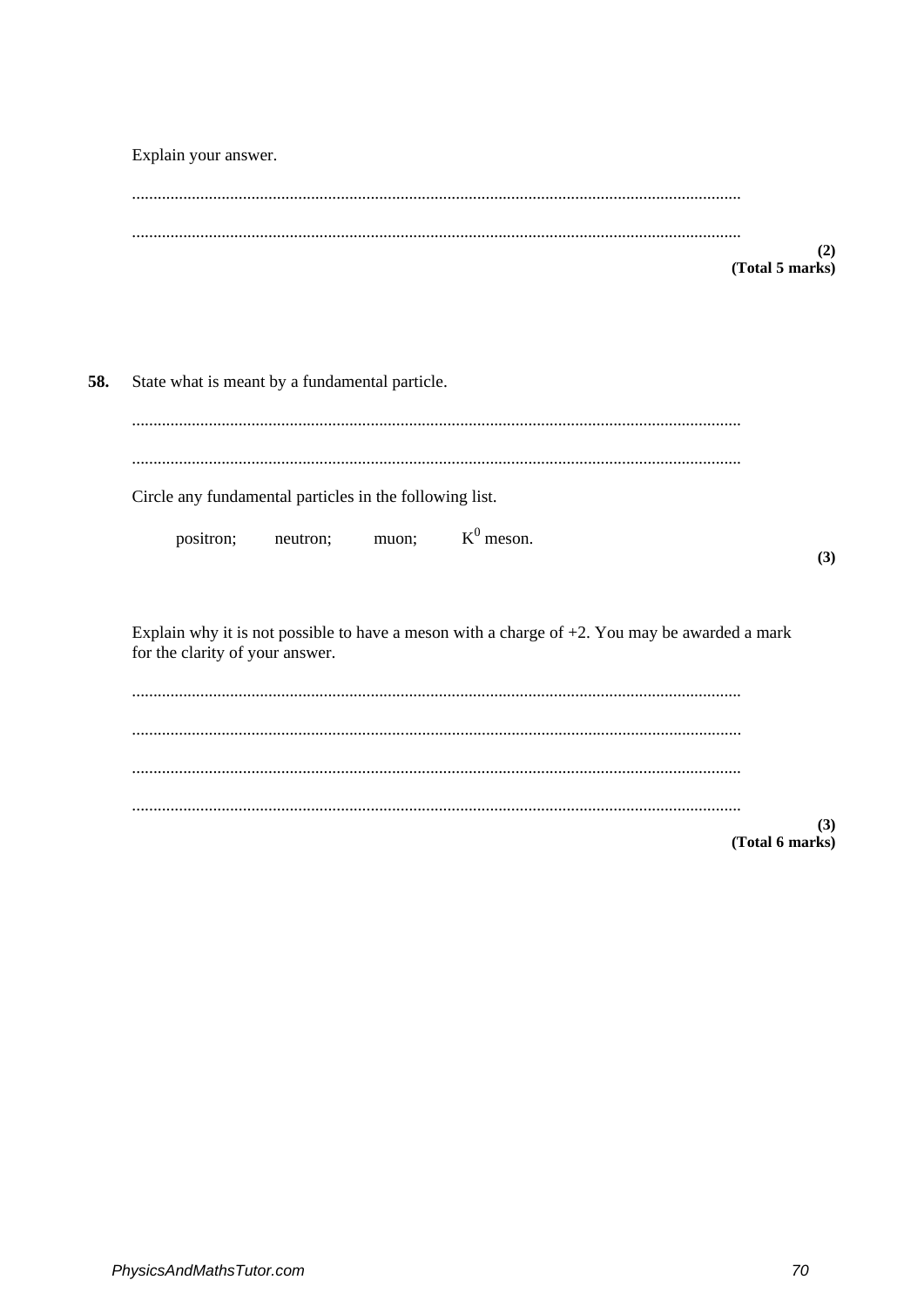**59.** The diagram is of a simplified cathode ray tube.



An electron beam is produced by the electron gun in the tube. A beam of electrons emerges from the hole in the anode and strikes the screen at point P.

Explain why electrons are emitted from the surface of the filament.

Explain why the electrons move from the filament towards the anode.

The potential difference between the filament and the anode is 10 kV. Calculate the energy in joules of an electron emerging from the hole in the anode.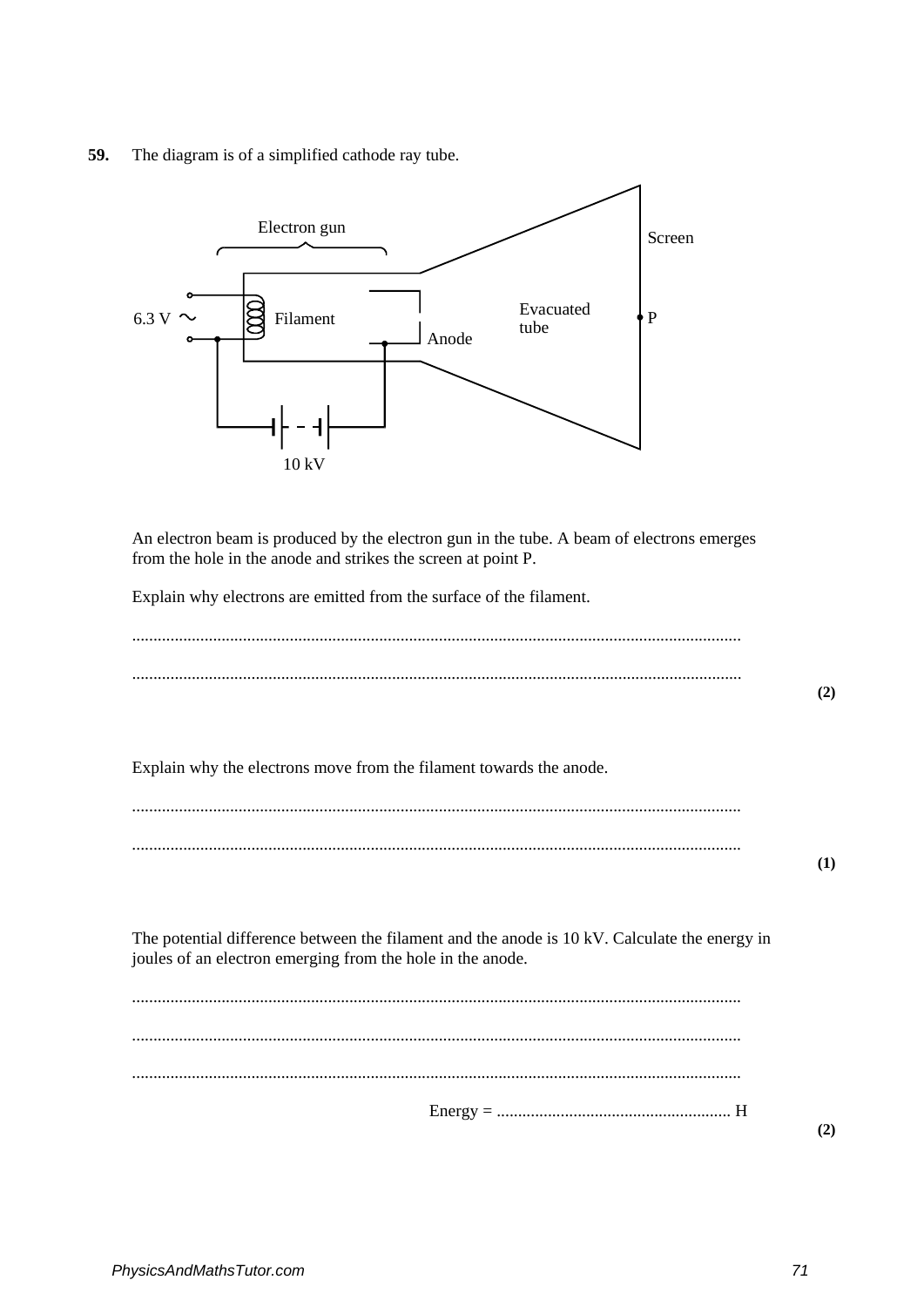The electron beam forms a current of 1.5 mA. Show that the number of electrons passing through the hole in the anode is about  $9 \times 10^{15}$  per second.

|                                                                                                        | (2)             |
|--------------------------------------------------------------------------------------------------------|-----------------|
|                                                                                                        |                 |
| Hence calculate the rate at which energy is being delivered to the screen by the beam of<br>electrons. |                 |
|                                                                                                        |                 |
|                                                                                                        |                 |
|                                                                                                        |                 |
|                                                                                                        | (2)             |
|                                                                                                        | (Total 9 marks) |

**60.** In 1932 Cockroft and Walton accelerated protons through a few hundred kilovolts and directed them at a lithium-7 target placed in a cloud chamber. The diagram illustrates the outcome of the experiment.



- (a) (i) What evidence is there in the diagram that the two  $\alpha$ -particles have the same initial energy?
	- (ii) Write a nuclear equation for this event.

**(4)**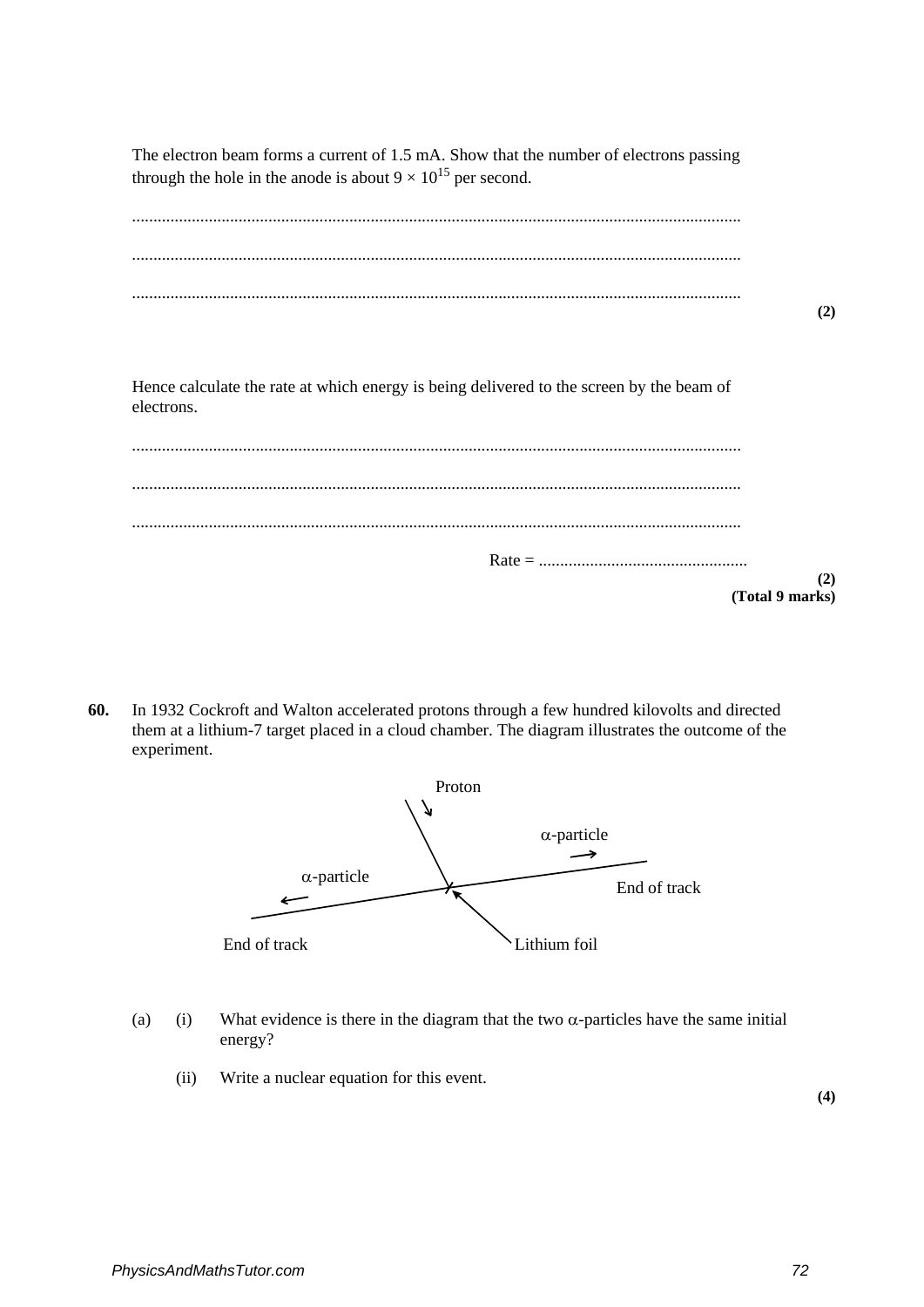(iii) Calculate the kinetic energy of the pair of  $\alpha$ -particles in joules, given

mass of proton  $= 1.00728$  u mass of lithium nucleus  $= 7.01437$  u mass of  $\alpha$ -particle = 4.001 50 u

State any assumption you make.

**(4) (Total 8 marks)**

**61.** A lambda particle enters a detection chamber, and decays, at point C, into a pion (which has charge –1) and a proton. The lambda particle itself leaves no visible track. A magnetic field acts at right angles to the plane of the diagram.



Explain how the diagram confirms that the pion is negatively charged.

............................................................................................................................................... ............................................................................................................................................... ............................................................................................................................................... ...............................................................................................................................................

**(2)**

**(2)**

State the charge carried by the lambda particle, explaining your reasoning.

............................................................................................................................................... ............................................................................................................................................... ............................................................................................................................................... ...............................................................................................................................................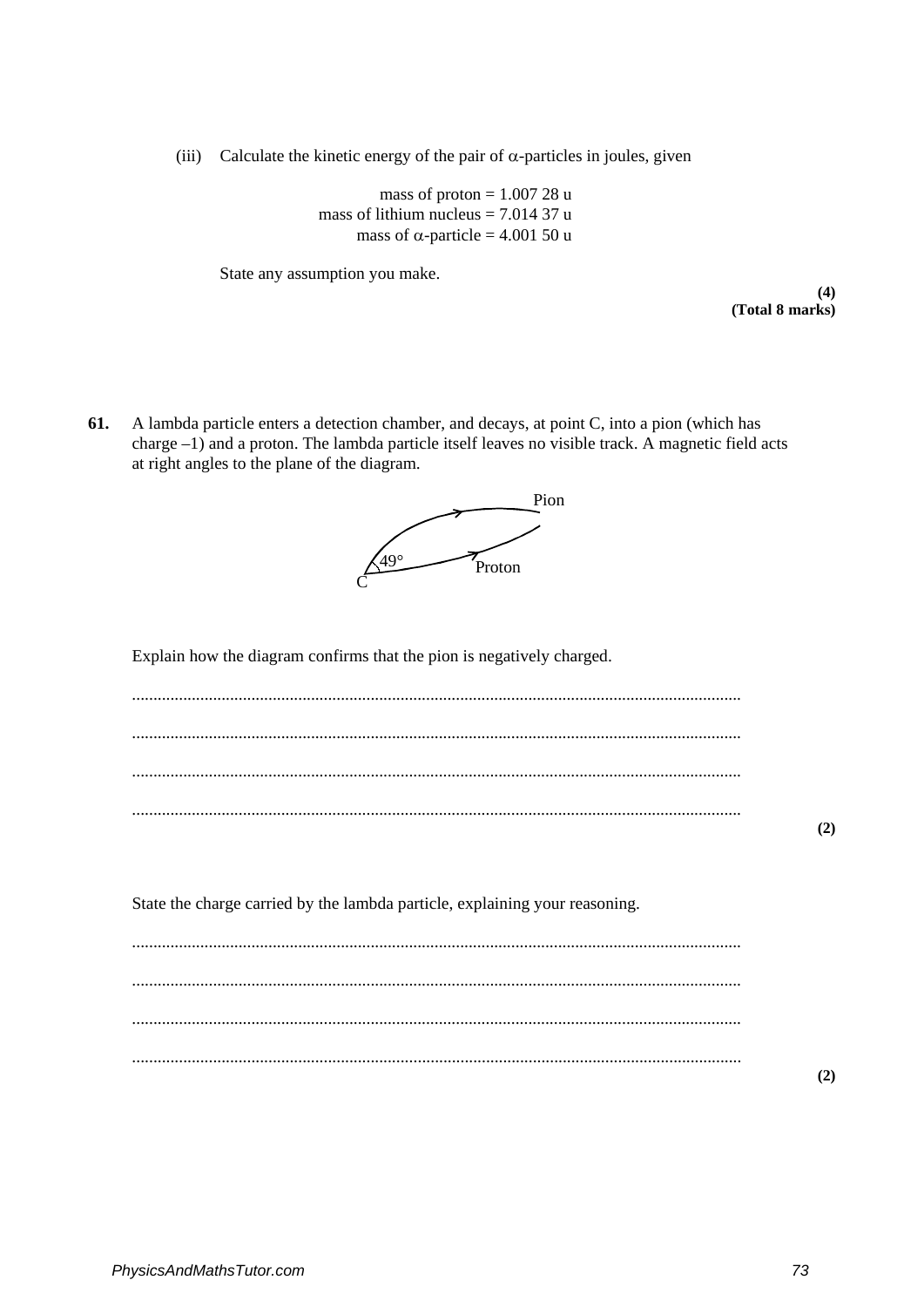Explain how you can deduce from the diagram that the proton has more momentum than the pion.

**(2)**

The angle between the proton and the pion tracks at point C is 49°. The momentum of the proton is  $6.0 \times 10^{-18}$  kg m s<sup>-1</sup>, and the momentum of the pion is  $5.0 \times 10^{-18}$  kg m s<sup>-1</sup>. Use a scale drawing to find the magnitude of the momentum of the lambda particle.

The quark composition of two of the three particles is as follows:

pion ud lambda uds

Particles composed of quarks are classified as either baryons or mesons. Tick the correct classification for each of these two particles.

|        | baryon | meson |
|--------|--------|-------|
| pion   |        |       |
| lambda |        |       |

**(2)**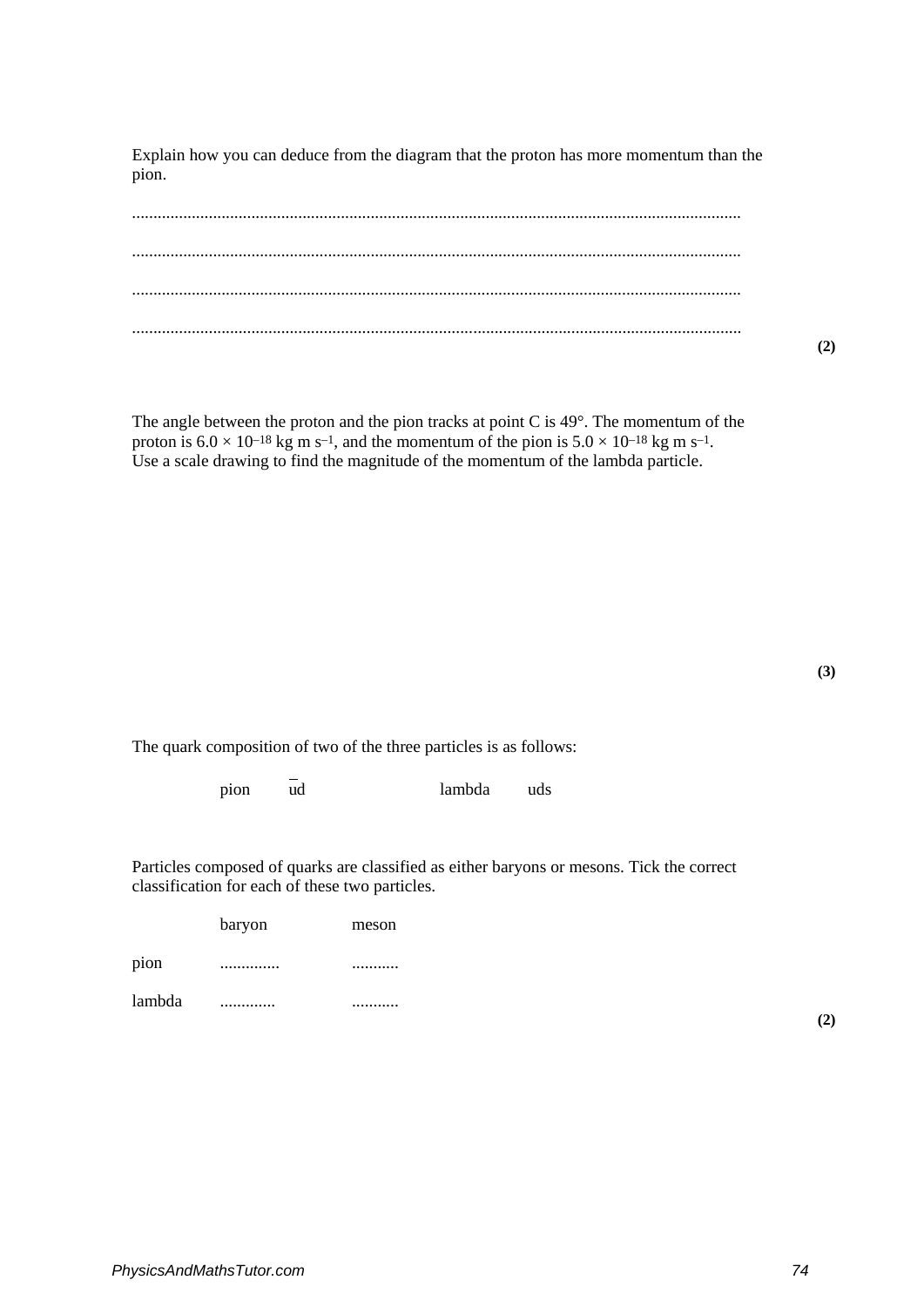|     | The charge of an up quark (u) is $+\frac{2}{3}e$ .                          |                         |
|-----|-----------------------------------------------------------------------------|-------------------------|
|     | Deduce the charge of a down quark (d).                                      |                         |
|     |                                                                             | (1)<br>(Total 12 marks) |
| 62. | State one similarity and one difference between a proton and an antiproton. |                         |
|     |                                                                             |                         |
|     |                                                                             |                         |
|     |                                                                             | (2)                     |
|     | Write down two particle-antiparticle pairs of leptons.                      |                         |
|     |                                                                             |                         |
|     |                                                                             | (2)                     |
|     | What happens when a particle and its antiparticle collide?                  |                         |

 $(1)$ 

 $(Total 5 marks)$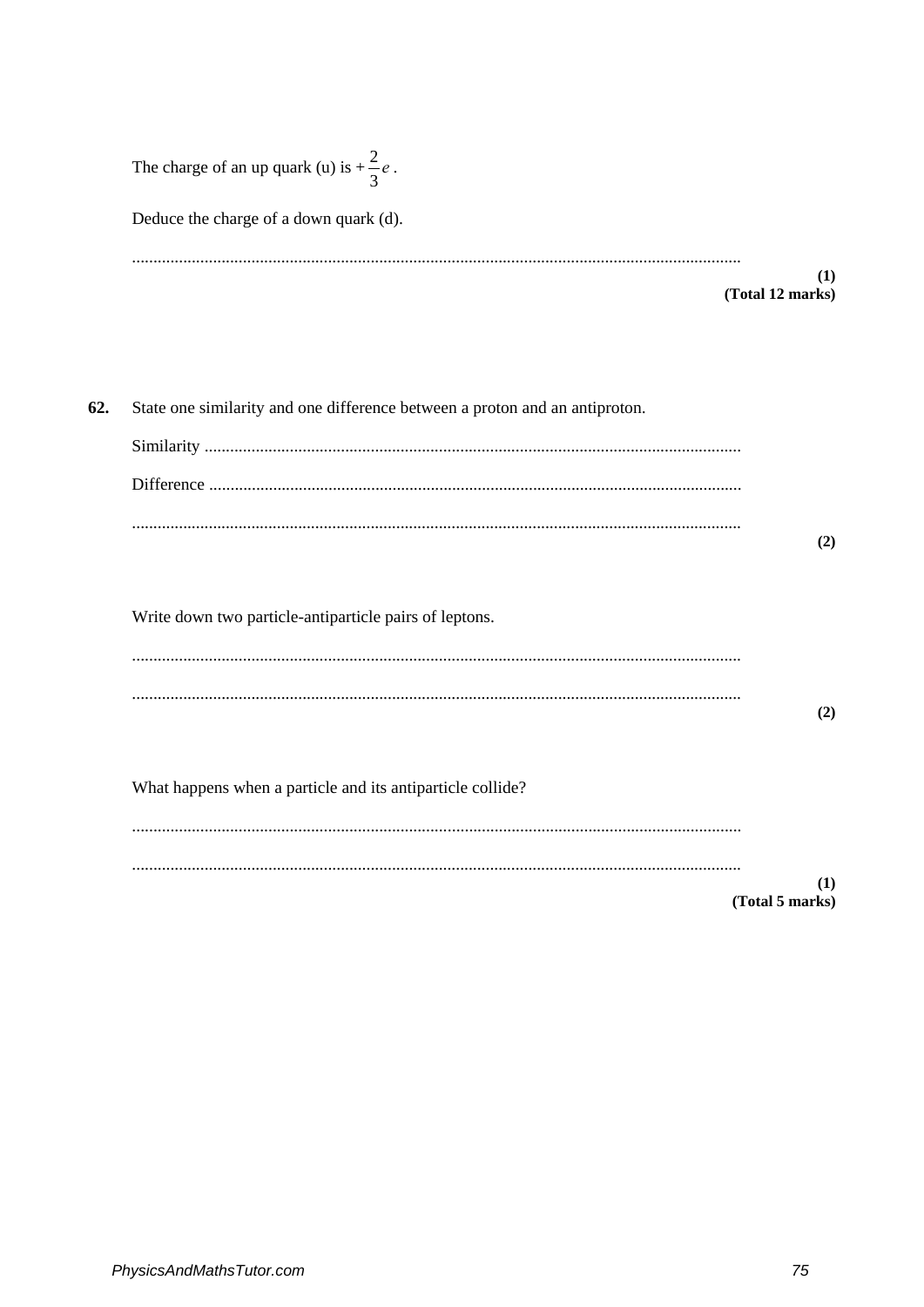63. The electron in a hydrogen atom can be described by a stationary wave which is confined within the atom. This means that its de Broglie wavelength must be similar to the size of the atom, of the order of  $10^{-10}$  m.

Calculate the speed of an electron whose de Broglie wavelength is  $1.0 \times 10^{-10}$  m.

Calculate the kinetic energy of this electron, in electron volts.

When  $\beta$  radiation was first discovered, it was suggested that the atomic nucleus must contain electrons. However, it was soon realised that this was impossible because such electrons would possess far too much energy to be bound within the nucleus. Using the ideas of the earlier parts of this question, suggest why an electron confined within the nucleus would have a very high energy.

 $(2)$ (Total 7 marks)

 $(5)$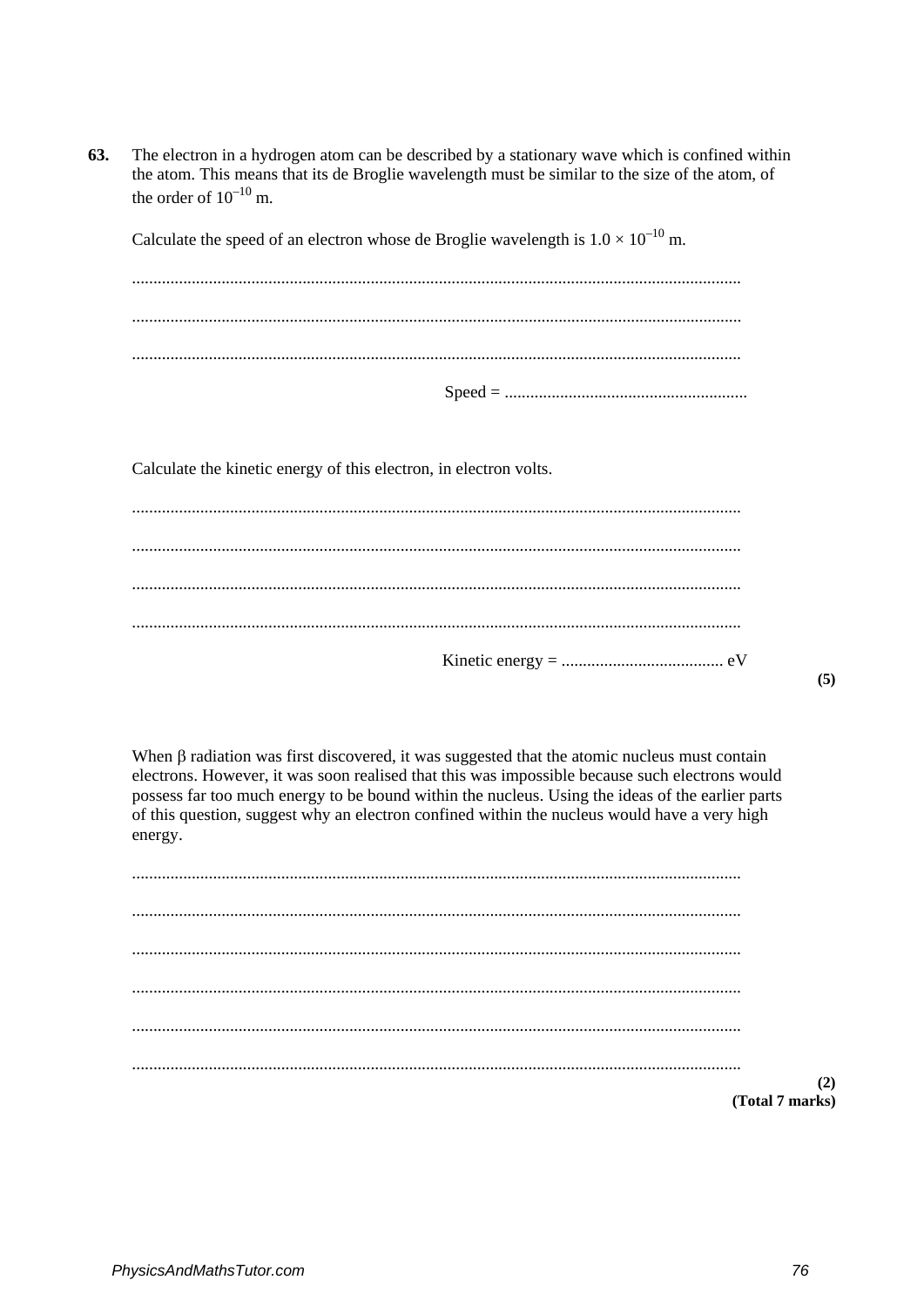| quark                   | charge                                                | mass $(GeV/c2)$ |                                                                                                |
|-------------------------|-------------------------------------------------------|-----------------|------------------------------------------------------------------------------------------------|
| up                      | $+\frac{2}{3}$                                        | 0.005           |                                                                                                |
| down                    | $-\frac{1}{3}$                                        | 0.01            |                                                                                                |
| strange                 | $+\frac{2}{3}$                                        | 0.2             |                                                                                                |
| charm                   | $+\frac{2}{3}$                                        | 1.3             |                                                                                                |
| bottom                  | $-\frac{1}{3}$                                        | 4.3             |                                                                                                |
| top                     | $+\frac{2}{3}$                                        | 180             |                                                                                                |
|                         |                                                       |                 |                                                                                                |
|                         | Calculate the mass of the strange quark in kilograms. |                 |                                                                                                |
|                         |                                                       |                 |                                                                                                |
|                         |                                                       |                 |                                                                                                |
| as in the table above.) |                                                       |                 | What would be the charge and mass of the anti-particle to the charm quark? (Use the same units |
|                         |                                                       |                 |                                                                                                |

## 64. The family of quarks is shown below, together with the charge and mass of each.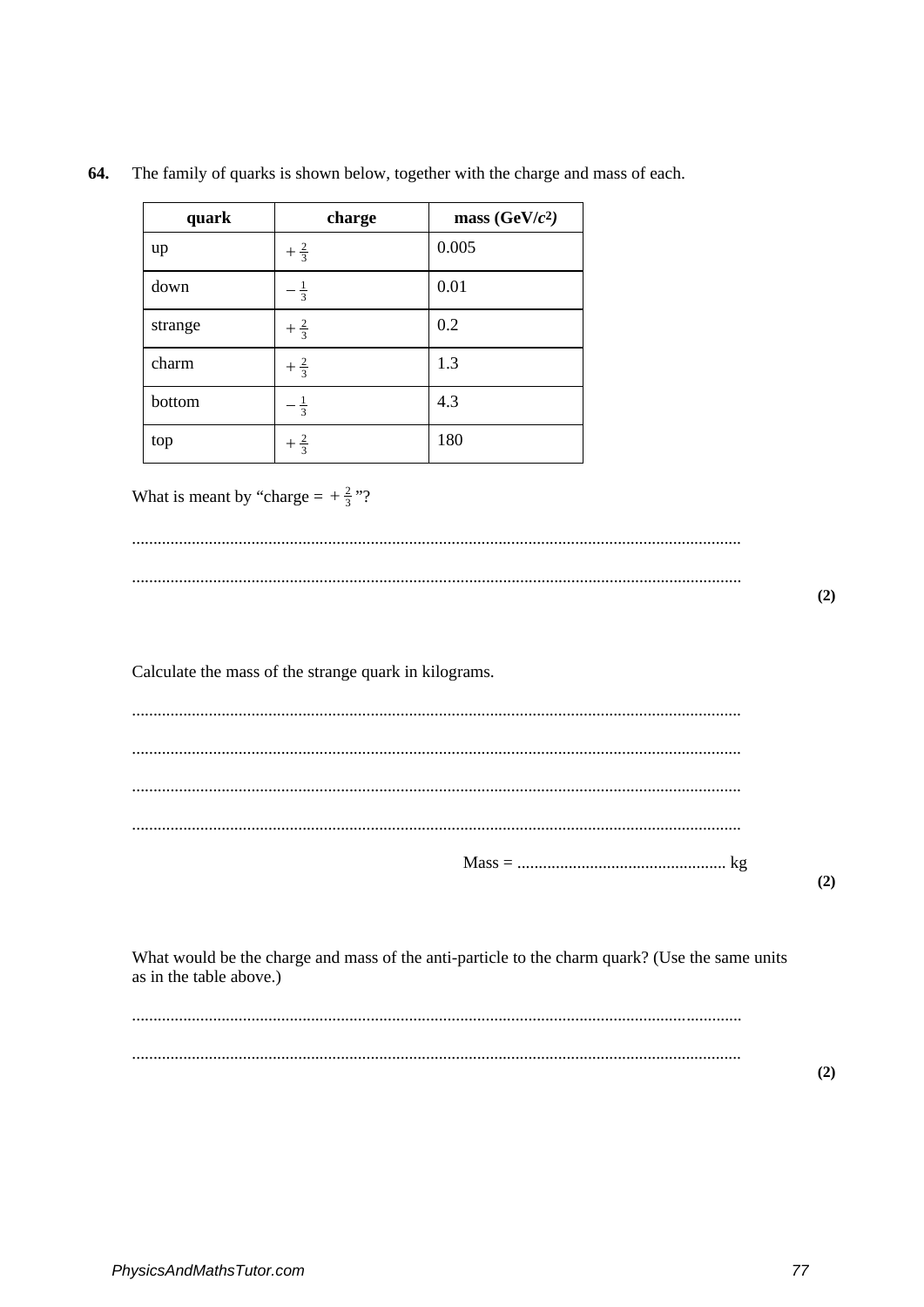The top quark was predicted by theoretical physicists several years before it was actually found experimentally in 1994. What made them confident that the top quark existed?

............................................................................................................................................... ...............................................................................................................................................

**(1)**

**(1)**

Give one reason why it took such a long time to find experimental evidence for the top quark.

 In their search for the top quark, physicists thought that another particle called the W might decay while stationary into one top and one bottom quark.

They predicted *"The resulting top quark moves off relatively sluggishly on one side while the lighter bottom quark travels more rapidly in the opposite direction".*

Using an appropriate conservation law, explain why the top quark moves off more sluggishly than the bottom quark.

............................................................................................................................................... ............................................................................................................................................... ............................................................................................................................................... ...............................................................................................................................................

**(3) (Total 11 marks)**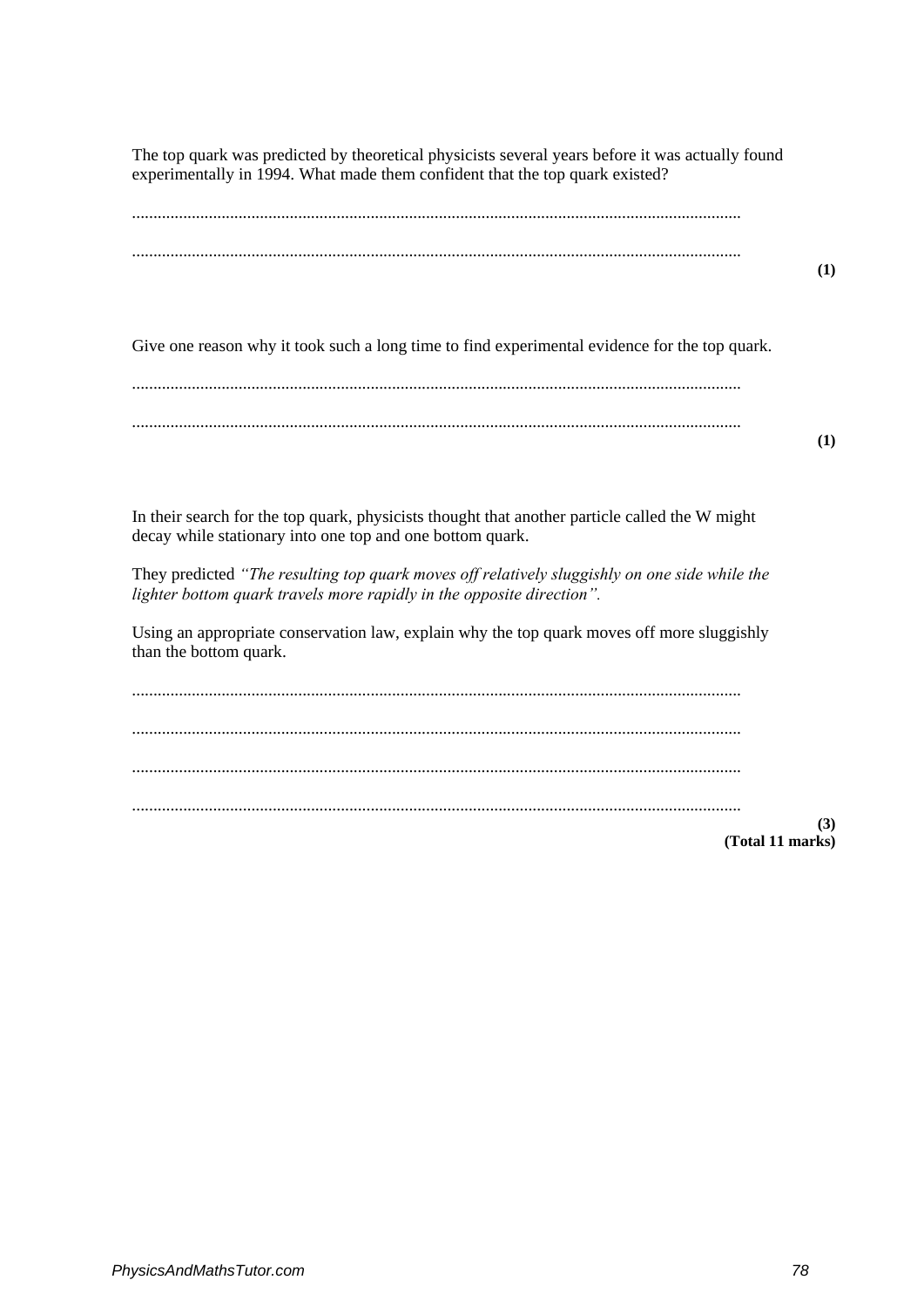65. An atom of antihydrogen (a positron orbiting around an antiproton) has been produced. Is an atom of antihydrogen positive, negative or neutral?  $(1)$ State the quark composition of an antiproton.  $(1)$ Show that an antiproton has a charge of  $-1$ .  $(1)$ 

Explain why it is extremely difficult to store antimatter.

Complete the following quark table.

| Quarks |         | Charge |        |
|--------|---------|--------|--------|
| up     | charm   |        | +2/3   |
| down   | strange |        | $-1/3$ |

 $(1)$ 

 $(2)$ 

Selecting from the shaded boxes only, use the table to deduce the quark composition of the following particles.

 $(i)$ A neutral strange meson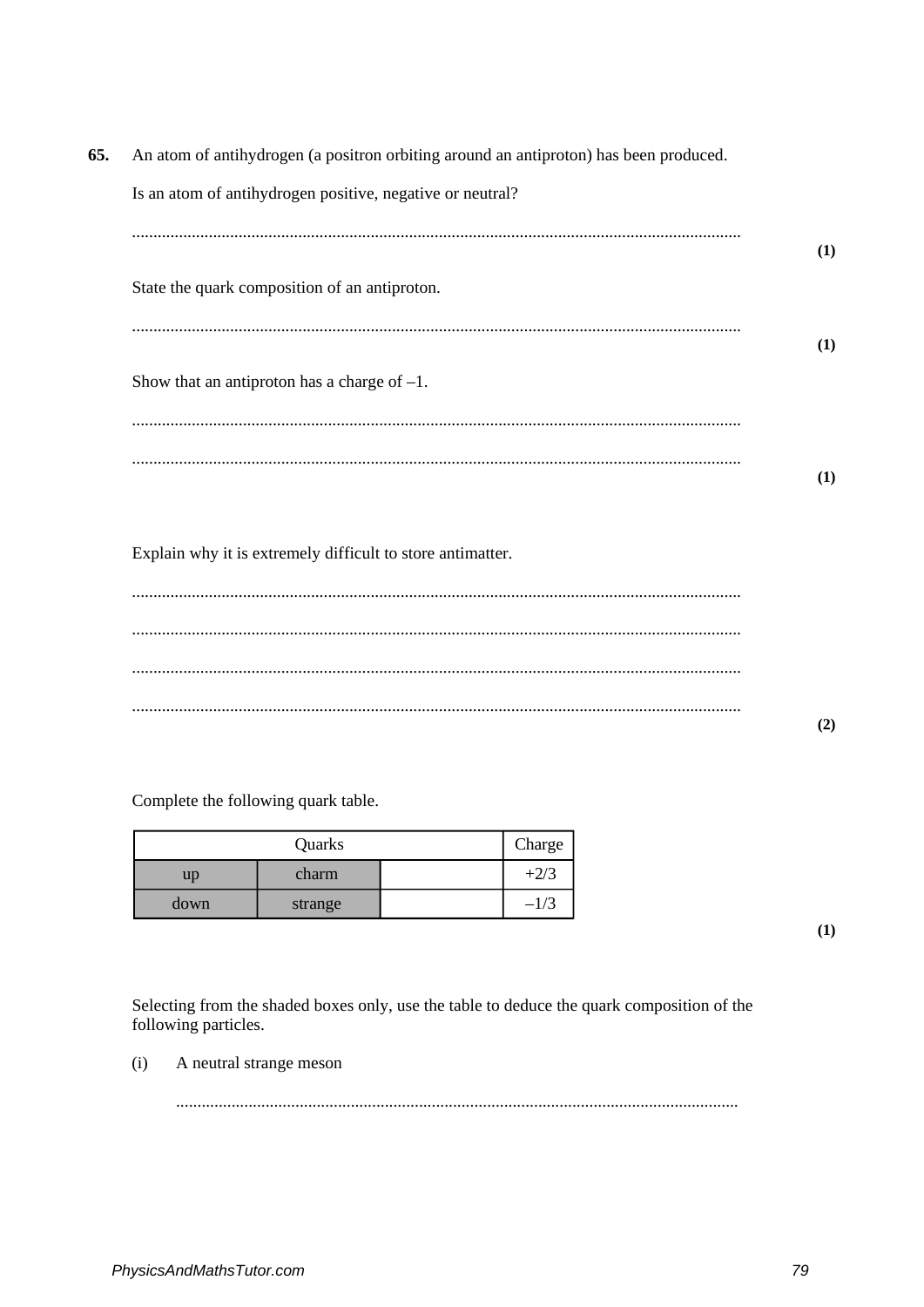|       | (Total 9 marks)          |
|-------|--------------------------|
|       | <br><br>(3)              |
| (iii) | A neutral strange baryon |
|       |                          |
|       |                          |
| (ii)  | A positive charmed meson |

- 66. Use the laws of conservation of charge and baryon number to decide whether the following reactions are possible or not possible. In each case show how you applied the laws. Pions  $(\pi^+, \pi^-)$  and  $\pi^0$  are mesons.
	- $\pi^- + p \to n + \pi^- + \pi^+ + \pi^0$  $(i)$
	- (ii)  $p + p \rightarrow p + p + p + p$ (Total 4 marks)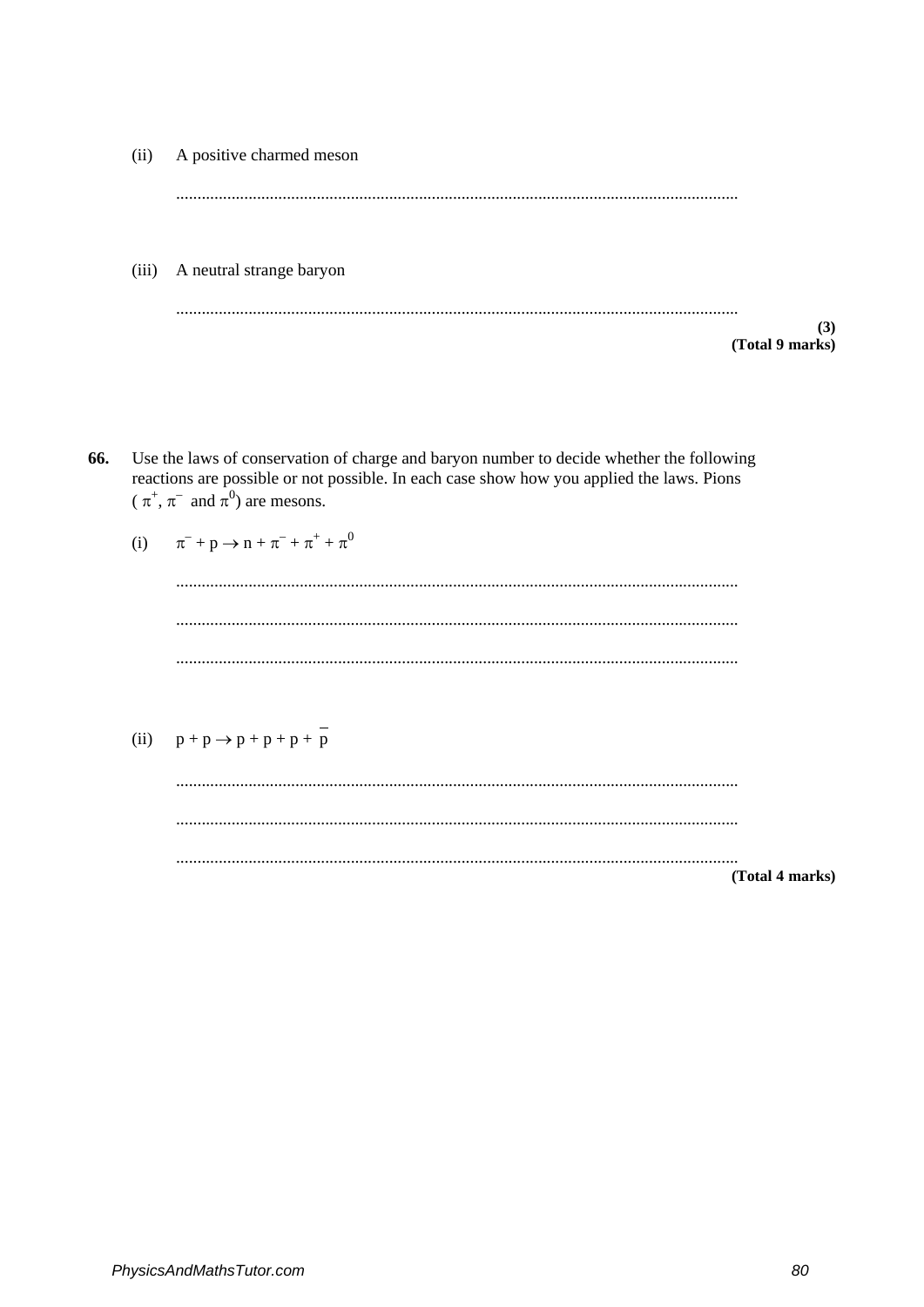**67.** In February 2000 scientists at CERN announced that they had made some "quark-gluon plasma" (QGP) - the extremely dense energetic matter that was present throughout the universe about 1 µs after the Big Bang. They did this by colliding lead ions in the accelerator.

A particular isotope of lead (symbol Pb) has 82 protons and 124 neutrons in its nucleus.

Complete the symbol for this particular nucleus.



What other particles are present in a neutral atom of this lead isotopes

...............................................................................................................................................

**(1)** 

| Quarks  |             |        |                   | Leptons  |                |
|---------|-------------|--------|-------------------|----------|----------------|
| Name    | Symbol      | Charge | Name              | Symbol   | Charge         |
| up      | u           | $+2/3$ | electron          | $e-$     | $-1$           |
| down    | d           | $-1/3$ | electron-neutrino | $v_e$    | $\theta$       |
| charm   | $\mathbf c$ | $+2/3$ | muon              | μ        | $-1$           |
| strange | S           | $-1/3$ | muon-neutrino     | $v_\mu$  | $\overline{0}$ |
| top     | b           | $+2/3$ | tau               | $\tau$ - | $-1$           |
| bottom  |             | $-1/3$ | tau-neutrino      | $v_\tau$ | 0              |

When QGP existed in the early universe, all the particles listed in the table below were present.

Protons and neutrons are made entirely of up and down quarks. Show how an appropriate number of quarks can combine to give the correct charge for a proton.

............................................................................................................................................... ............................................................................................................................................... ...............................................................................................................................................

**(2)**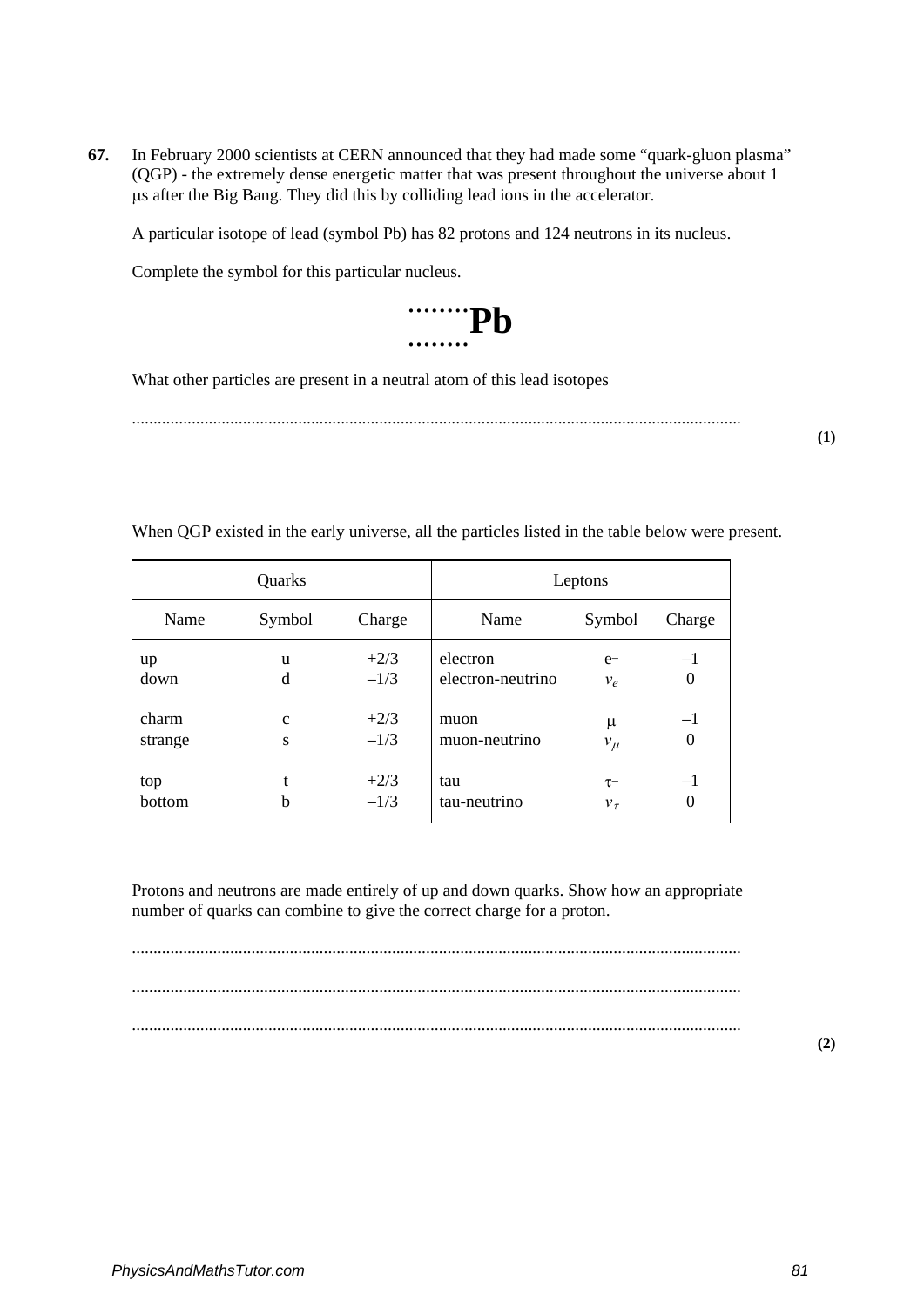Explain briefly what circumstances are required for the remaining quarks in the table to be created.

| (2)                                                                                                                     |
|-------------------------------------------------------------------------------------------------------------------------|
|                                                                                                                         |
| The early universe also contained positrons. Describe how the positron relates to one of the<br>particles in the table. |
|                                                                                                                         |
|                                                                                                                         |
|                                                                                                                         |
| (2)<br>(Total 8 marks)                                                                                                  |

68. The following strong interaction has been observed.

## $K^-$  + p  $\rightarrow$  n + X

The  $K^-$  is a strange meson of quark composition  $\bar{u}$  s.

The u quark has a charge of  $+2/3$ .

The d quark has a charge of  $-1/3$ .

Deduce the charge of the strange quark.

 $(1)$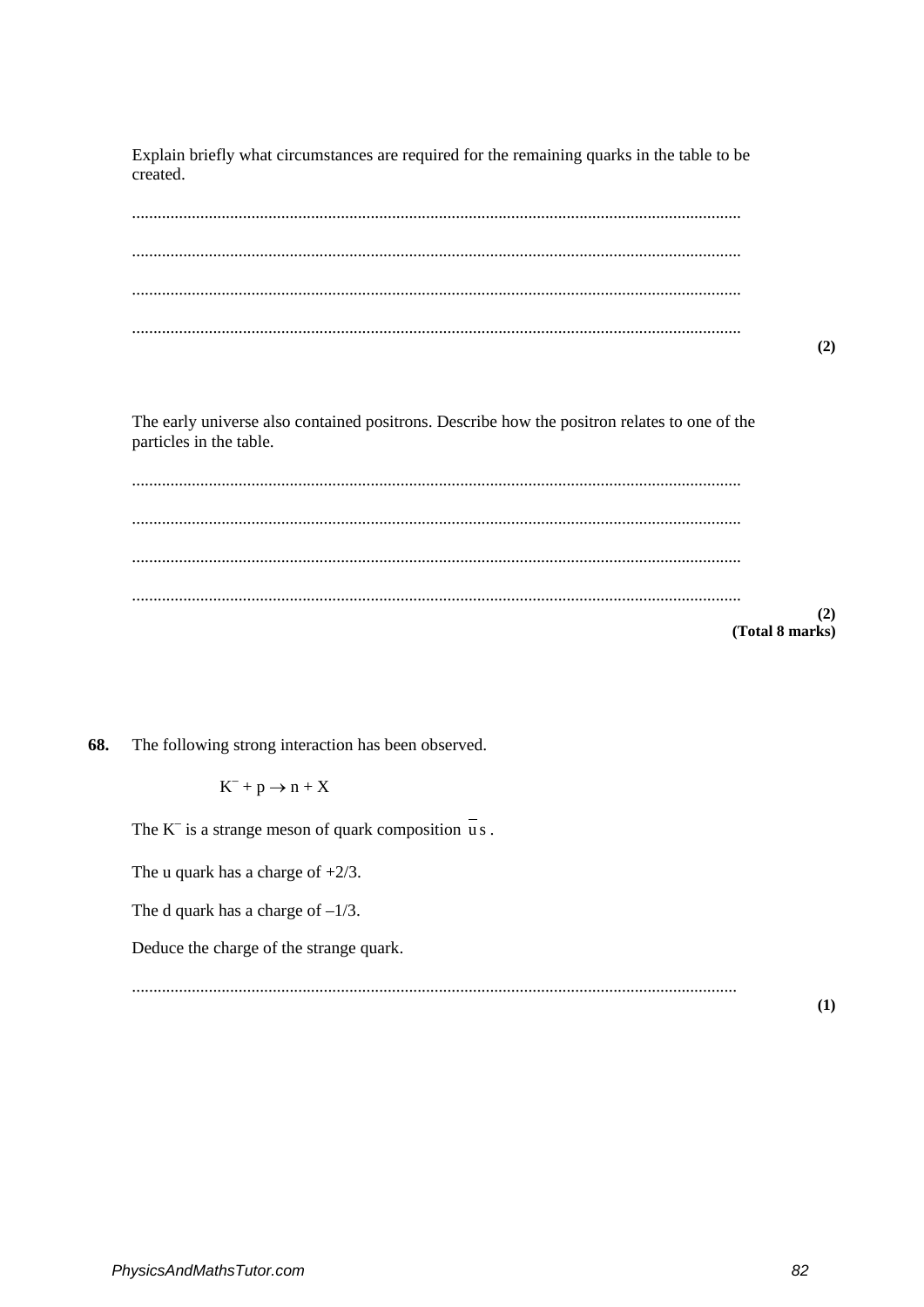Use the appropriate conservation law to decide whether particle X is positive, negative or neutral. .............................................................................................................................................. .............................................................................................................................................. **(2)** Is particle X a baryon or a meson? Show how you obtained your answer. .............................................................................................................................................. .............................................................................................................................................. **(2)** State the quark composition of X. Justify your answer. .............................................................................................................................................. .............................................................................................................................................. .............................................................................................................................................. .............................................................................................................................................. .............................................................................................................................................. **(3) (Total 8 marks)**

**69.** Some radioisotopes for use in hospital treatments have short half-lives. These radioisotopes are manufactured in the hospital where they will be used. Some hospitals use a relatively cheap machine such as a cyclotron to produce a beam of high energy protons. This beam is allowed to collide with the target material to produce the radioisotope.

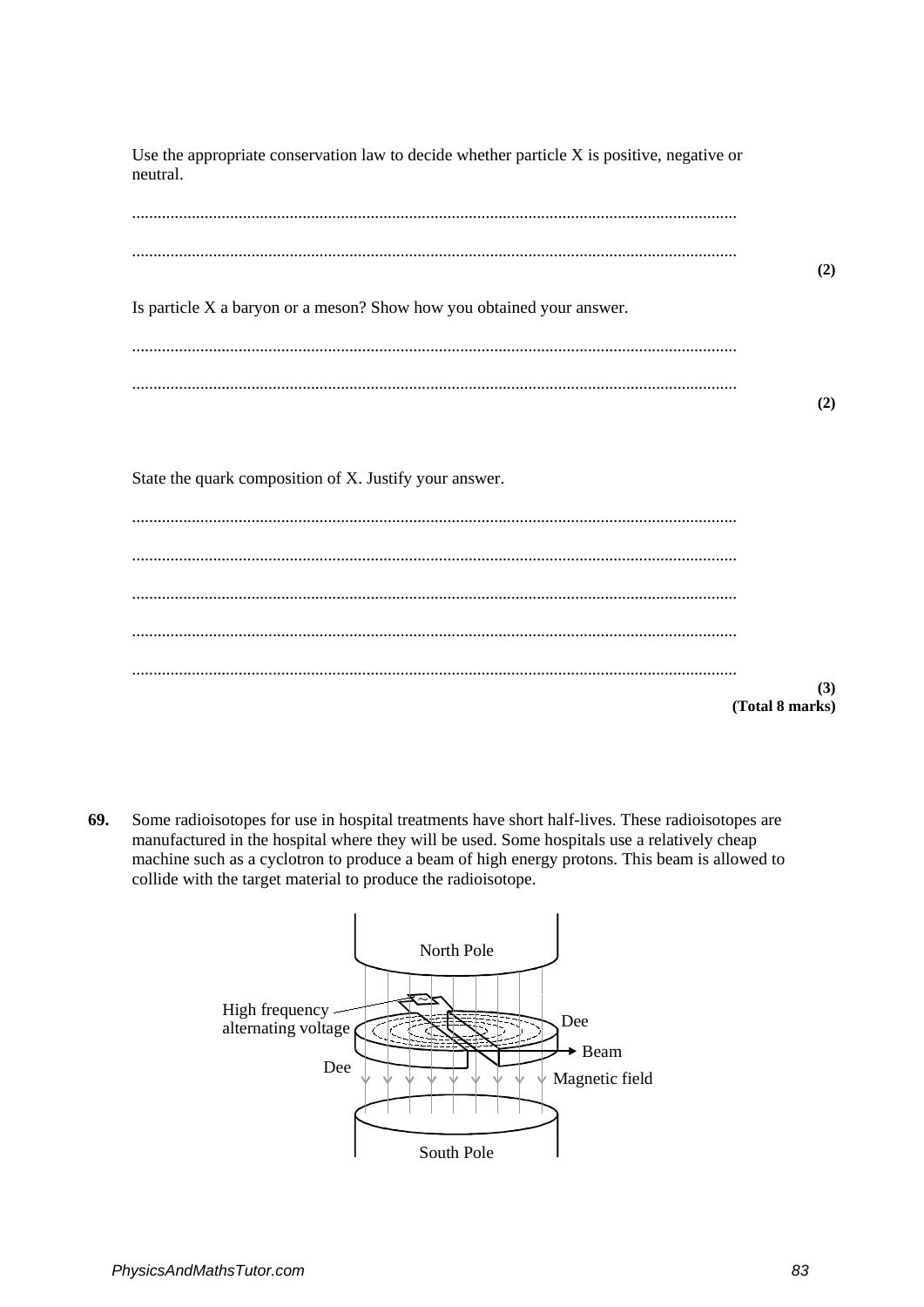In a cyclotron. the protons are accelerated by a high frequency alternating voltage. A uniform magnetic field. of strength 200 mT. causes the protons to follow a circular path which increases in radius as the protons gain kinetic energy.

Immediately before the protons leave the cyclotron they are moving in a circular arc of radius 1.5 m.

Show that the speed of these protons is about 10% of the speed of light.

............................................................................................................................................... ............................................................................................................................................... ............................................................................................................................................... ...............................................................................................................................................

Calculate the approximate time taken for the proton to complete the last semi-circle of its orbit.

Hence calculate the frequency of the accelerating p.d. ............................................................................................................................................... Frequency =.................................................

**(Total 6 marks)**

**(3)**

**(2)**

**(1)**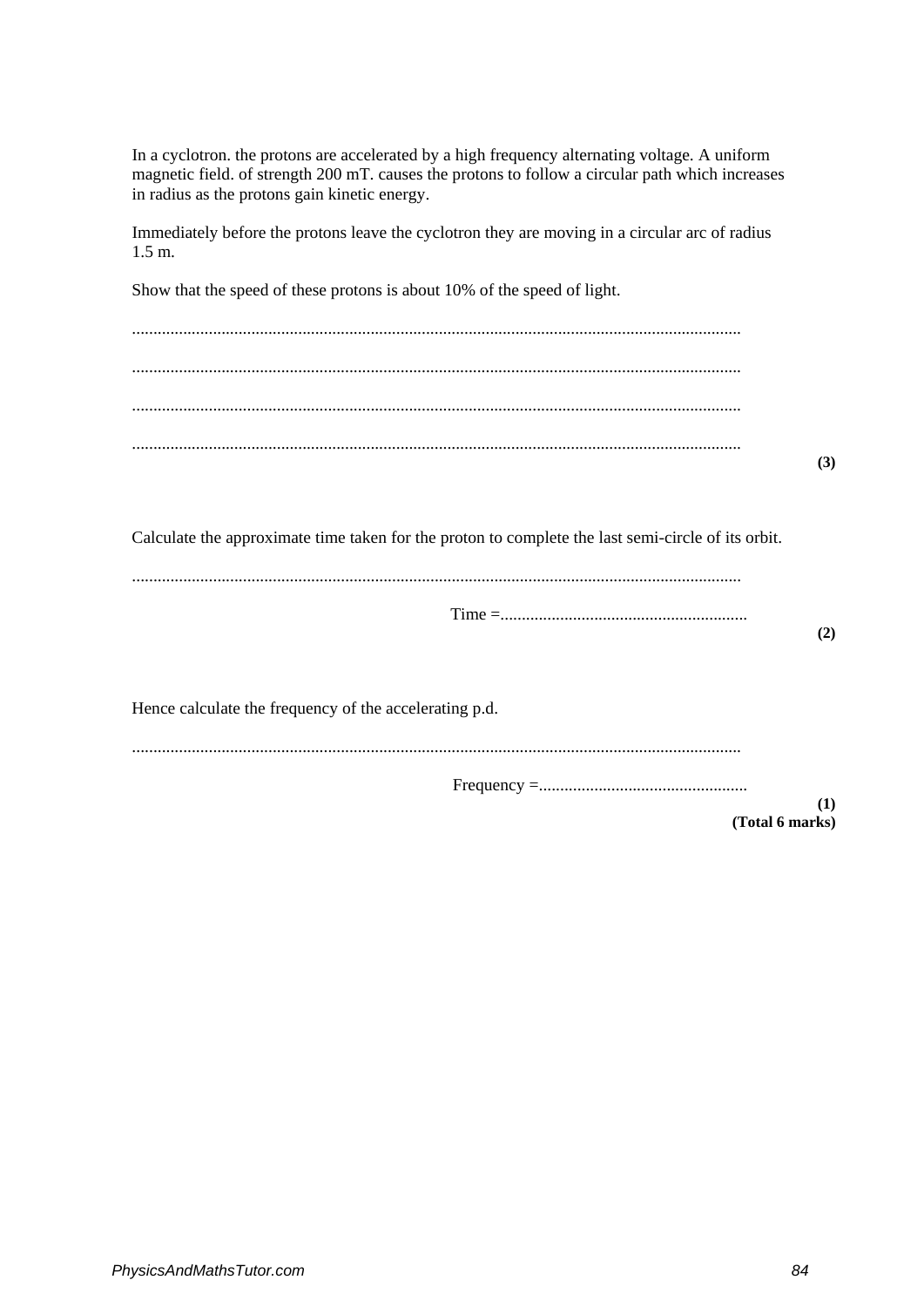**70.** The results of particle collisions are observed using particle detectors. Sometimes the products of these collisions are themselves unstable and decay to give further particles; the products of decay can be photons.

In one collision, a stationary  $\pi^{\circ}$  meson is produced which then decays to give two gamma ray photons. The rest mass of the meson is 135 MeV/*c*2.

 $\pi^{\circ} \rightarrow \gamma + \gamma$ 

Calculate the wavelength of each photon.

............................................................................................................................................... ............................................................................................................................................... ............................................................................................................................................... ............................................................................................................................................... ............................................................................................................................................... ............................................................................................................................................... ............................................................................................................................................... ............................................................................................................................................... ............................................................................................................................................... Wavelength =............................................ **(Total 5 marks)**

**71.** One way of producing neutrons for experiments is to fire a beam of protons at a target of lithium metal. The interaction between a proton and a lithium nucleus produces a beryllium nucleus.

Complete the nuclear equation shown below which describes this reaction.

 $\frac{7}{3}$ Li + p  $\rightarrow$  Be + n

**(2)**

**(5)**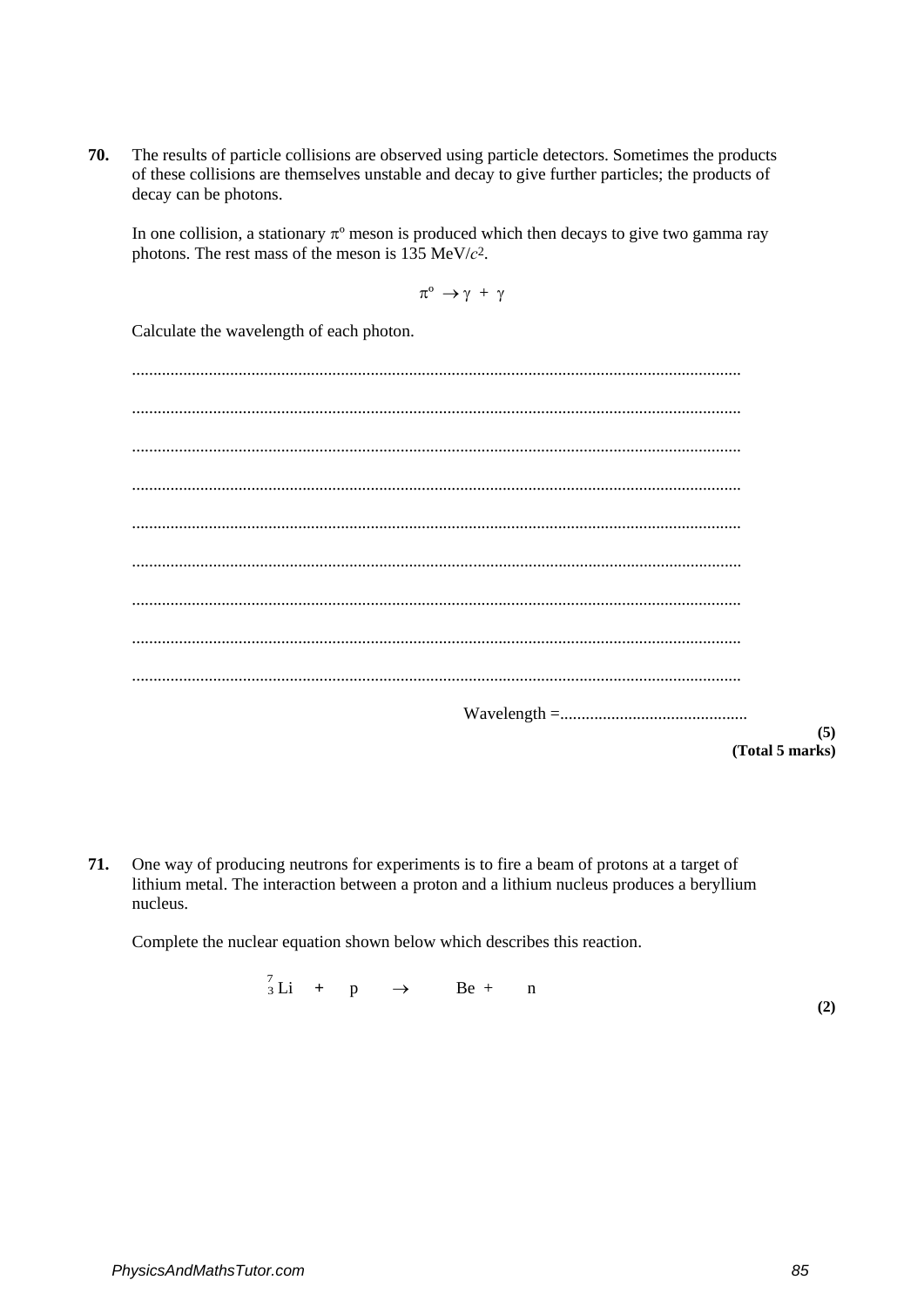| Useful data: |  |
|--------------|--|
|--------------|--|

| Accelerating voltage for protons $= 2.8$ MV<br>Beam current<br>Area of lithium target<br>All protons are stopped within 280 µm of the target surface. | $= 2.0$ mA<br>$= 1.2 \times 10^{-3}$ m <sup>2</sup> |
|-------------------------------------------------------------------------------------------------------------------------------------------------------|-----------------------------------------------------|
| Calculate the rate at which energy is transferred by the beam of protons to the target.                                                               |                                                     |
|                                                                                                                                                       |                                                     |
|                                                                                                                                                       | (2)                                                 |
| Show that energy is absorbed in the surface layer at the rate of 17 GW per cubic metre.                                                               |                                                     |
|                                                                                                                                                       |                                                     |
|                                                                                                                                                       |                                                     |
|                                                                                                                                                       | (2)                                                 |
|                                                                                                                                                       |                                                     |

Suggest a problem this may cause.

……………………………………………………………………………………………… ……………………………………………………………………………………………… **(1) (Total 7 marks)**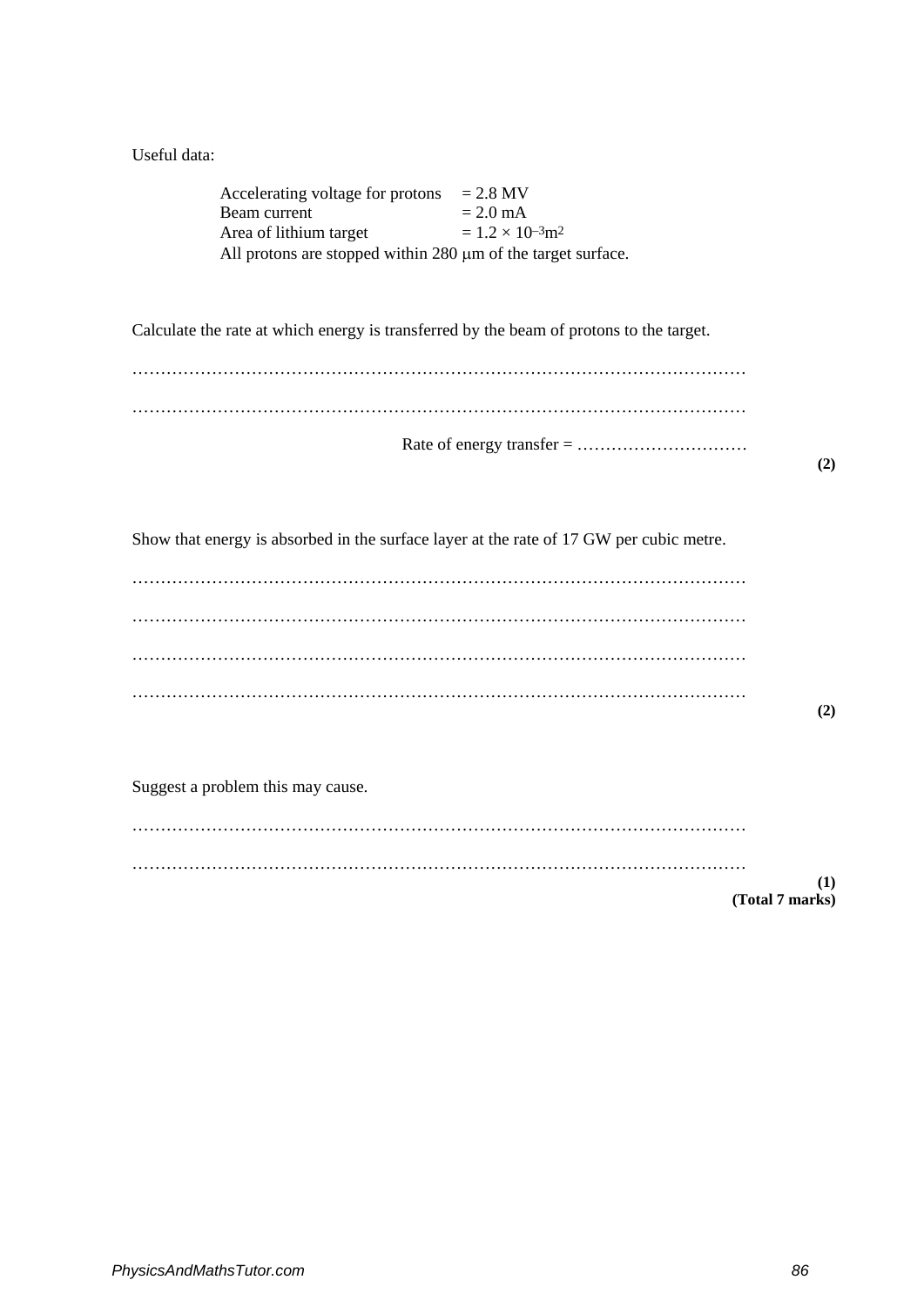**72.** Collisions between sub-atomic particles can be observed using a bubble chamber by taking a photograph of the tracks left by the particles as they move through the magnetic field in the chamber. Photons produce very few ions and so they cannot be seen in bubble chamber photographs.

This question is about the interaction between an atomic electron and a photon which has entered the chamber from the left in the direction shown. The photograph shows the result of this interaction.



The interaction has caused the release of the atomic electron and the creation of an electron-positron pair. The tracks of these three particles can be seen.

Explain how you can deduce that the magnetic field acts out of the plane of the photograph.



Explain which e– moves faster.

……………………………………………………………………………………………… ……………………………………………………………………………………………… ……………………………………………………………………………………………… **(1)**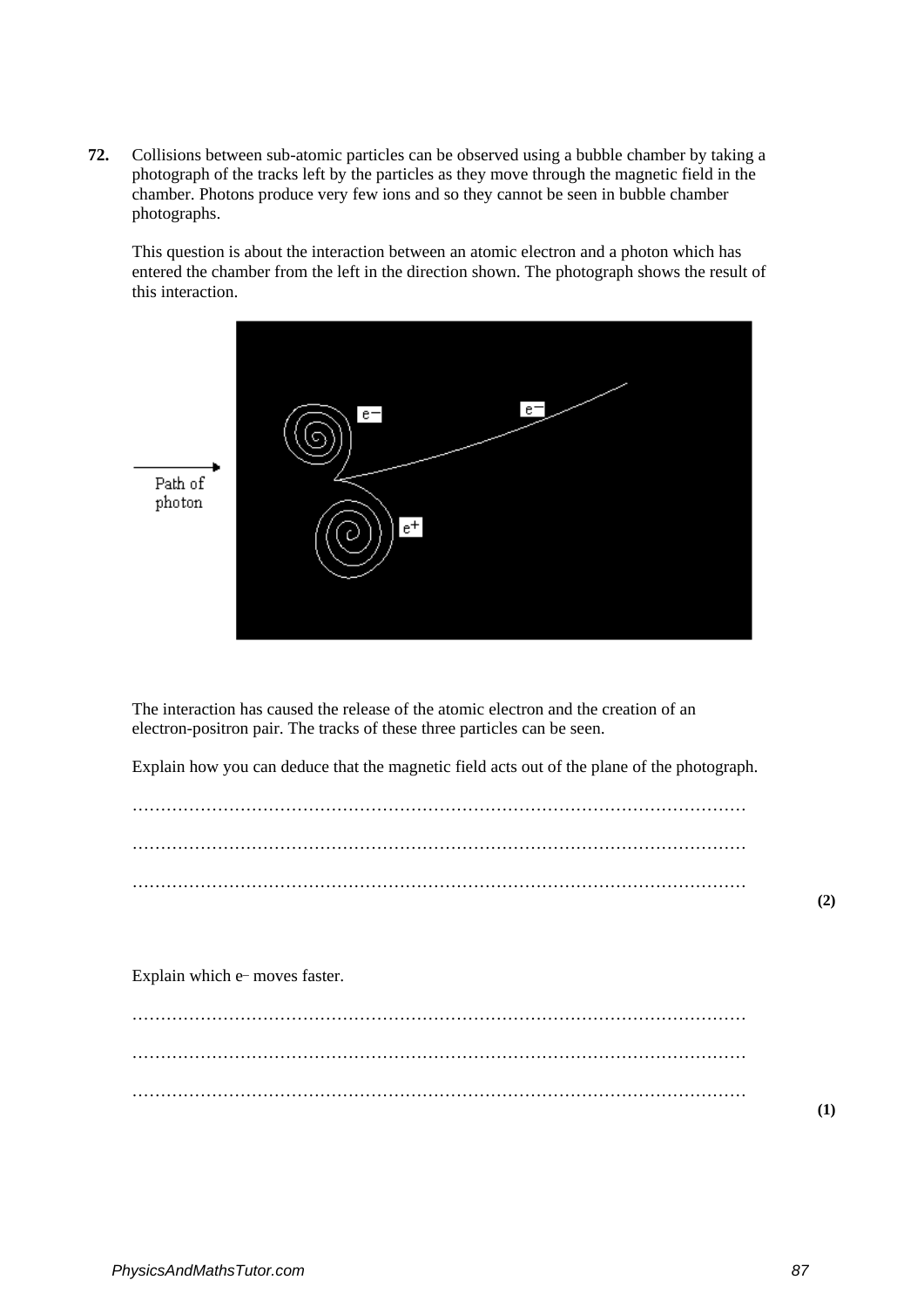| Measurements from the photograph show the initial radius of curvature of the positron to be<br>$r = 0.048$ m. Calculate the momentum of the positron if the magnetic field strength is<br>$B = 5.4 \times 10^{-3}T$ . |
|-----------------------------------------------------------------------------------------------------------------------------------------------------------------------------------------------------------------------|
|                                                                                                                                                                                                                       |
|                                                                                                                                                                                                                       |
|                                                                                                                                                                                                                       |
|                                                                                                                                                                                                                       |
| $Momentum = \dots \dots \dots \dots \dots \dots \dots \dots \dots \dots$<br>(2)                                                                                                                                       |
|                                                                                                                                                                                                                       |
| Explain why the path of the positron is a spiral.                                                                                                                                                                     |
|                                                                                                                                                                                                                       |
|                                                                                                                                                                                                                       |
|                                                                                                                                                                                                                       |
| (1)                                                                                                                                                                                                                   |
|                                                                                                                                                                                                                       |
| In interactions such as these, charge, energy and momentum are always conserved. For the<br>interaction shown in the photograph, discuss the conservation of any two of these properties.                             |
|                                                                                                                                                                                                                       |
|                                                                                                                                                                                                                       |
|                                                                                                                                                                                                                       |
|                                                                                                                                                                                                                       |
| .                                                                                                                                                                                                                     |
| (5)<br>(Total 11 marks)                                                                                                                                                                                               |